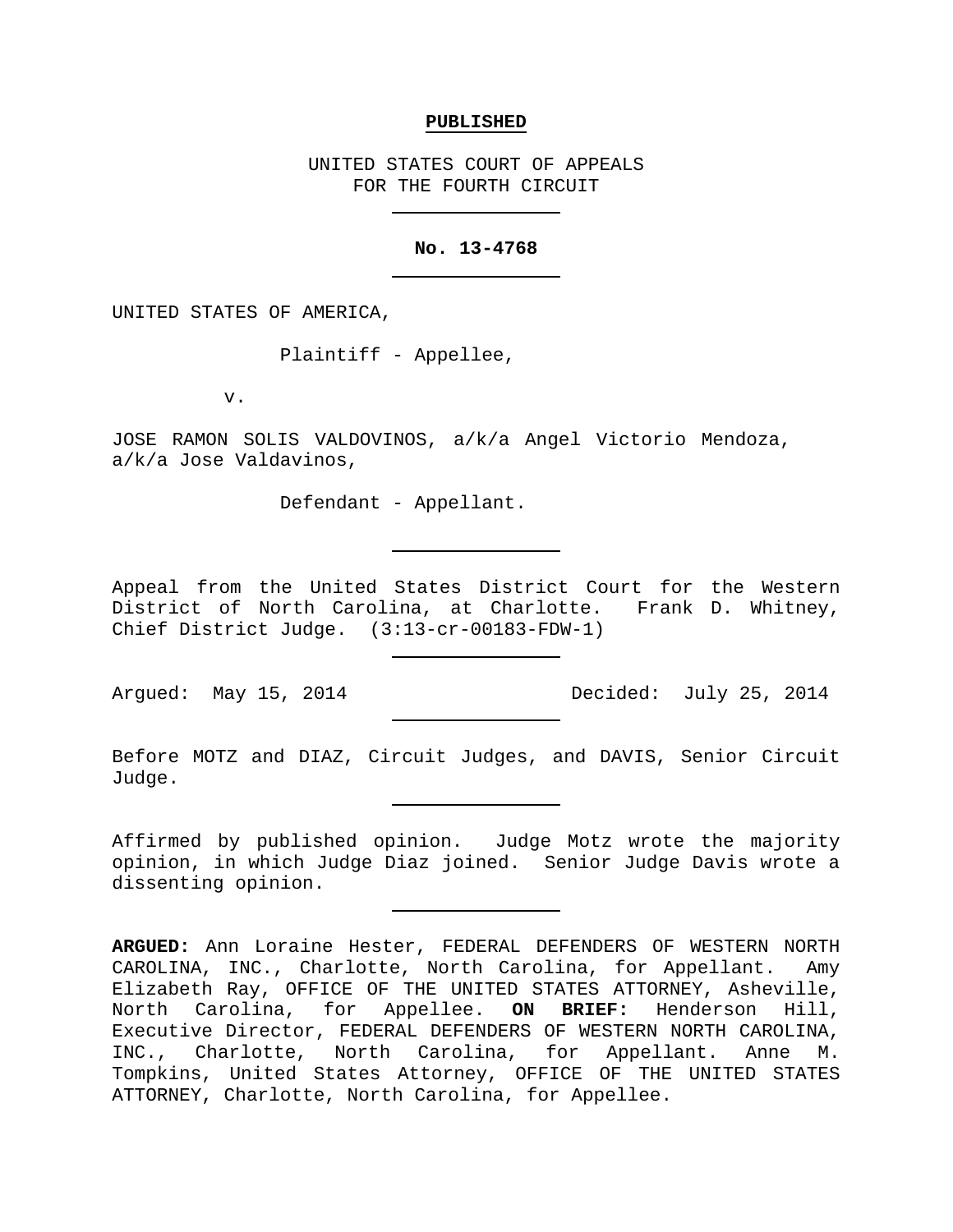DIANA GRIBBON MOTZ, Circuit Judge:

Jose Valdovinos, a citizen of Mexico, pled guilty to unlawfully entering the United States after being deported, in violation of 8 U.S.C. § 1326(a). The district court increased Valdovinos's sentence on the ground that he illegally reentered the country after a prior North Carolina conviction for felony drug trafficking, i.e., a drug offense punishable by more than one year in prison. See U.S.S.G. § 2L1.2(b)(1)(B). Valdovinos challenges his sentence enhancement, arguing that this prior conviction was not punishable by more than a year in prison because he was sentenced pursuant to a plea agreement that capped his prison term at 12 months. Accordingly, he contends, the prior North Carolina conviction was not a felony for Guidelines purposes. For the reasons that follow, we affirm.

# $T$ .

Valdovinos entered the United States in November 2008 and quickly ran afoul of the law. Authorities in Mecklenburg County, North Carolina arrested him the following month on drug trafficking charges. Valdovinos pled guilty in state court to four counts of selling heroin, each a Class G felony offense under North Carolina law. See N.C. Gen. Stat. § 90-95(a) & (b). Because Valdovinos had no criminal record, his prior-record level was I. The state court made no findings of either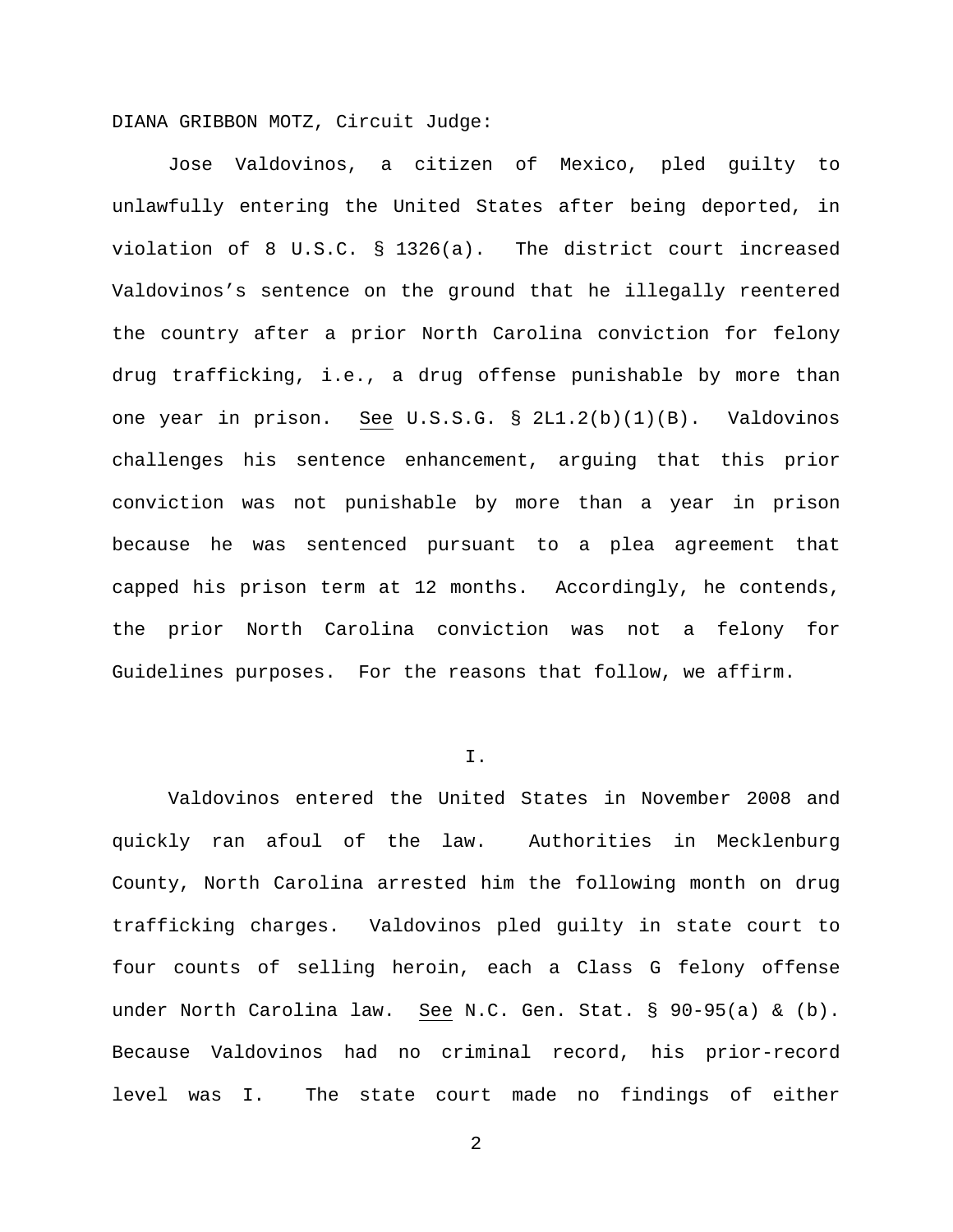aggravation or mitigation. Based on these facts, the parties agree that Valdovinos's prior conviction carried a maximum statutory sentence of 16 months in prison pursuant to North Carolina's Structured Sentencing Act ("the Act"). See N.C. Gen. Stat. § 15A-1340.17(c) & (d) (codifying North Carolina sentencing scheme) (version effective until November 2009). $<sup>1</sup>$  $<sup>1</sup>$  $<sup>1</sup>$ </sup>

But Valdovinos was sentenced pursuant to a plea agreement that, upon acceptance by the court, established a binding sentencing range of 10 to 12 months' imprisonment. Under state law, once the trial judge accepted the plea, the judge had to sentence Valdovinos within the agreement's recommended range. See N.C. Gen. Stat. § 15A-1023(b) (codifying role of sentencing judge in plea arrangements relating to sentence). Of course, the judge remained free to reject the recommended range along with Valdovinos's guilty plea. See id. But in this case the judge elected to accept the agreement and accordingly sentenced Valdovinos to 10 to 12 months in prison. In January 2010, after serving his sentence, Valdovinos was removed to Mexico.

<span id="page-2-0"></span> $1$  In December 2011, the North Carolina legislature amended the Act to provide for higher maximum terms of imprisonment. See N.C. Gen. Stat. § 15A-1340.17(d). The maximum sentence for an offender in Valdovinos's position (Class G felony, prior record level of I, and no findings of mitigation or aggravation) is now 25 months' imprisonment. Valdovinos was convicted before the amendment, however, so the previous maximum penalty of 16 months applies here.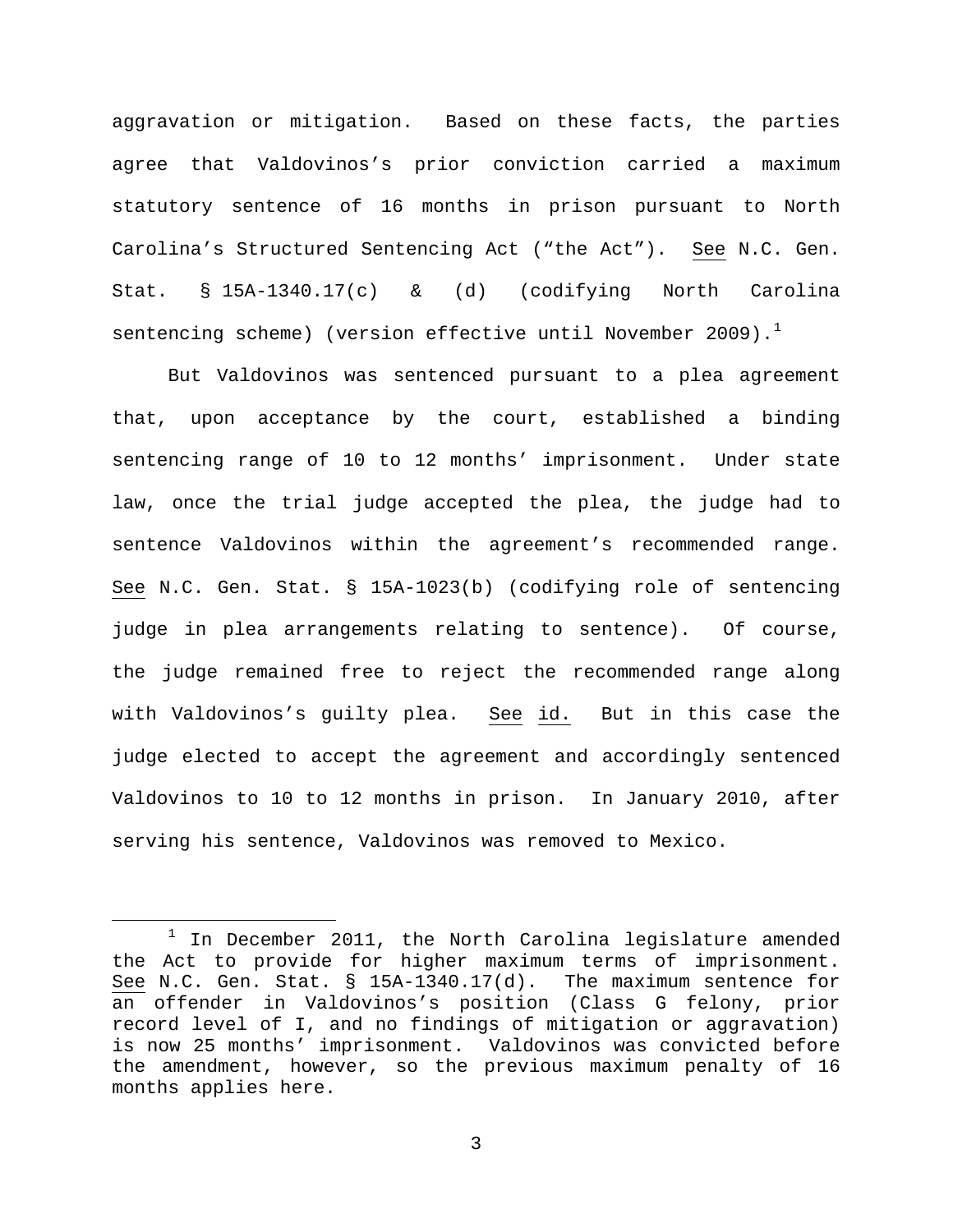In May 2013, Valdovinos reentered the United States without permission and returned to North Carolina. He was arrested a few weeks later for resisting a public officer, and charged with illegal reentry by a removed alien in violation of 8 U.S.C. § 1326(a). He pled guilty to the charge.

In preparation for Valdovinos's sentencing, a probation officer prepared a presentence report calculating Valdovinos's recommended term of imprisonment for this reentry conviction. The probation officer recommended a base offense level of 8 and a 12-point enhancement on the ground that Valdovinos had previously been convicted of a "felony drug trafficking offense," i.e., his 2009 North Carolina conviction for selling heroin. See U.S.S.G. § 2L1.2(b)(1)(B). After a 3-point reduction for acceptance of responsibility, Valdovinos's total recommended offense level was 17. Combined with a criminal history category of II, this offense level produced a Guidelines range of 27 to 33 months' imprisonment.

Valdovinos objected to the felony drug-offense enhancement. He noted that under the Guidelines, a "felony" is "any federal, state, or local offense punishable by imprisonment for a term exceeding one year." U.S.S.G. § 2L1.2 cmt. n.2. Valdovinos argued that because his guilty plea to the prior North Carolina conviction was entered as part of an agreement that capped his sentence at 12 months once the court accepted his plea, that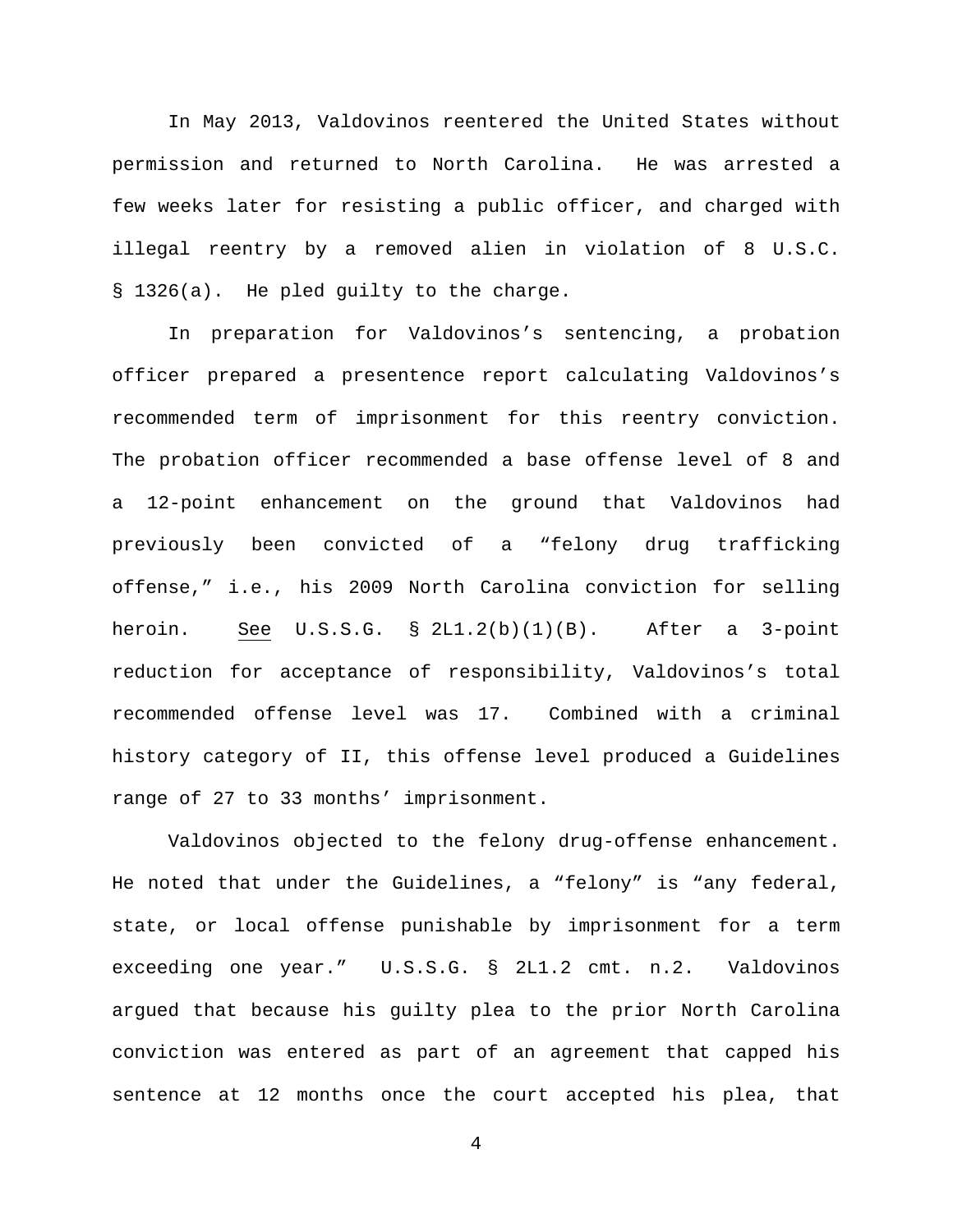conviction was not punishable by more than one year in prison. Consequently, he maintained, his prior conviction for selling heroin did not constitute a felony under the Guidelines and so could not serve as a predicate offense to enhance his federal sentence for illegal reentry.

The district court rejected the argument. It recognized that the plea agreement reduced Valdovinos's prior North Carolina sentence. The court found, however, that this did not alter the fact that the offense was punishable by imprisonment exceeding one year because the maximum statutory penalty of 16 months remained unchanged. The court therefore applied the enhancement and sentenced Valdovinos to 27 months in prison. This appeal followed.

# II.

Valdovinos contends that the district court erred in enhancing his sentence on the basis of his prior state conviction. As he argued in the district court, Valdovinos again claims that, due to his plea agreement, his North Carolina conviction was not punishable by more than a year in prison and therefore does not qualify as a felony under Section 2L1.2(b)(1)(B) of the Guidelines. We review de novo the question whether a prior state conviction constitutes a predicate felony conviction for purposes of a federal sentence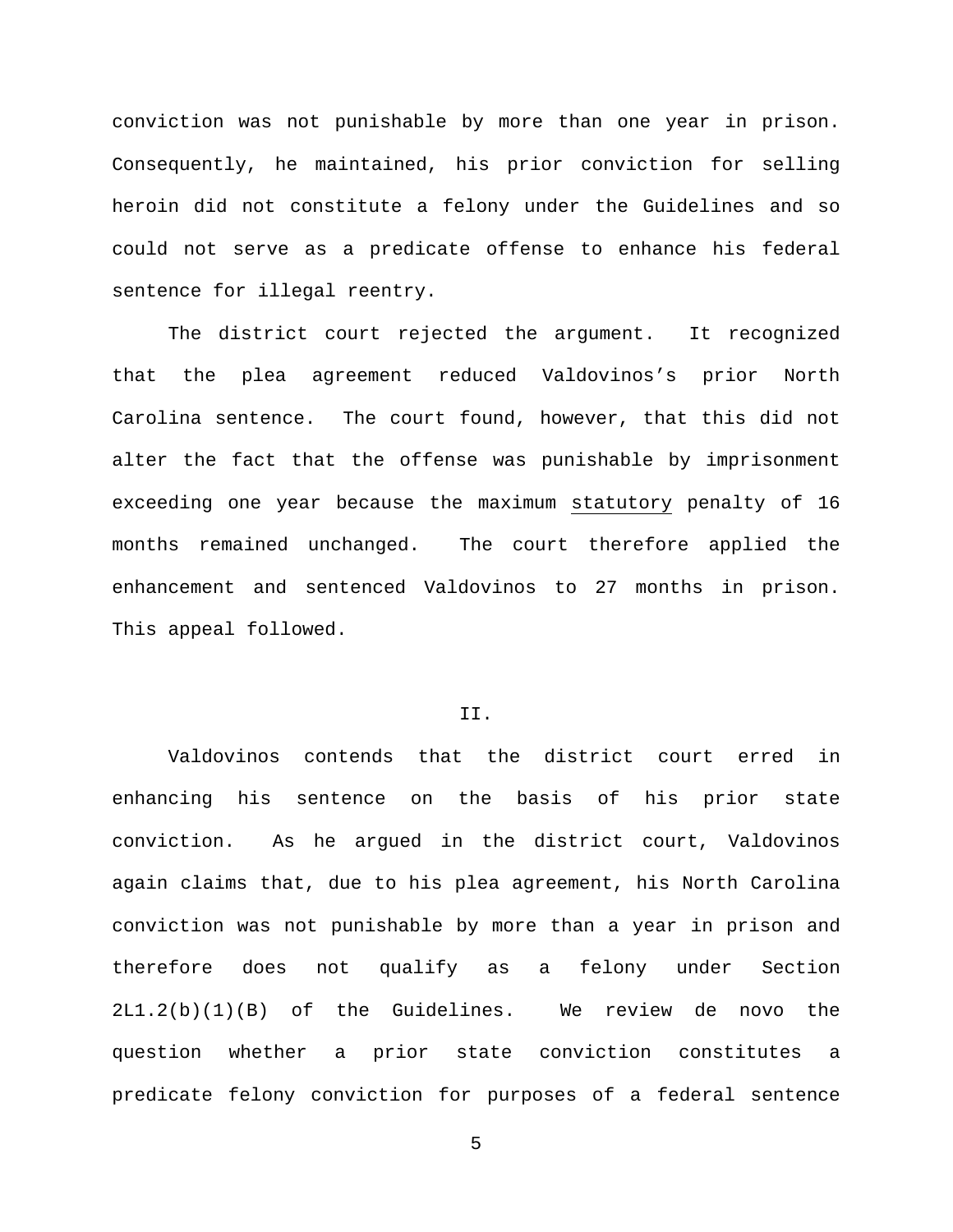enhancement. United States v. Jones, 667 F.3d 477, 482 (4th Cir. 2012).

#### A.

Our approach to determining whether a prior North Carolina conviction was punishable by a prison term exceeding one year (and thus constitutes a federal sentencing predicate) has changed in recent years. We once answered that question by considering "the maximum aggravated sentence that could be imposed for that crime upon a defendant with the worst possible criminal history." United States v. Harp, 406 F.3d 242, 246 (4th Cir. 2005). As a result, many defendants who, based on their own criminal histories, could not possibly have been sentenced to prison for more than a year were deemed to have been convicted of predicate felonies and so sentenced to enhanced federal prison terms. We faithfully followed that precedent in numerous cases, including United States v. Simmons, 340 F. App'x 141 (4th Cir. 2009).

In 2010, however, the Supreme Court decided Carachuri-Rosendo v. Holder, 560 U.S. 563 (2010). The Court held in Carachuri that, for purposes of the Immigration and Nationality Act, a prior conviction constitutes an "aggravated felony" – i.e., a crime for which the maximum term of imprisonment exceeds one year –- only if the defendant was "actually convicted of a crime that is itself punishable as a felony under federal law."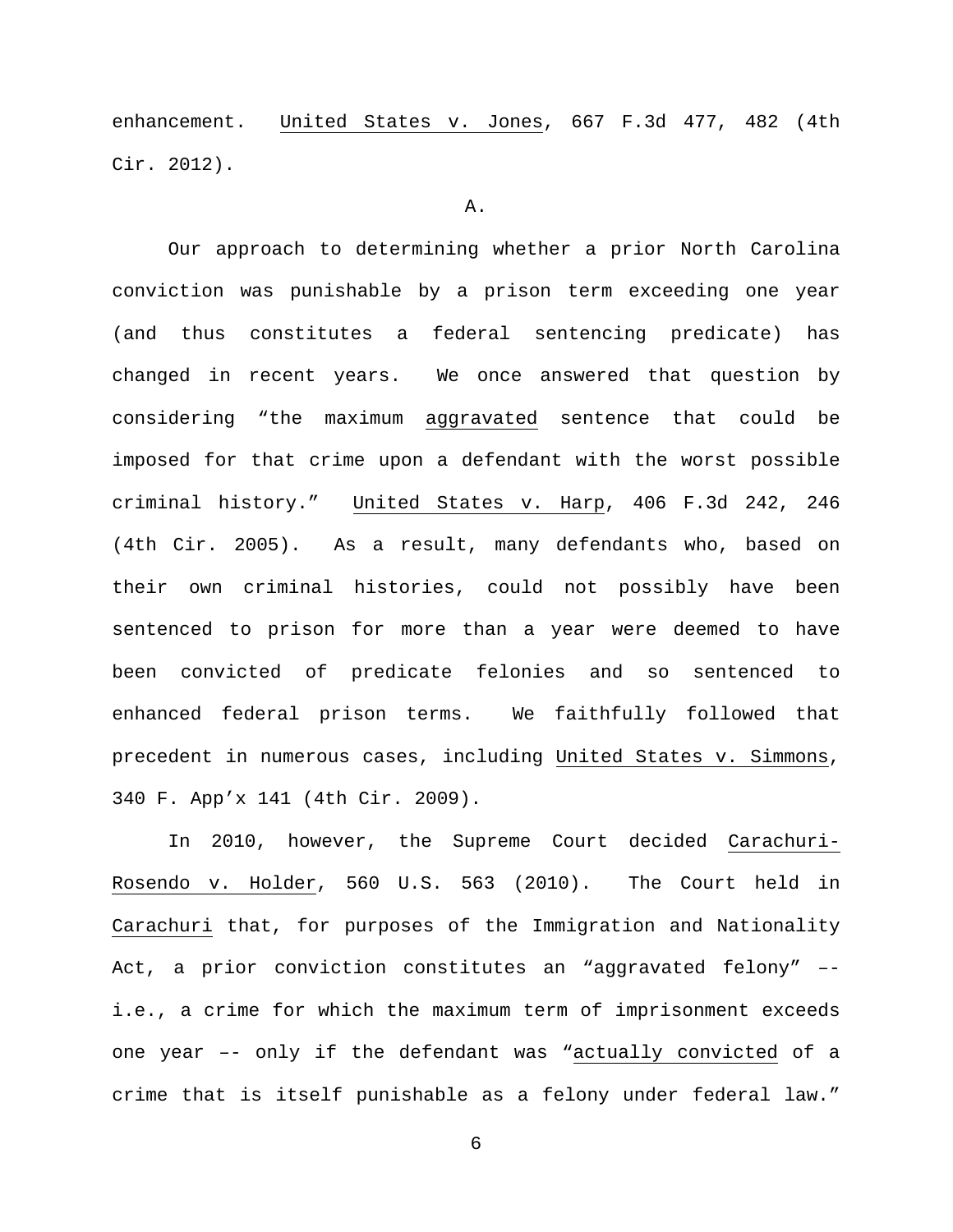Id. at 582. The Court explained that whether the defendant's conduct underlying his prior conviction hypothetically could have received felony treatment is irrelevant. See id. at 576- 81. The critical question is simply whether he was convicted of an offense punishable by more than one year in prison.

The Supreme Court then vacated our judgment in Simmons and remanded the case to us for "further consideration in light of Carachuri-Rosendo." See 130 S. Ct. 3455 (2010). On remand, we recognized that, although Carachuri arose in the immigration context, its rationale undercut our use of "an imagined worstcase offender" to calculate a defendant's maximum term of imprisonment for a prior conviction. United States v. Simmons, 649 F.3d 237, 249 (4th Cir. 2011) (en banc). Accordingly, we held that a defendant's prior North Carolina conviction was punishable by imprisonment exceeding one year (and thus a federal sentencing predicate) only if the particular defendant's crime of conviction was punishable under North Carolina law by a prison term exceeding one year. Id.

Valdovinos contends that Carachuri and Simmons support his argument that his prior conviction for selling heroin does not constitute a felony under the Guidelines. In particular, he seizes on the instruction in those cases that a court must "look to the conviction itself as [its] starting place" when considering whether a prior conviction qualifies as a federal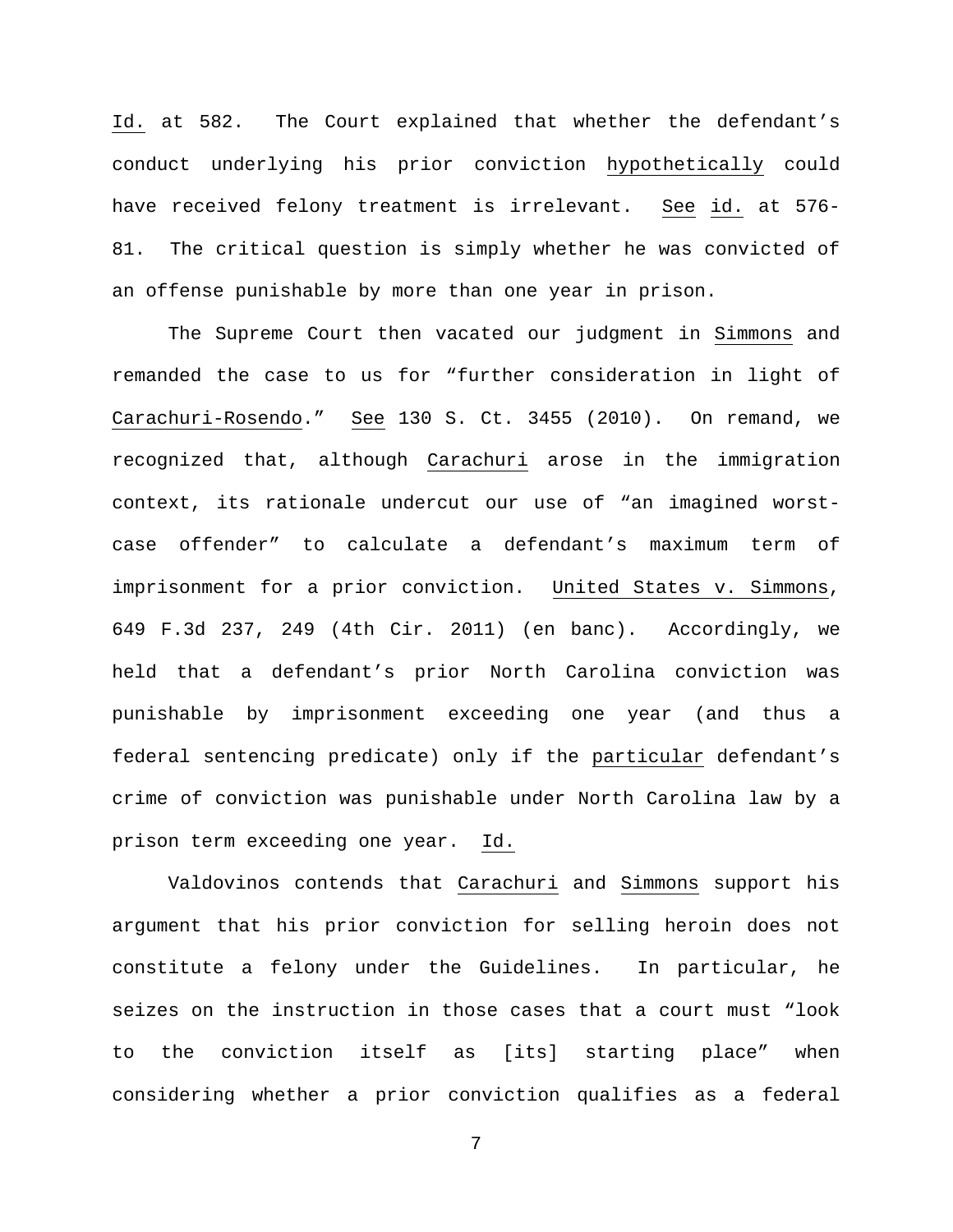sentencing predicate. Carachuri, 560 U.S. at 576; accord Simmons, 649 F.3d at 242. Valdovinos argues that because the state court could not have imposed a sentence greater than 12 months once it accepted his guilty plea –- that is, once Valdovinos was convicted of his drug offense –- this conviction was not punishable by imprisonment exceeding one year. Appellant's Br. at 12-13. Accordingly, Valdovinos claims that his prior North Carolina conviction is not a felony under Carachuri and Simmons because "[t]here was no point when [his] conviction exposed him to a sentence greater than one year's imprisonment." Reply Br. at 8.

Valdovinos's argument is clever, but unpersuasive. North Carolina's unique sentencing regime, not a plea agreement, determines whether a defendant's conviction is punishable by imprisonment exceeding one year and so qualifies as a federal sentencing predicate. Simmons, 649 F.3d at 240.

## B.

North Carolina's Structured Sentencing Act "creates felony sentences strictly contingent on two factors: the designated 'class of offense' and the offender's 'prior record level.'" Id. (quoting N.C. Gen. Stat. § 15A-1340.13(b)). The sentencing judge calculates the offender's prior record level by adding together the points, assigned by the Act, for each of the offender's prior convictions. N.C. Gen. Stat. § 15A-1340.14(a).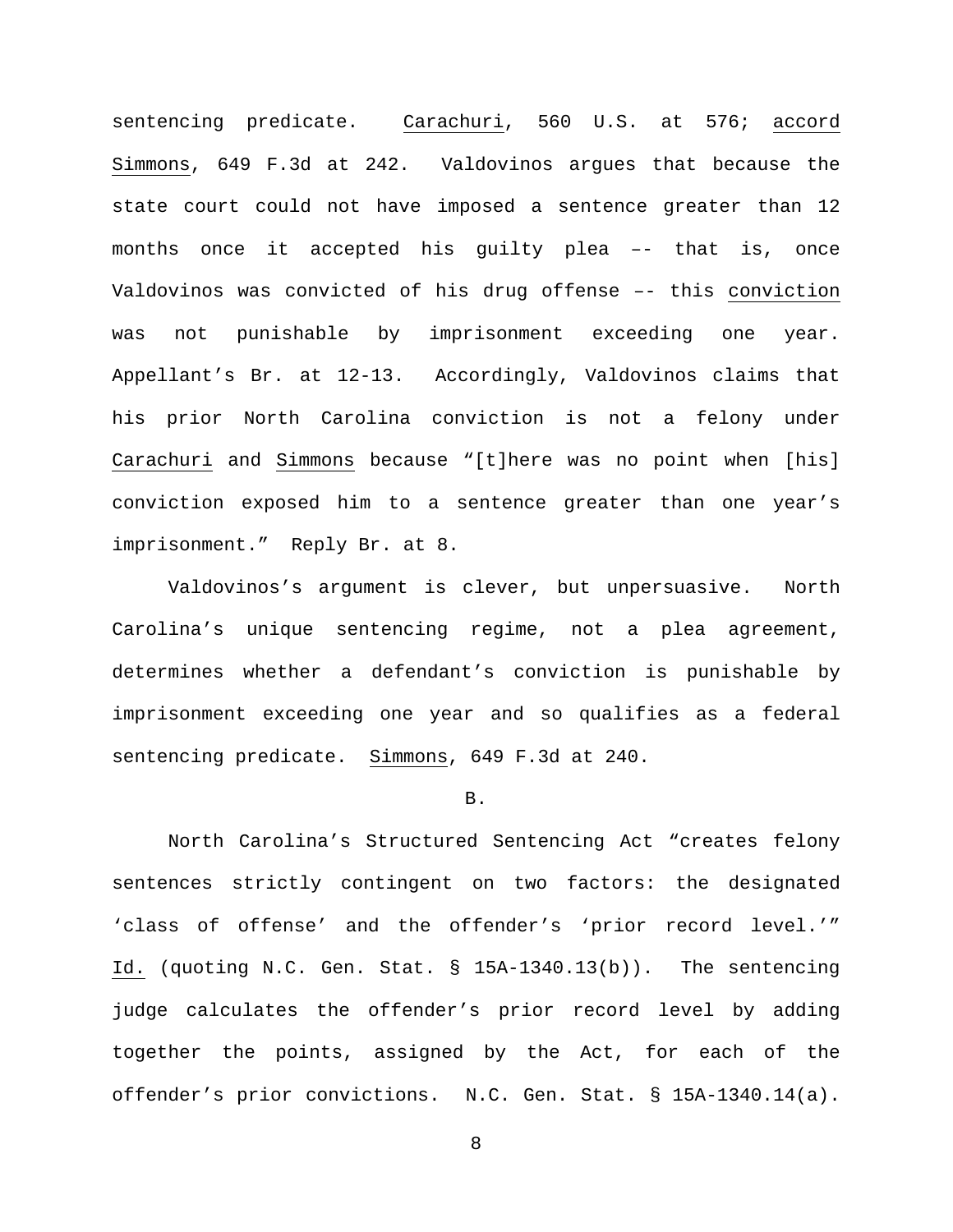The judge then matches the offense class and prior record level using a statutory table, which provides three sentencing ranges –- a mitigated range, a presumptive range, and an aggravated range. Id. § 15A–1340.17(c). The judge must sentence the defendant within the presumptive range unless the judge makes written findings of aggravating or mitigating factors. Id. §§ 15A-1340.13(e) & 15A-1340.16(c). And the judge may sentence a defendant within the aggravated range only if the state provides the defendant notice of its intent to prove aggravating factors, and a jury finds such factors beyond a reasonable doubt or the defendant pleads to their existence. Id. § 15A-1340.16 (a6). Once the judge selects the applicable range, the judge must choose the defendant's minimum sentence from within that range; a separate statutory chart provides the corresponding maximum term. Id. § 15A-1340.17(d).

Critically, North Carolina's sentencing scheme is not a discretionary, guidelines system. Rather, "it mandates specific sentences," so "no circumstances exist under the Structured Sentencing Act in which a North Carolina judge may impose a sentence that exceeds the top of the range set forth in the Act." Simmons, 649 F.3d at 244 (quotation marks and citation omitted). Determining the maximum punishment for an offender's prior conviction, then, simply "requires examination of three pieces of evidence: the offense class, the offender's prior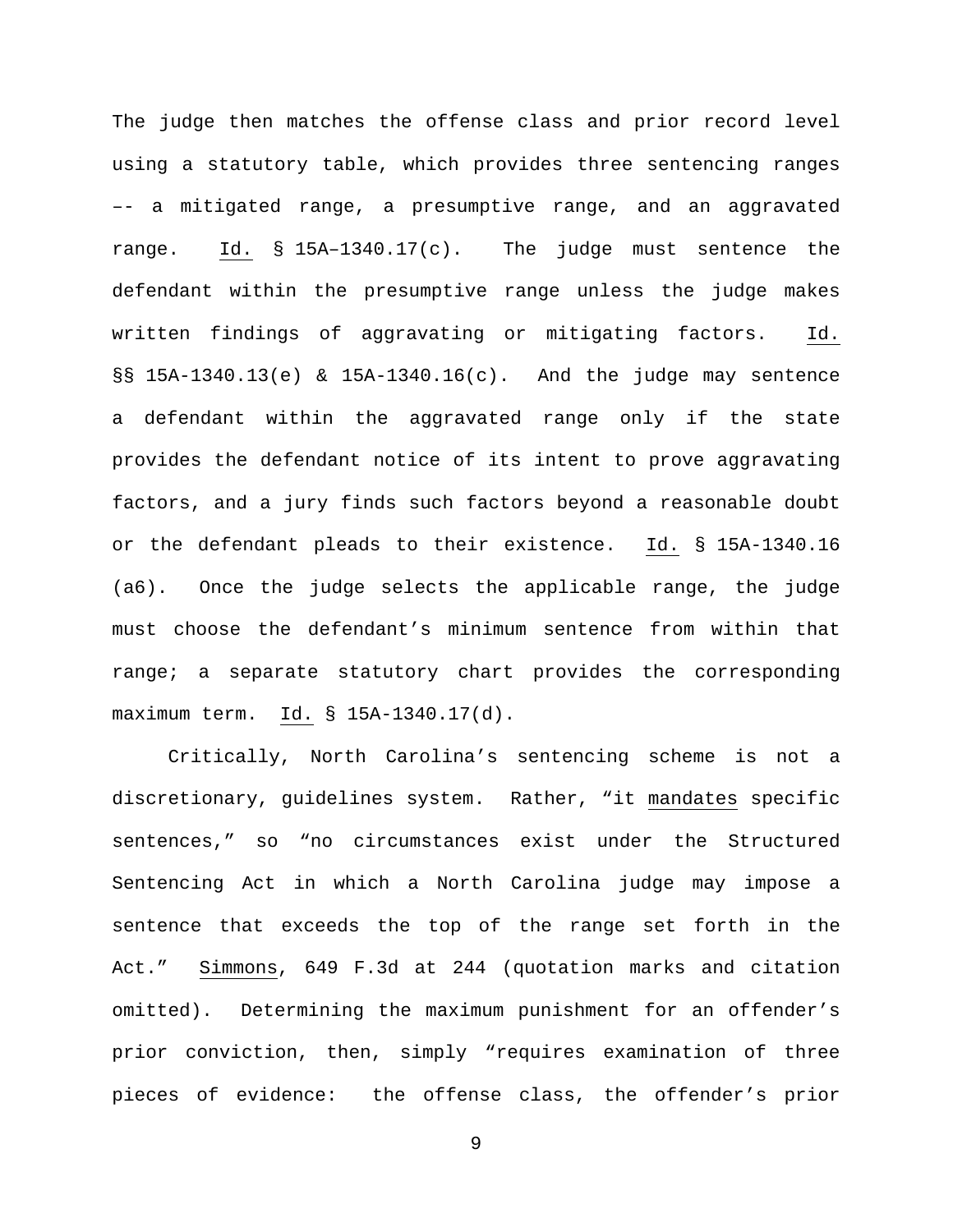record level, and the applicability of the aggravated sentencing range." Id. at 247, n.9.

In Simmons, based on these three pieces of evidence, the Structured Sentencing Act authorized a maximum sentence of only 8 months' community punishment (no imprisonment) for the defendant's prior conviction. Id. at 241. Because Simmons's prior offense was not punishable under North Carolina law by more than one year in prison, it did not qualify as a felony predicate for a federal sentence enhancement. Id. at 248.

In Valdovinos's case, by contrast, the Structured Sentencing Act authorized a maximum sentence of 16 months' imprisonment for his prior conviction. That the sentence ultimately imposed pursuant to his plea deal was 10 to 12 months' imprisonment is irrelevant. See United States v. Edmonds, 679 F.3d 169, 176 (4th Cir. 2012) (reaffirming that "the qualification of a prior conviction [as a sentencing predicate] does not depend on the sentence [a defendant] actually received" but on the maximum sentence permitted), vacated on other grounds, 133 S. Ct. 376, aff'd on remand, 700 F.3d 146 (4th Cir. 2012). Valdovinos's North Carolina conviction was punishable by imprisonment exceeding one year based on his prior record level, offense class, and sentencing range. It therefore qualifies as a federal sentencing predicate.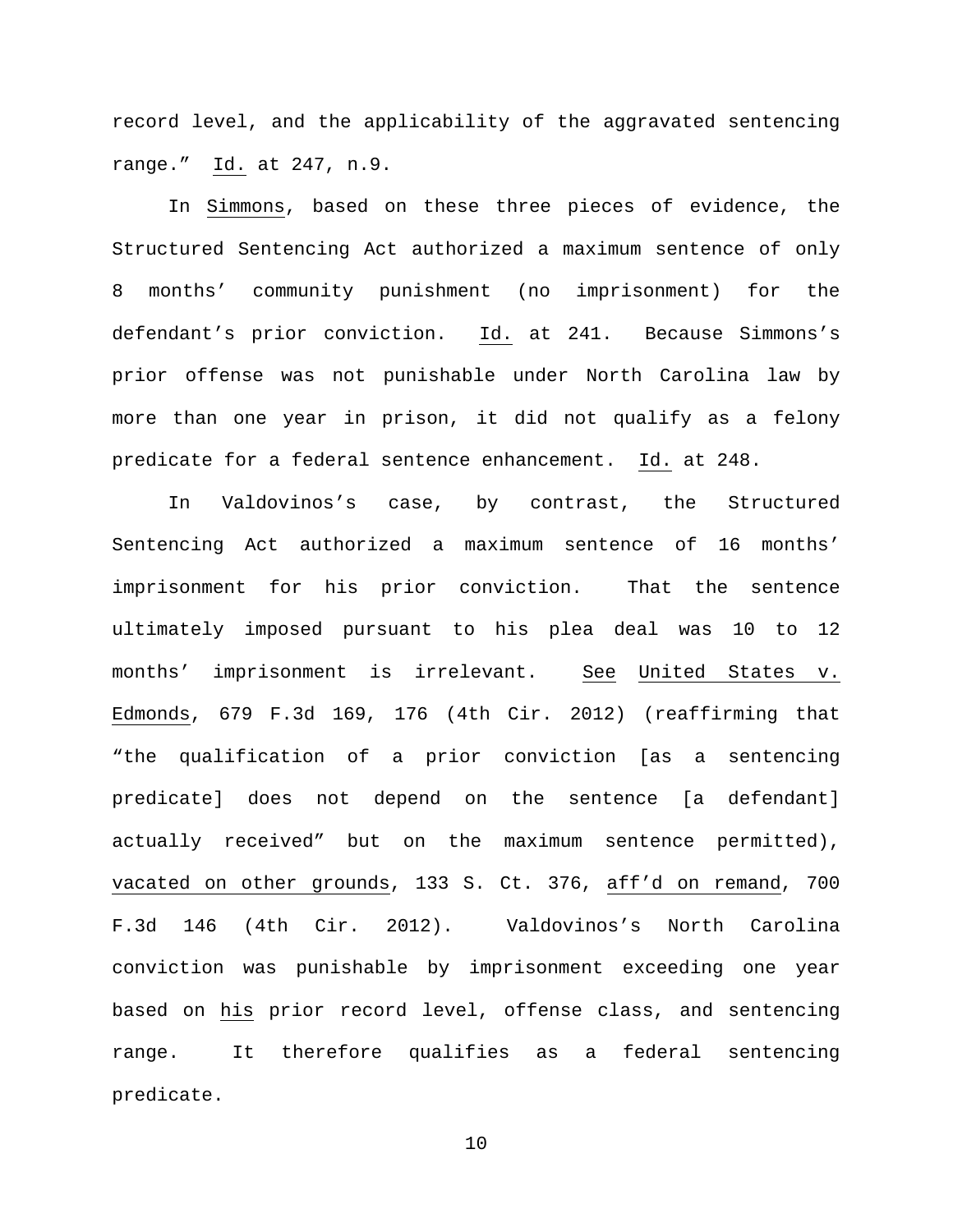Valdovinos's contrary argument rests on a misreading of Carachuri and Simmons. Those cases direct that an offender's conviction must serve as our "starting place" not because, as Valdovinos suggests, the moment of conviction (i.e., the moment the defendant enters his guilty plea) is a magical one. Rather, it is because the critical question for purposes of a federal sentence enhancement is whether the particular defendant's prior offense of conviction was itself punishable by imprisonment exceeding one year. Carachuri, 560 U.S. at 576 & 582; Simmons, 649 F.3d at 243; see also U.S.S.G. § 2L1.2 cmt. n.2 (defining "felony" as "any federal, state, or local offense punishable by imprisonment for a term exceeding one year") (emphasis added). Undoubtedly, Valdovinos's prior offense of conviction –- sale of heroin -- was itself punishable by imprisonment for more than one year.

Simmons, and Carachuri before it, teach that we may not measure a defendant's maximum punishment based on a hypothetical charge, a hypothetical criminal history, or other "facts outside the record of conviction." Simmons, 649 F.3d at 244 (quoting Carachuri, 560 U.S. at 582). But we do not do so in holding that North Carolina's "carefully crafted sentencing scheme," id. at 249, not a negotiated plea agreement, determines whether Valdovinos's prior conviction qualifies as a federal sentencing predicate. In looking to the Structured Sentencing Act to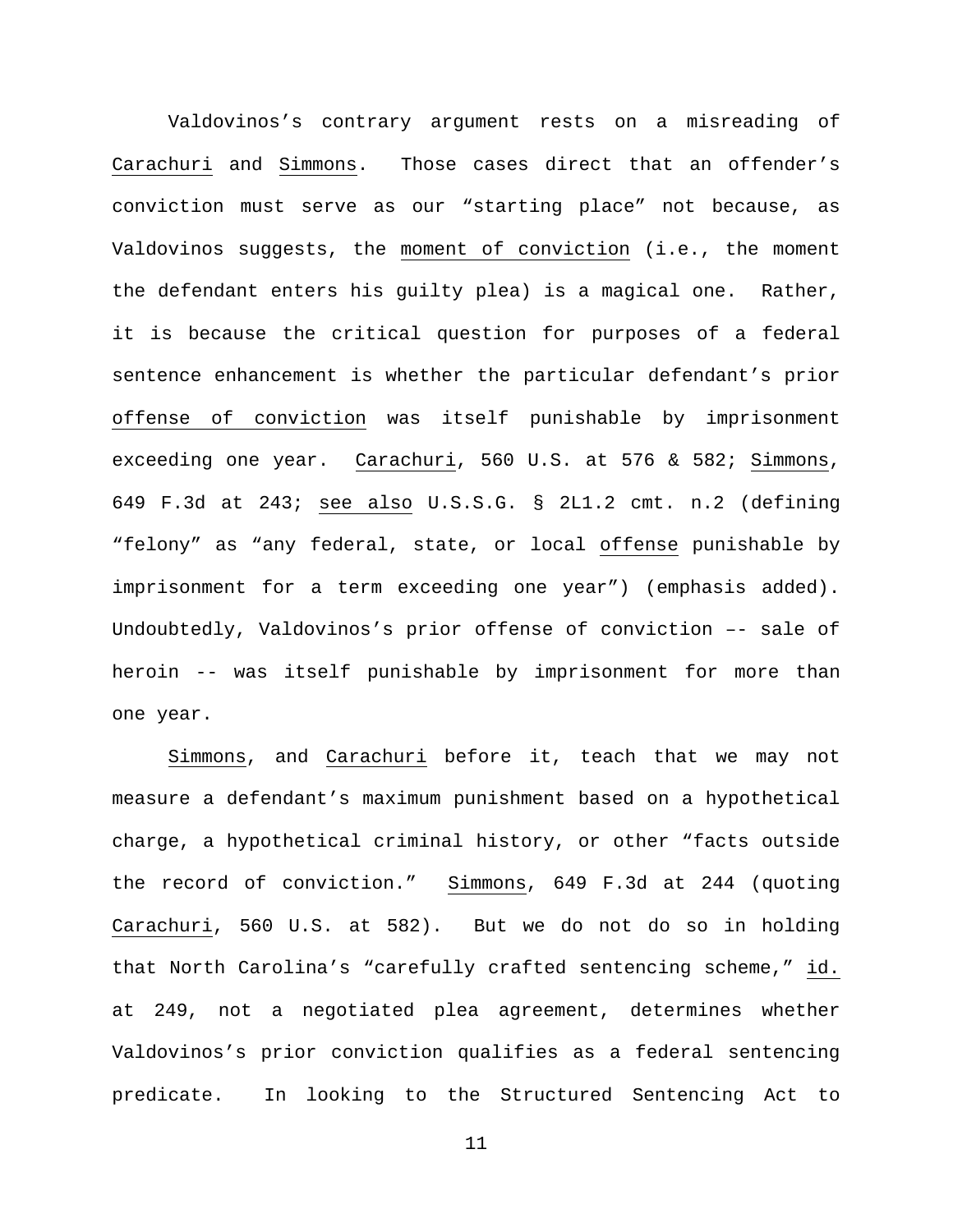establish Valdovinos's maximum sentence, we consider only Valdovinos's own offense class and criminal history, and thus attribute to him only the crime of which he was "actually convicted." Carachuri, 560 U.S. at 582 (emphasis omitted). This is the approach mandated by Carachuri and Simmons.

### III.

Nonetheless, Valdovinos contends that a plea agreement of the sort he negotiated –- that binds the judge to a sentence once the judge accepts the plea -- displaces North Carolina's Structured Sentencing Act and establishes the maximum punishment for every defendant sentenced pursuant to such a deal. The argument fails. Precedent offers no support for the outcome Valdovinos seeks. In fact, that outcome is fundamentally at odds with important principles animating our decision in Simmons and North Carolina's sentencing scheme.

## A.

A negotiated plea agreement differs in critical respects from a legislative mandate like the Structured Sentencing Act. While a plea agreement reflects only the interests of the prosecutor and individual defendant, the Act reflects "North Carolina's judgment as to the seriousness of a North Carolina crime." Simmons, 649 F.3d at 249. And while, under a plea agreement, a defendant's sentence hinges on merely the ability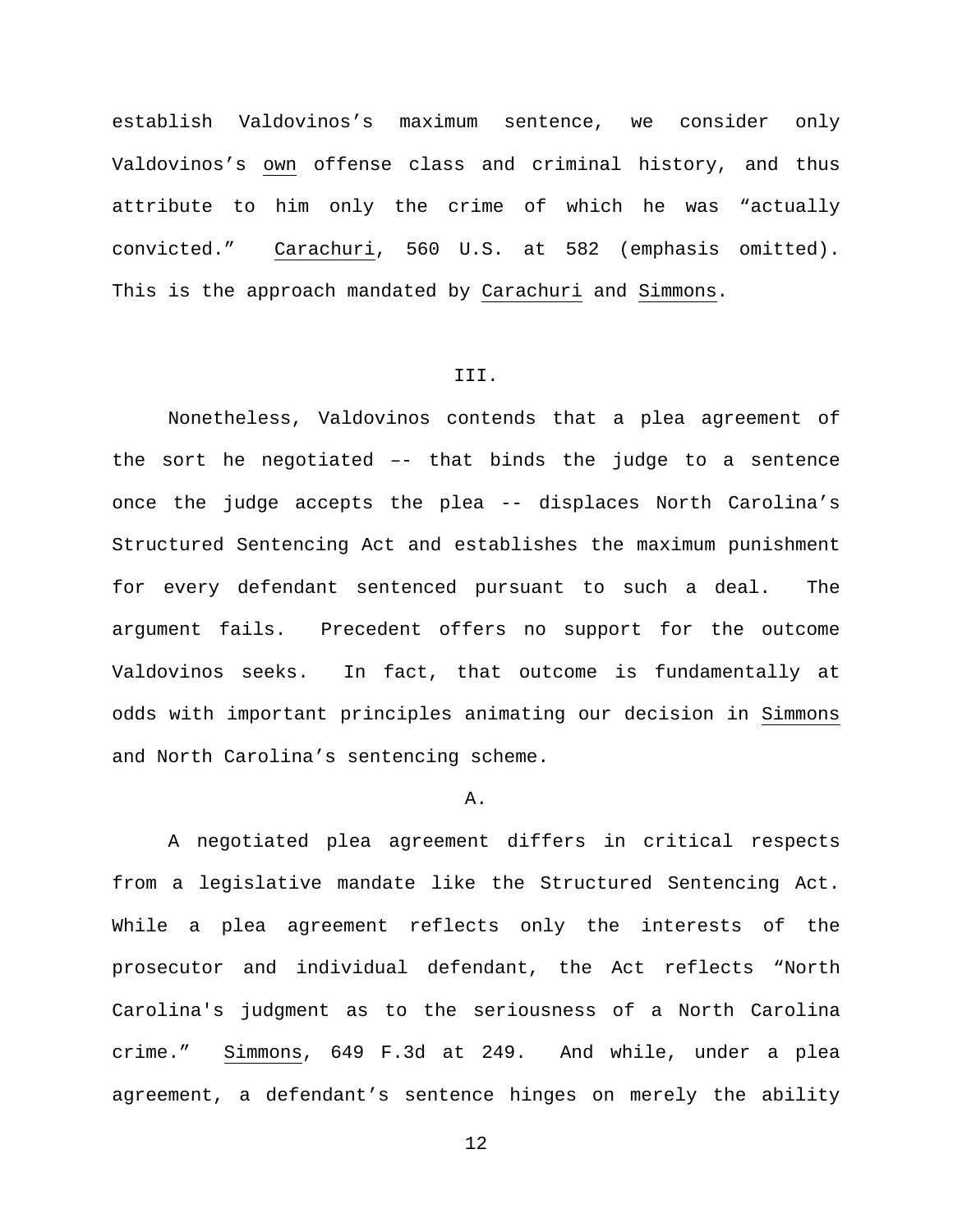of the parties to reach a deal and the willingness of the sentencing judge to accept that deal, the Structured Sentencing Act ensures that objective, uniformly applicable factors determine each offender's maximum punishment.

Thus, to determine an offender's maximum sentence, Simmons instructs that in every case we look to the same three pieces of evidence: "the offense class, the offender's prior record level, and the applicability of the aggravated sentencing range." Id. at 247 n.9. A plea agreement applies to just one case. Simmons's instruction ensures that offenders with similar criminal backgrounds who commit similar crimes will be sentenced to similar prison terms. Of course, an individual plea agreement provides no similar assurance.

Moreover, in contrast to North Carolina's mandatory sentencing scheme, under which a judge may never "impose a sentence that exceeds the top of the range set forth in the Act," id. at 244 (quotation marks and citation omitted), a plea agreement's recommended sentence is not the final word under North Carolina law. This is so because the sentencing judge remains free to reject the agreement.

Neither a defendant nor a prosecutor may "bind the State to the dispensation of a particular sentence . . . until the trial judge has approved of the proposed sentence." State v. Marlow, 432 S.E.2d 275, 279 (N.C. 1993) (citation and alteration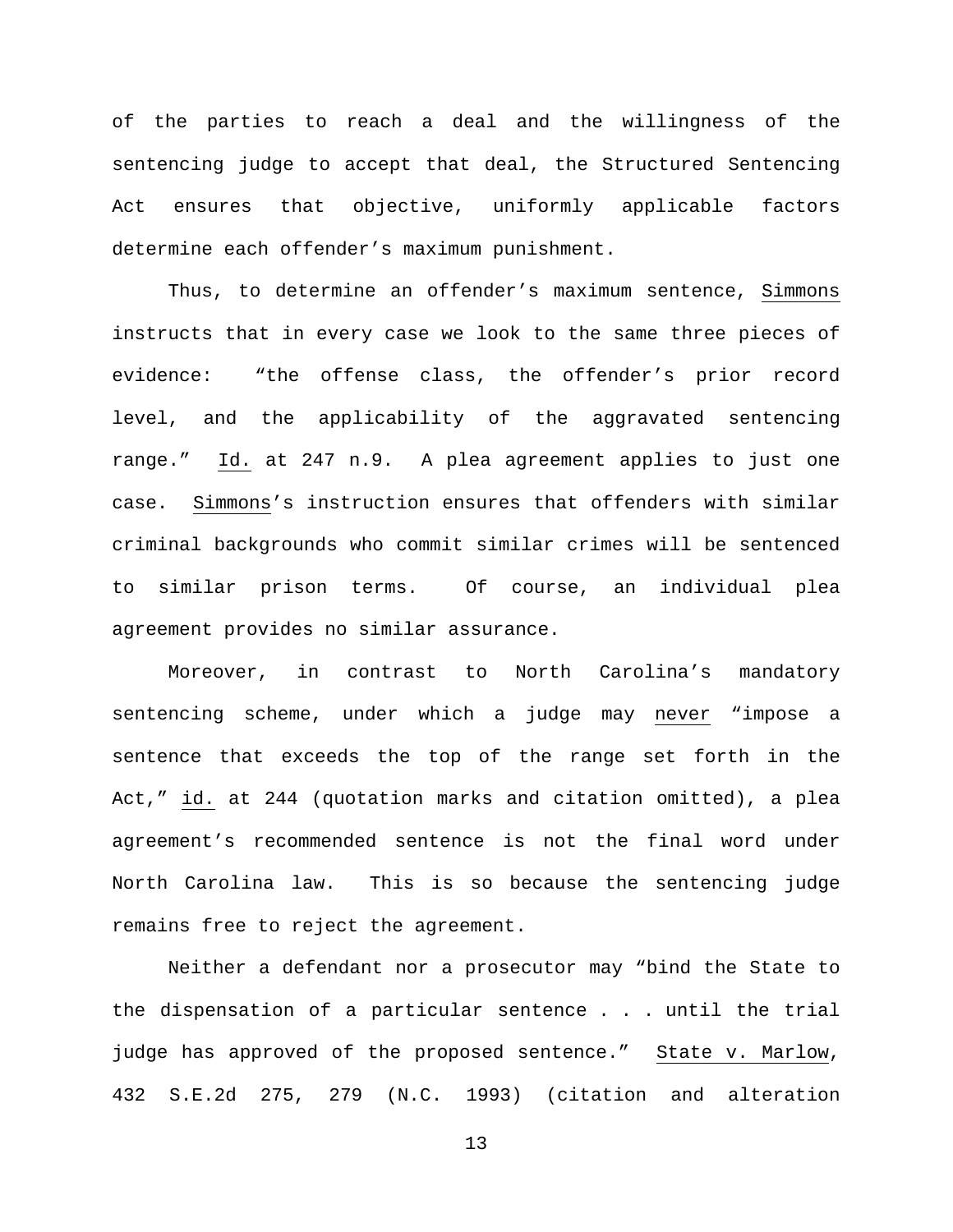omitted); see also N.C. Gen. Stat. § 15A-1023(b). And "the prosecutor may rescind his offer of a proposed plea arrangement at any time before it is consummated by actual entry of the guilty plea and the acceptance and approval of the proposed sentence by the trial judge." Marlow, 432 S.E.2d at 279 (emphasis omitted). "A decision by the judge disapproving a plea arrangement," moreover, "is not subject to appeal." N.C. Gen. Stat. § 15A-1023(b). Accordingly, the state judge could have rejected Valdovinos's plea agreement and required a sentence of up to 16 months in prison, the statutory maximum under the Act.

Valdovinos protests that this argument "ignores the most important procedural protection included in [the statute governing his plea agreement]: the defendant's right to withdraw from the plea agreement and plead not guilty if the judge rejects the agreed sentence." Reply Br. at 5-6. Certainly, a defendant has this right. The relevant North Carolina statute provides:

Before accepting a plea pursuant to a plea arrangement in which the prosecutor has agreed to recommend a particular sentence, the judge must advise the parties whether he approves the arrangement and will dispose<br>of the case accordingly. If the judge rejects the If the judge rejects the arrangement, he must so inform the parties, refuse to accept the defendant's plea of guilty or no contest, and advise the defendant personally that neither the State nor the defendant is bound by the rejected arrangement. The judge must advise the parties of the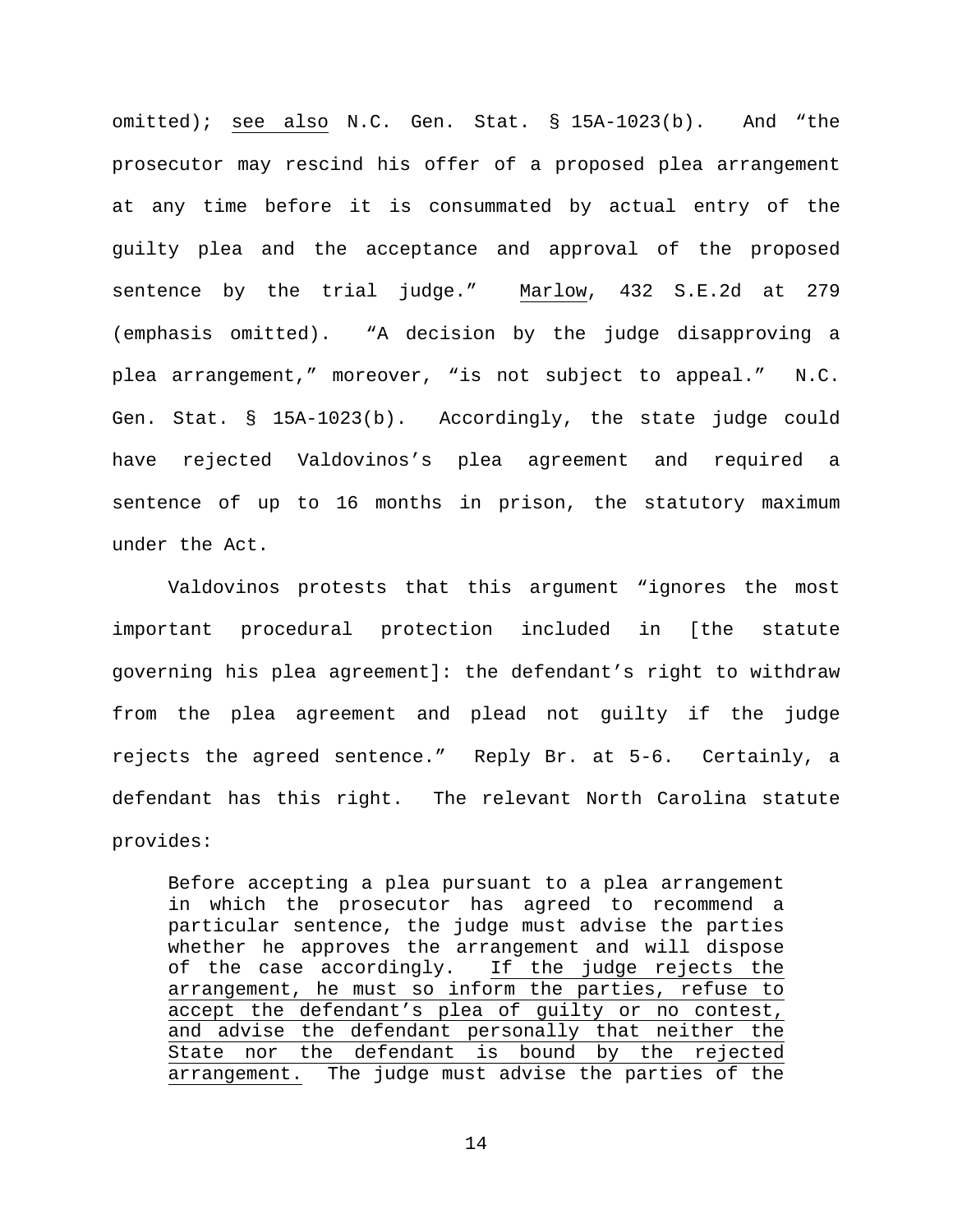reasons he rejected the arrangement and afford them an opportunity to modify the arrangement accordingly.

N.C. Gen. Stat. § 15A-1023(b) (emphasis added). We cannot, therefore, be sure what would have happened if the state judge had rejected Valdovinos's plea. Perhaps Valdovinos would have withdrawn his plea, and perhaps a jury would have acquitted him of selling heroin in North Carolina. But the fact remains that Valdovinos, like countless other defendants, chose to plead guilty under a plea agreement that allowed him to avoid trial and its associated risk of a higher sentence than the agreement offered. And he pleaded guilty to an offense that carried a maximum sentence of 16 months in prison under North Carolina law. His conviction thus constitutes a proper sentencing predicate under the Guidelines.

## B.

Valdovinos's remaining arguments to the contrary are similarly unconvincing.

First, he contends that just as North Carolina prosecutors declined to pursue Simmons as an aggravated offender, Simmons, 649 F.3d at 245, so too they "declined to pursue [him] as a felon" by agreeing to a sentence capped at 12 months in prison. Appellant's Br. at 17 (quotation marks omitted). Not so. Valdovinos was charged with, and pleaded guilty to, a North Carolina Class G felony offense. See N.C. Gen. Stat. § 14-1(4)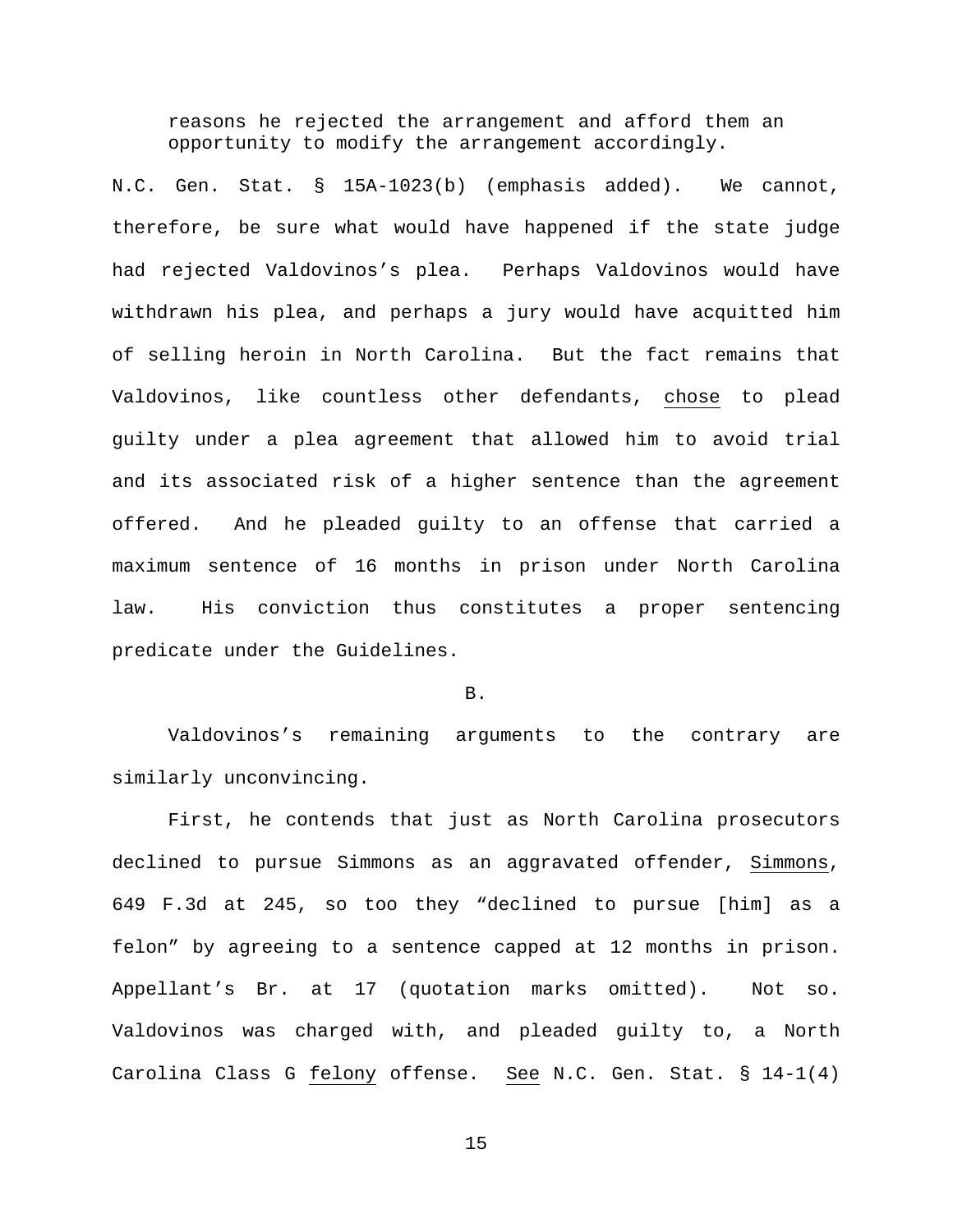(defining felony as, inter alia, a crime "denominated as a felony by statute"). That prosecutors agreed to a lower sentence does not eliminate the fact that they did indeed "pursue [him] as a felon."

In a similar vein, Valdovinos claims that "the prosecutor must have found the existence of mitigating circumstances in order to agree to a sentence of less than one year." Appellant's Br. at 17. But it is just as likely that the prosecutor agreed to the lower sentence to avoid the time and expense of  $trial.^2$  $trial.^2$  And contrary to Valdovinos's claim, it matters not that his maximum sentence under the Structured Sentencing Act would similarly have been 12 months if the parties had "obtained a mitigated-range sentence" based on judicial findings of mitigation rather than through plea negotiations. Id. Because a North Carolina sentencing judge "remain[s] free at all times to sentence [a defendant] to a presumptive prison term" despite the existence of mitigating factors, Valdovinos's conviction would still have been punishable by imprisonment exceeding one year and so would have qualified as a sentencing predicate. United States v. Kerr, 737 F.3d 33, 38-39 (4th Cir. 2013).

<span id="page-15-0"></span> $2$  Of course, the prosecutor knew that Valdovinos faced immediate deportation upon his release from prison, a fact that might also have played a role in sentencing negotiations.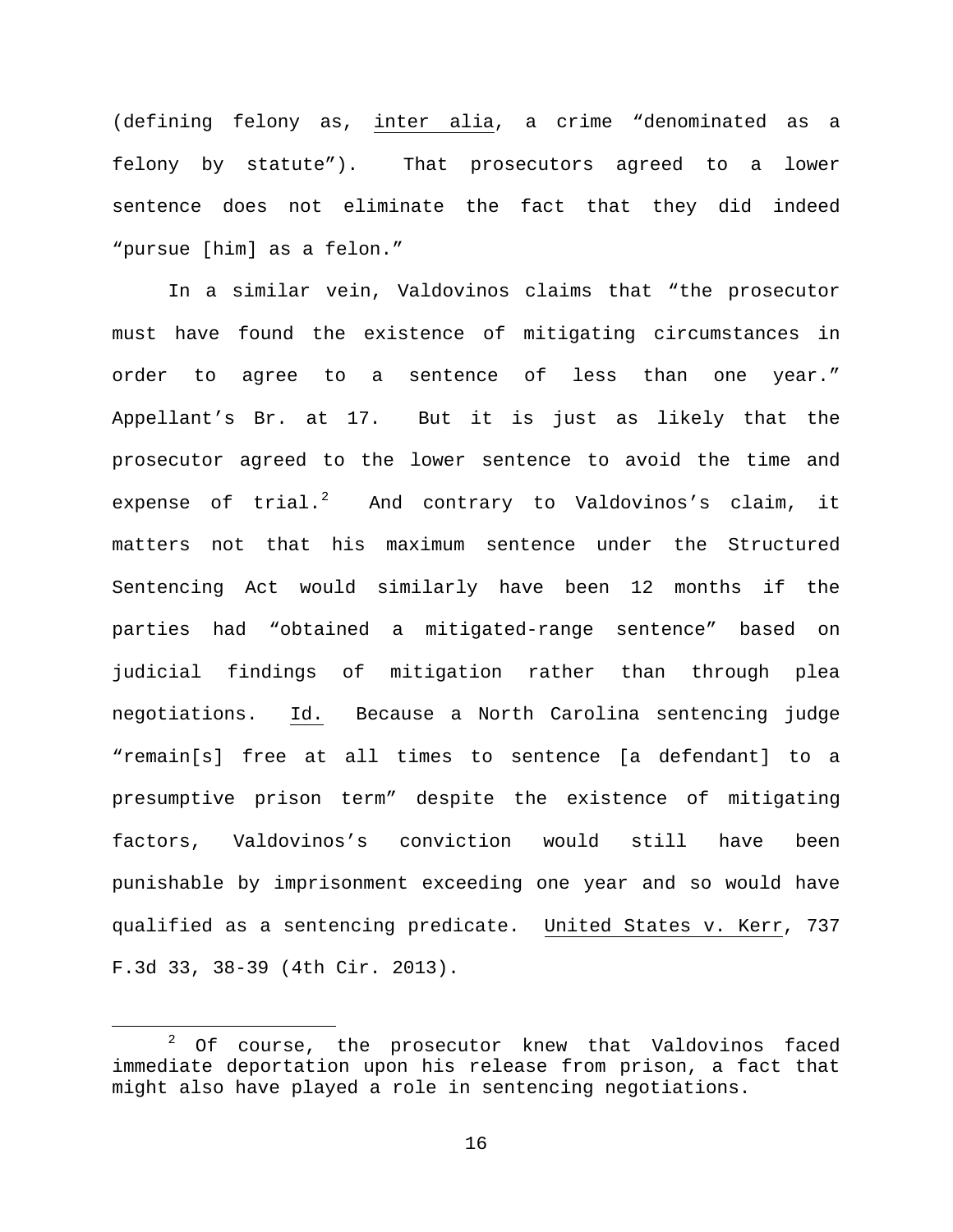Finally, contrary to his suggestion, Valdovinos had ample notice of the consequences of his plea. Measuring his maximum sentence by reference to the Structured Sentencing Act therefore does not rob him of the benefits of that plea. This case does not, for example, involve a defendant who negotiated a plea to a lesser charge, only to have a later sentencing court impose an enhancement on the basis of the defendant's underlying conduct or initial indictment on a greater charge. That approach might unfairly deprive defendants of the benefits of their negotiated pleas, because it is "unfair to impose a sentence enhancement as if the defendant had pleaded guilty to [a sentencing predicate]" when in fact he did not. Descamps v. United States, 133 S. Ct. 2276, 2289 (2013) (quotation mark and citation omitted).

Here, however, Valdovinos did plead guilty to a sentencing predicate, i.e., a felony punishable by more than one year. Had he wished to avoid a conviction punishable under North Carolina law by imprisonment exceeding one year, he should have sought a plea to a lesser crime.<sup>[3](#page-16-0)</sup> Perhaps he did so, and perhaps the prosecutor refused. Whatever the case, Valdovinos ultimately

<span id="page-16-0"></span> <sup>3</sup> North Carolina classifies felonies in descending order of seriousness from Class A (most serious) through Class I (least serious). See N.C. Gen. Stat.  $\S$  15A-1340.17(c). At the time of Valdovinos's conviction, a North Carolina Class H felony offense carried a maximum (presumptive) sentence of only eight months in prison for an offender with his criminal history. See N.C. Gen. Stat. § 15A-1340.17 (version effective until November 30, 2009).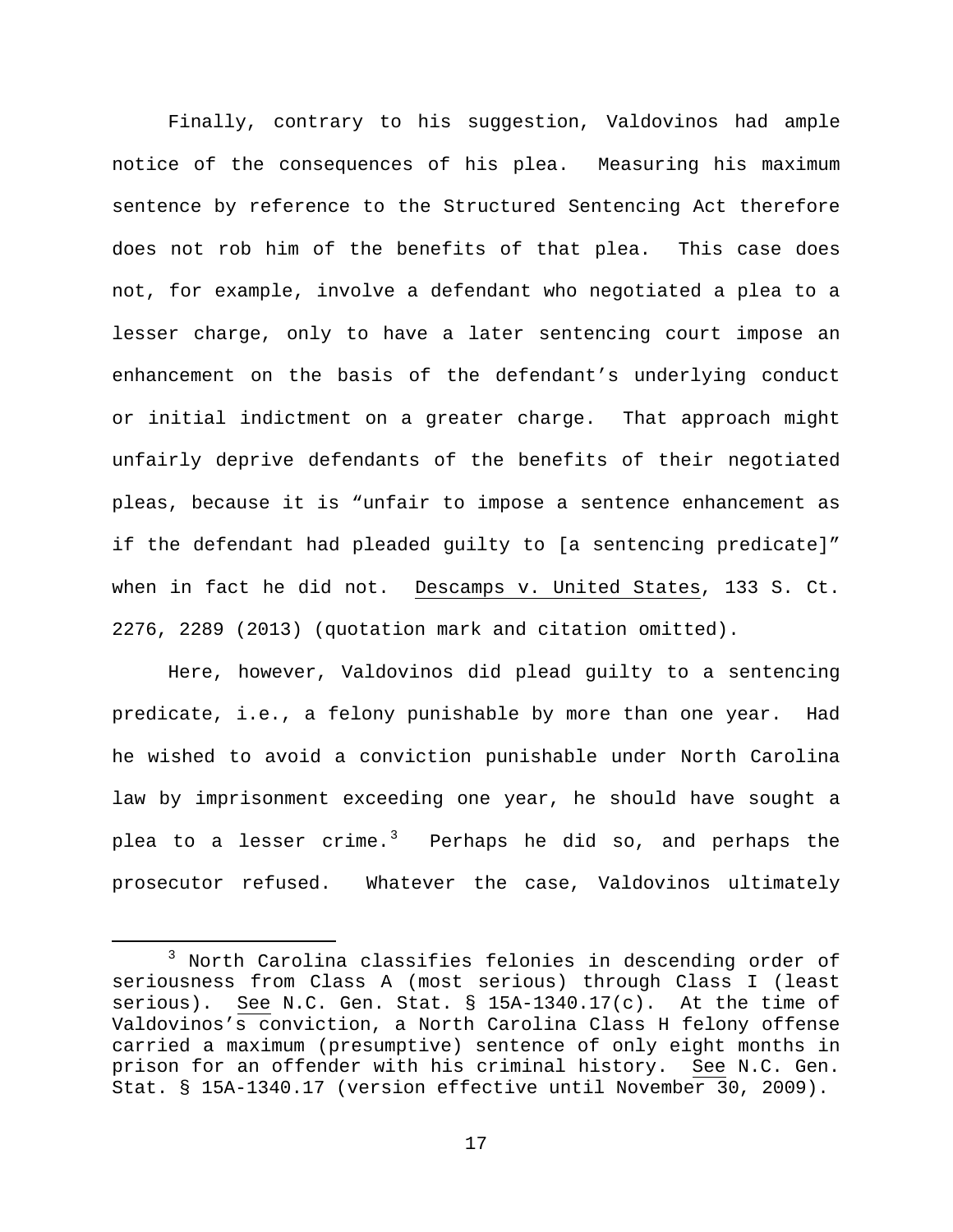elected to plead guilty to an offense punishable under state law by a maximum term of 16 months in prison. He knew this, or should have known it, at the time of his conviction and so cannot now claim that the district court unfairly attributed to him this predicate offense.

# IV.

For the foregoing reasons, we hold that North Carolina's legislatively mandated sentencing scheme, not a recommended sentence hashed out in plea negotiations, determines whether an offender's prior North Carolina conviction was punishable by more than a year in prison. Because Valdovinos's offense of conviction was indeed punishable by imprisonment exceeding one year, it qualifies as a predicate felony under Section 2L1.2(b)(1)(B) of the Guidelines. We appreciate the fervor and policy arguments of our friend in dissent. Indeed, we can agree with many of the latter. What we cannot agree with is that "application of relevant precedent" does not require the result here. Carachuri and Simmons do just that. The judgment of the district court is

### AFFIRMED.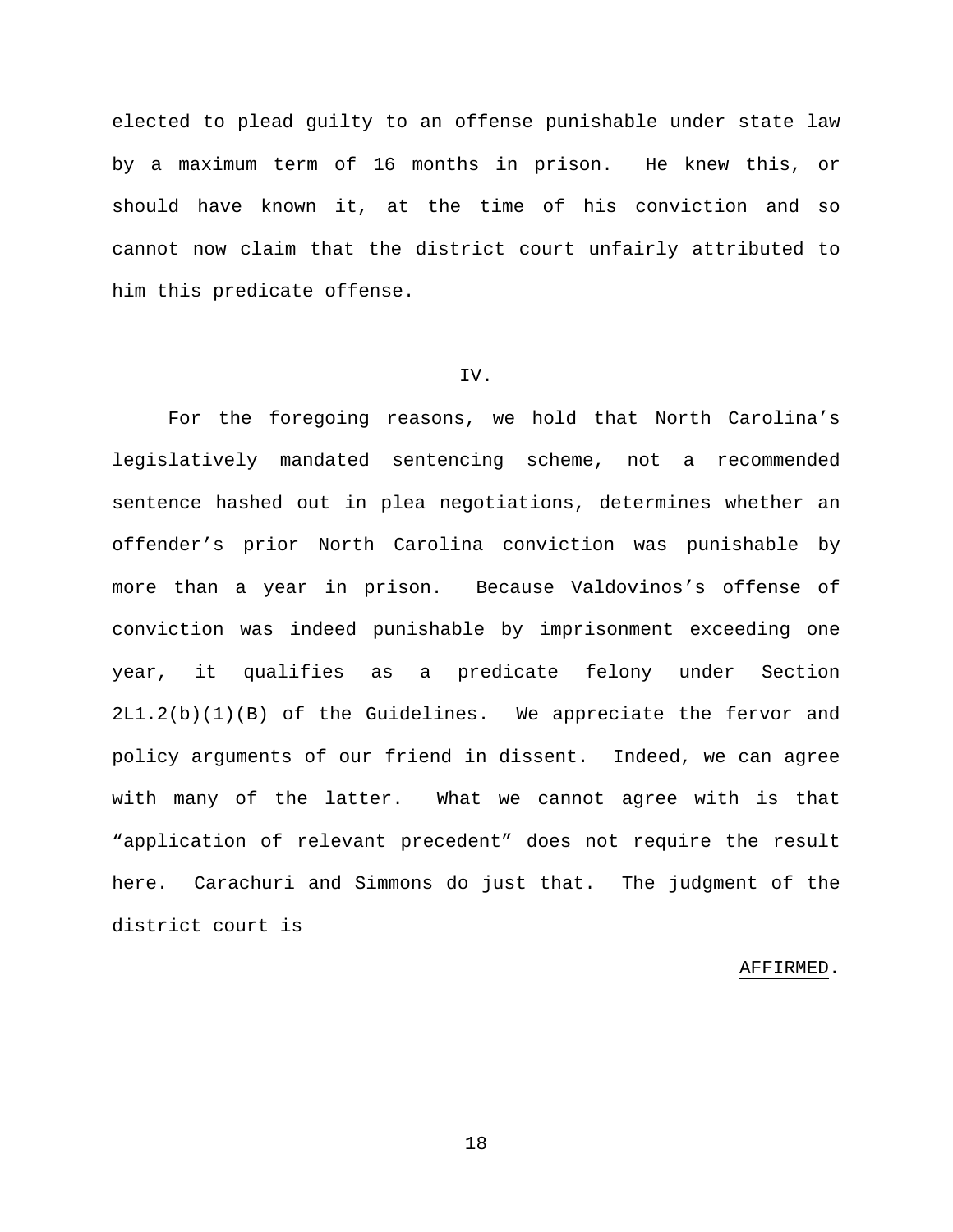DAVIS, Senior Circuit Judge, dissenting:

The majority holds that a federal sentencing enhancement should be applied under the illegal reentry guideline, U.S.S.G. § 2L1.2(b)(1)(B), whenever an offender's rap sheet contains a prior North Carolina conviction that, given his offense and criminal history levels, could have resulted in a sentence of incarceration exceeding one year. I would hold instead that such an offense does not qualify as a predicate felony if, due to a statutorily authorized, judicially-accepted, binding plea agreement, the state sentencing judge is legally compelled to impose a sentence of no more than one year. Put differently, and consonant with our relevant circuit precedent, I would treat such an offender as if the state court judge had found him statutorily ineligible for a sentence of more than one year, which of course was true once the judge accepted his guilty plea and before imposing sentence. See infra pp. 32-36 (explaining the operation of N.C. Gen. Stat. § 15A-1023(b)).

Our disagreement as to the outcome in this case stems, I think, less over the content and application of relevant precedent and more from a fundamental disagreement regarding our role as arbiters of a flailing federal sentencing regime. Where, as here, we have been presented with a choice in how to interpret the interstices of federal sentencing law, and where one choice would exacerbate the harmful effects of over-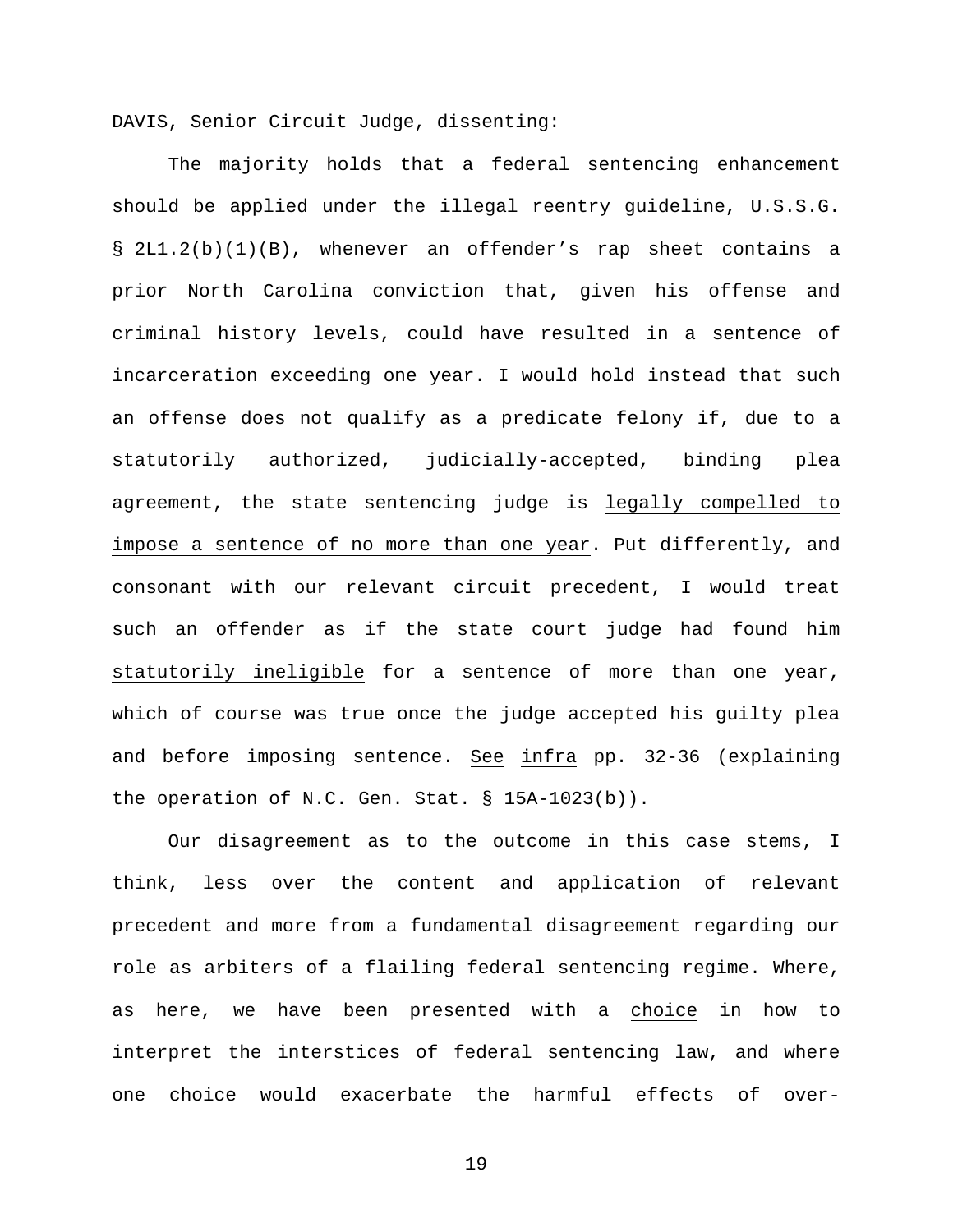incarceration that every cadre of social and political scientists (as well as an ever-growing cohort of elected and appointed officials, state and federal, as well as respected members of the federal judiciary) has recognized as unjust and inhumane, as well as expensive and ineffectual, this insight can and should inform our analysis. I deeply regret the panel's failure to take advantage of the opportunity to do so here.

I.

First, some necessary and useful background.

A.

Over the latter half of the last century, enthusiasm for incarceration pervaded crime reduction policy and the related public discourse. The policy choices that resulted have created an unparalleled rate of incarceration – nearly 2.23 million people, or 1 out of every 100 adults, currently sit in an American prison or jail - a marked departure from the historical experience of the United States as well as the modern experience of peer democracies. Dept. of Justice, Bureau of Justice Statistics, L. Glaze & E. Herberman, Correctional Populations in the United States, 2012, at 3 (2013), http://www.bjs.gov/content/pub/pdf/cpus12.pdf. The United States now holds the highest prison population rate in the world, over 5 to 10 times more than western European democracies. Int'l Ctr. for Prison Studies, R. Walmsley, World Prison Population List 1-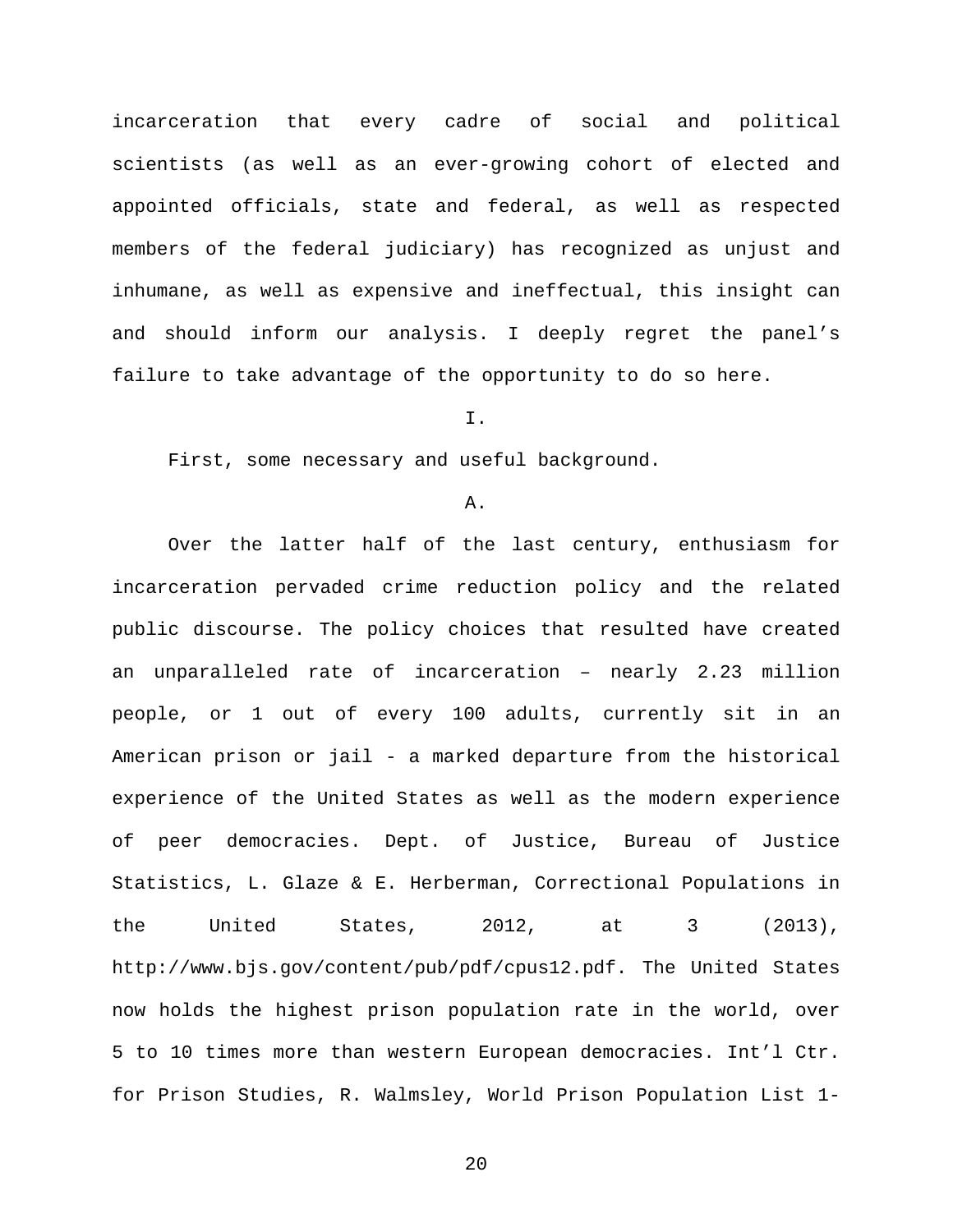3 (10th ed. 2013). Though it is home to only 5 percent of the world's population, our nation accounts for nearly 25 percent of its prisoners. Congressional Research Service, S. Kirchhoff, Economic Impacts of Prison Growth 9 (2010), http://fas.org/sgp/crs/misc/R41177.pdf.

By all accounts, these "tough on crime" policies have been an abject failure. A rapidly accumulating group of multidisciplinary research studies have come to the conclusion that the rate of incarceration in the United States needs to be significantly reduced, and both the executive and legislative branches seem to agree. As a recent study prepared by the research arm of the National Academy of Sciences put it, the United States has "gone past the point where the numbers of people in prison can be justified by social benefits," and arrived at a point where mass incarceration itself is a major "source of injustice." National Research Council, J. Travis, et al., The Growth of Incarceration in the United States: Exploring Causes and Consequences 9 (2014) ("National Research Council Report").

Justice Kennedy summarized it best ten years ago: "Our resources are misspent, our punishments too severe, our sentences too long." Greenhouse, High Court Justice Supports Bar Plan to Ease Sentencing, N.Y. Times, June 24, 2004, p. A14. Consider the present state of our federal Bureau of Prisons: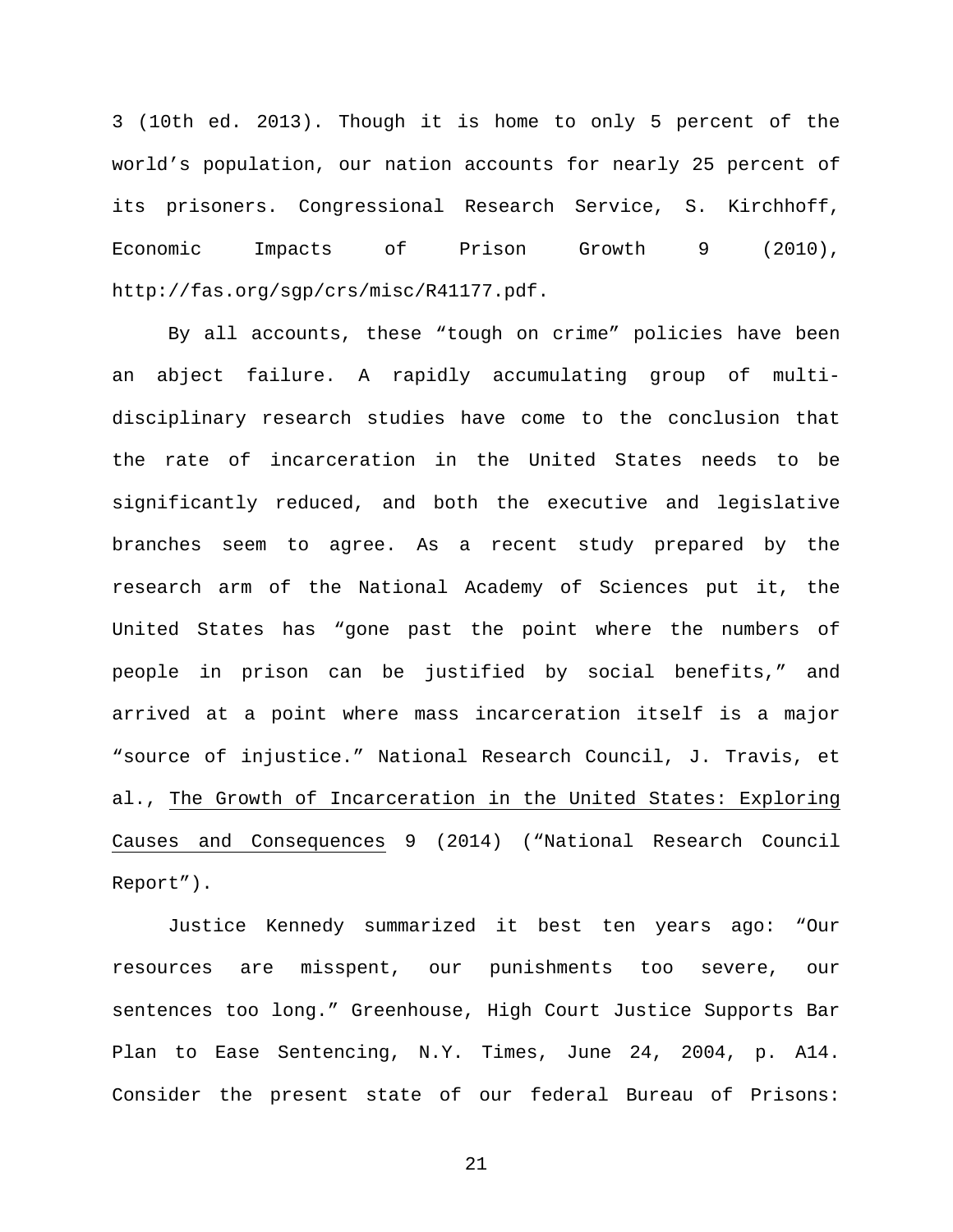more than half of its 200,000 inmates are incarcerated for drugrelated offenses, and only 6 percent for violent crimes. Dept. of Justice, Bureau of Justice Statistics, E.A. Carson & D. Golinelli, Prisoners in 2012: Trends in Admissions and Releases, 1991-2012, at 43 (2013), http://www.bjs.gov/content/pub/pdf/p12tar9112.pdf. Almost half of the inmates suffer from substance abuse disorders. Dept. of Justice, Bureau of Justice Statistics, C. Mumola & J. Karberg, Drug Use and Dependence, State and Federal Prisoners, 2004, at  $\qquad \qquad$  at  $\qquad \qquad$  1 (2006), http://www.bjs.gov/content/pub/pdf/dudsfp04.pdf. And of those released, 40 percent are rearrested or have their supervision revoked within five years, frequently for minor violations of the terms of their release. W. Rhodes, et al., Recidivism of Offenders on Federal Community Supervision 8 (2012), https://www.ncjrs.gov/pdffiles1/bjs/grants/241018.pdf.

Each inmate costs our system, and thus the taxpayers, \$29,291 annually. Congressional Research Service, N. James, The Federal Prison Population Buildup: Overview, Policy Changes, Issues, and Options 15 (2014), http://fas.org/sgp/crs/misc/R42937.pdf. A Brookings Institute project shows that direct corrections expenses total \$80 billion a year; total expenditure soars to more than \$260 billion once police, judicial, and legal services are included. The Hamilton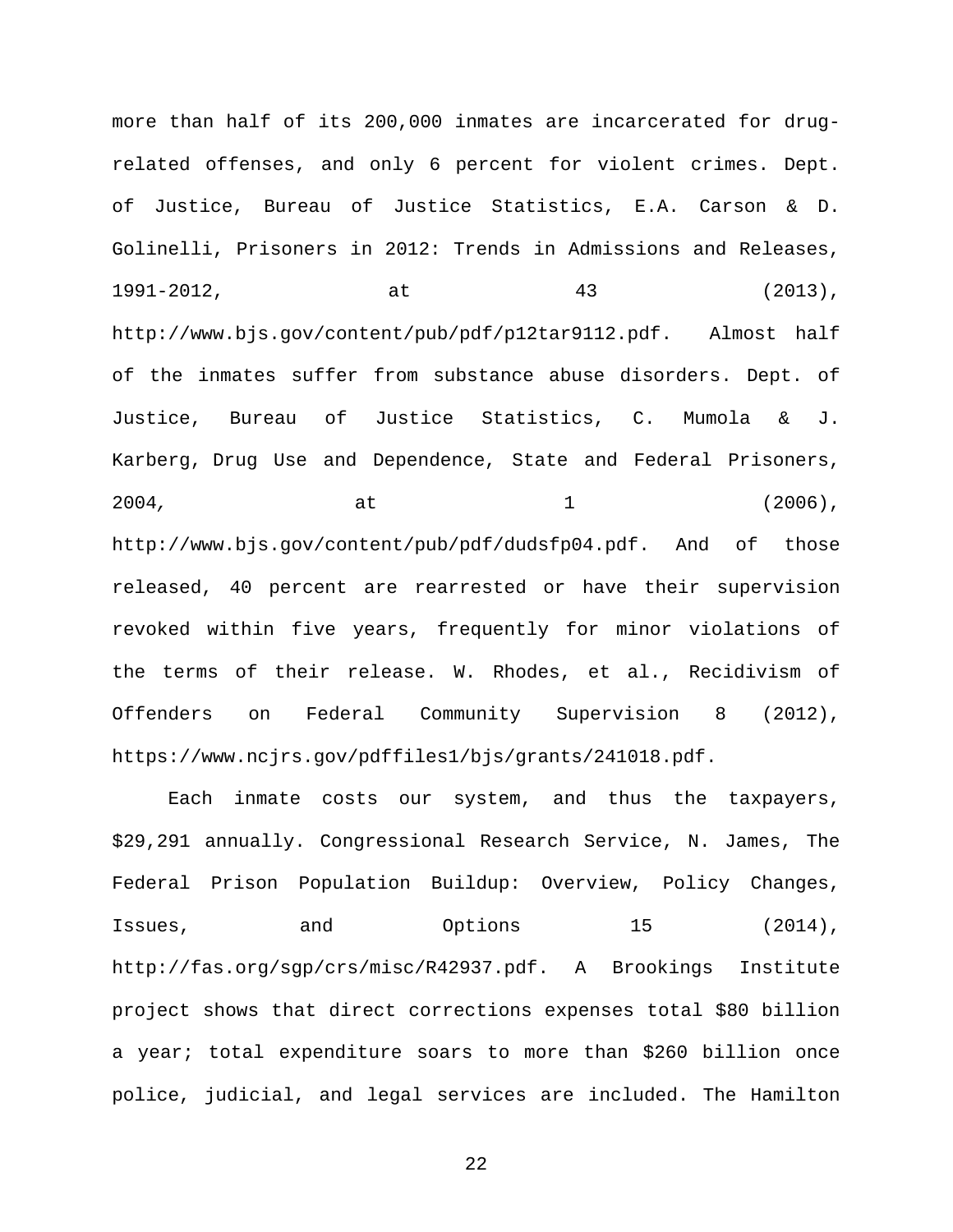Project, M. Kearney, et al., Ten Economic Facts about Crime and Incarceration in the United States 13 (2014), http://www.brookings.edu/~/media/research/files/papers/2014/05/0 1%20crime%20facts/v8\_thp\_10crimefacts ("Hamilton Project Report").

Perhaps these numbers would be easier to accept if we had conclusive data that severe punishment resulted in lower crime rates. But there are no such data. "Through the 1990s and 2000s, crime rates fell significantly, but the evidence indicates it is unlikely that the rise in incarceration rates played a powerful role in this trend." National Research Council Report, at 340. The data are, at best, mixed, and there is compelling evidence that severe prison sentences actually make reoffending more likely when offenders reenter society. Id. at 135-40, 150-52; see also, e.g., Daniel S. Nagin, Deterrence in the Twenty—First Century 201, 42 Crime and Justice 199, 201 (M. Tonry, ed. 2013) ("[T]here is little [empirical] evidence that increases in the length of already long prison sentences yield general deterrent effects that are sufficiently large to justify their social and economic costs."); Anne Morrison Piehl & Bert Useem, Prisons, in Crime and Public Policy, 542 (Joan Petersilia and James Q. Wilson, eds., 2nd ed. 2011) (same).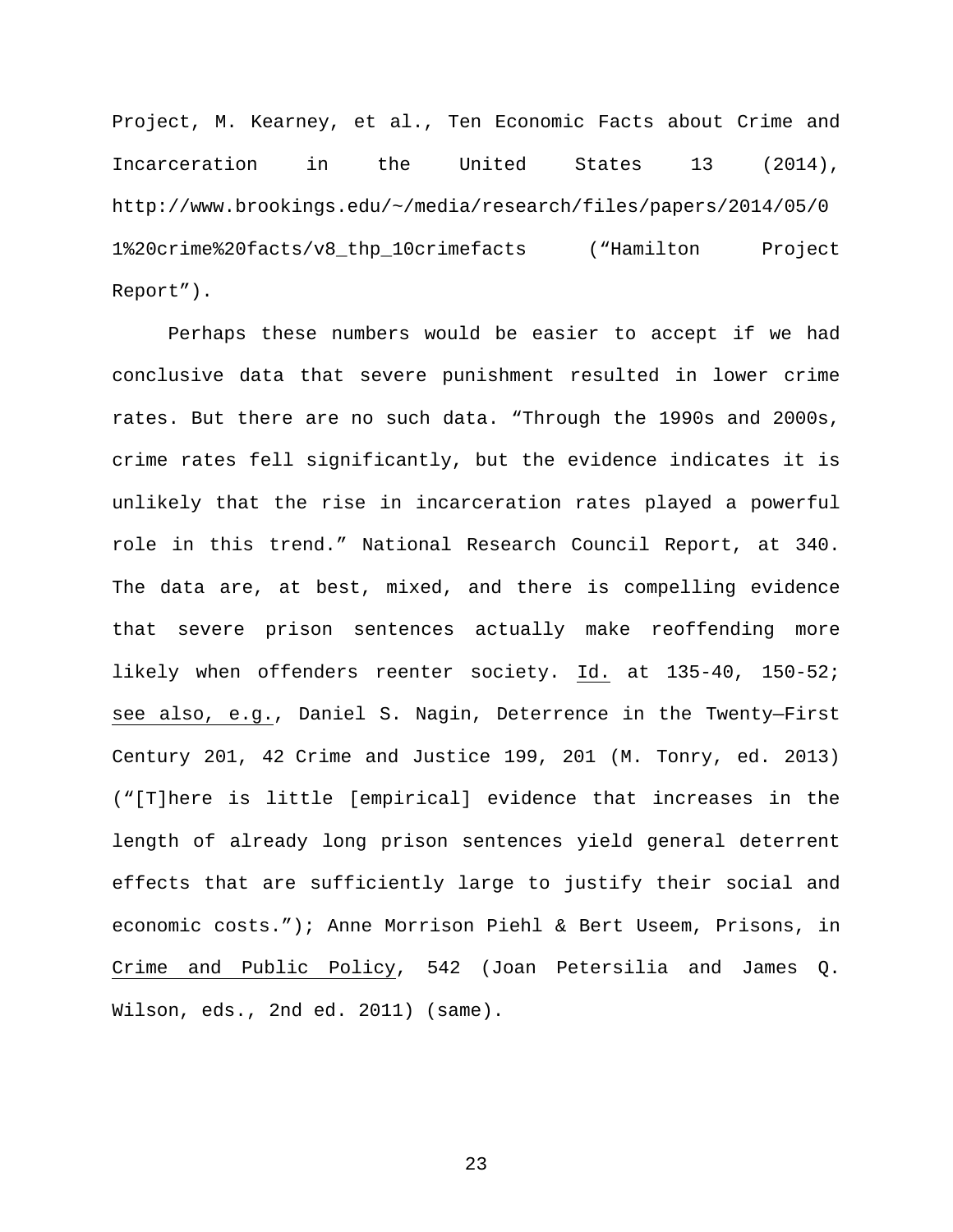The heady weight of this experiment's failure falls disproportionately on our poor, our communities of color, and excruciatingly so on young black men:

Those who are incarcerated in U.S. prisons come largely from the most disadvantaged segments of the population. They comprise mainly [of] minority men under age 40, poorly educated, and often carrying additional deficits of drug and alcohol addiction, mental and physical illness, and a lack of work preparation or experience. . . . The meaning and consequences of this new reality cannot be separated from issues of social inequality and the quality of<br>citizenship of the nation's racial and ethnic citizenship of the nation's racial and minorities.

National Research Council Report, at 2; see also Hamilton Project Report, at 17 ("There is nearly a 70 percent chance that an African-American man without a high school diploma will be imprisoned by his mid-thirties."). Such disparities make official responses to crime and criminality a racially fraught phenomenon. In 2011, blacks were incarcerated at nearly six times, and Hispanics at three times, the rate for non-Hispanic whites; the combination of those two groups accounted for no less than 60 percent of the total prison population. Dept. of Justice, Bureau of Justice Statistics, E.A. Carson & W. Sabol, Prisoners in 2011, at 7-8; 26 (2012), www.bjs.gov/content/pub/pdf/p11.pdf.

I should note that no respected researcher has suggested that the disparities in imprisonment rates can be attributed to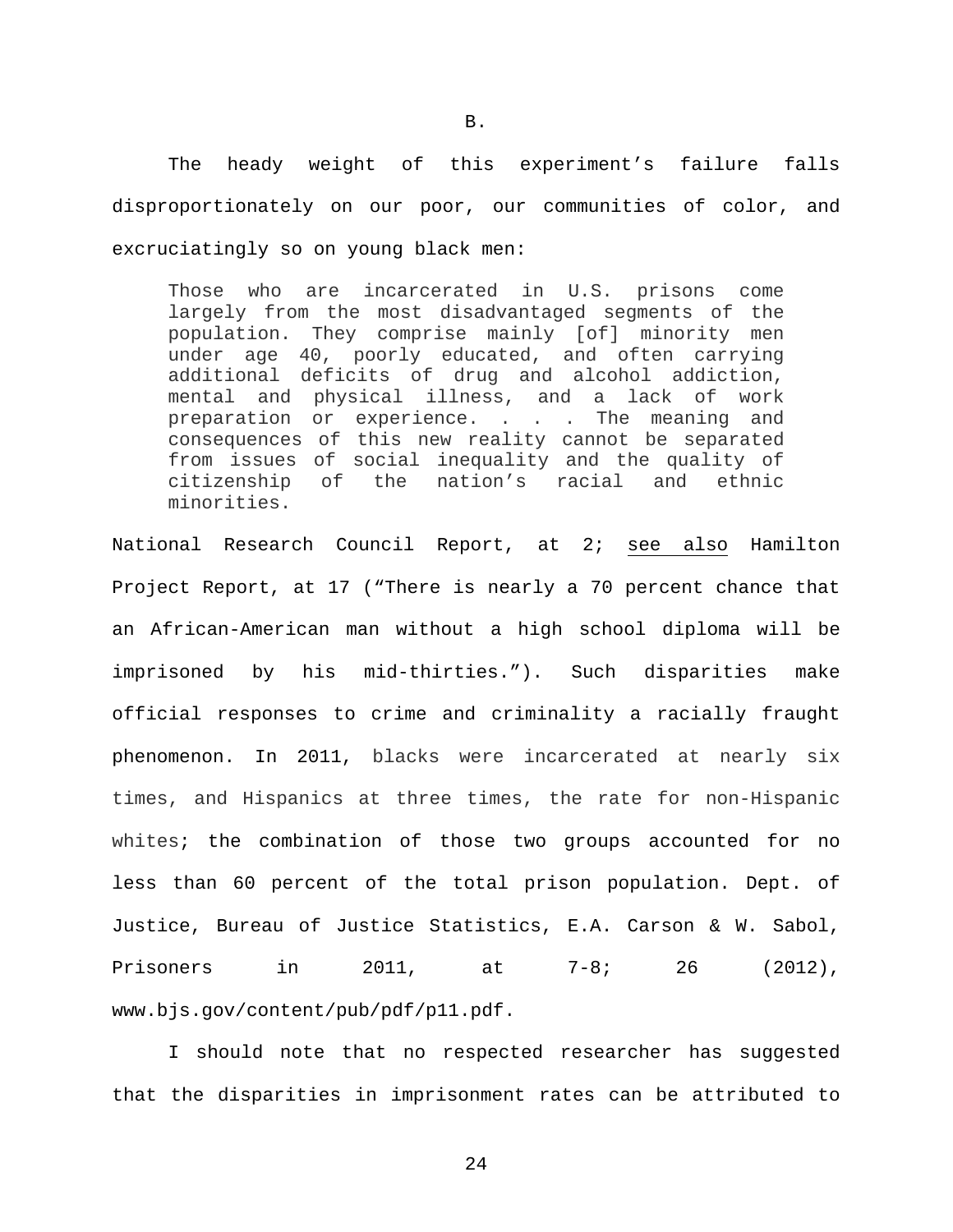disparities in criminality. Studies have shown that, controlling for legally relevant differences, black defendants are more likely to be confined before trial, more likely to be sentenced to prison when non-prison sentences are available, and more likely to receive longer sentences than their white counterparts. See Michael Tonry, Punishing Race: A Continuing American Dilemma 70-76 (2011); Cassia Spohn, Racial Disparities In Prosecution, Sentencing, And Punishment 166-93, in The Oxford Handbook of Ethnicity, Crime, and Immigration (S. Bucerius, et al., ed. 2013). Findings in a recent study of the New York County District Attorney's Office by the highly-regarded Vera Institute of Justice exemplify these nationwide realities: it concluded that racial disparities manifested in nearly every identifiable point of "significant prosecutorial discretion." See Vera Institute of Justice, B. Kutateladze & N. Andiloro, Prosecution and Racial Justice in New York County 217, http://www.vera.org/sites/default/files/resources/downloads/race -and-prosecution-manhattan-technical.pdf ("Vera Institute Study").

As a result, according to a United States Sentencing Commission (USSC) report, black male offenders receive sentences 20 percent longer than those imposed on white males convicted of similar crimes. USSC, Report on the Continuing Impact of United States v. Booker on Federal Sentencing 108 (2012). The truth is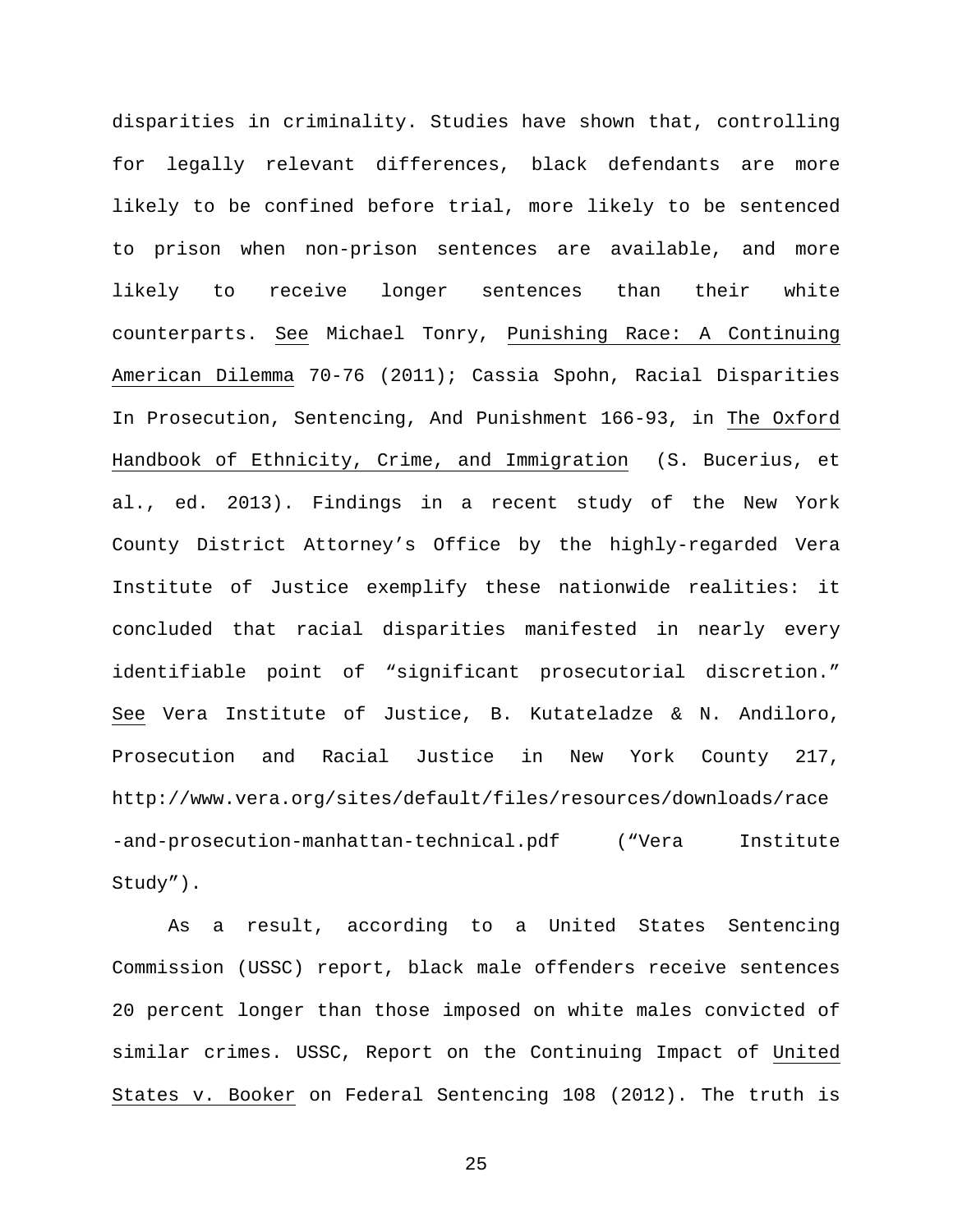that "once they're in [the] system, people of color often face harsher punishments than their peers"; as Attorney General Eric G. Holder recently stated, "[t]his isn't just unacceptable – it is shameful[,] unworthy of our great country, and our great legal tradition." Eric G. Holder, Attorney General, Remarks at Annual Meeting of the American Bar Association's House of Delegates (Aug. 12, 2013), in Justice News, http://www.justice.gov/iso/opa/ag/speeches/2013/ag-speech-

130812.html ("Holder Speech at ABA") (saved as ECF opinion attachment).

# C.

The dangers of over-incarceration also present themselves in the immigration context. Approximately 21,000 inmates are currently serving sentences for immigration-related offenses in the federal Bureau of Prisons. Federal Bureau of Prisons, Inmate Statistics: Offenses,

http://www.bop.gov/about/statistics/statistics\_inmate\_offenses.j sp (last updated June 28, 2014). This sum reflects a staggering 900 percent increase in admission since 1994; in fact, immigration prosecutions now make up the single largest category of federal cases annually. Dept. of Justice, Bureau of Justice Statistics, M. Motivans, Federal Criminal Justice Trends, 2003, at 48 (2006), http://www.bjs.gov/content/pub/pdf/fcjt03.pdf; Exec. Office for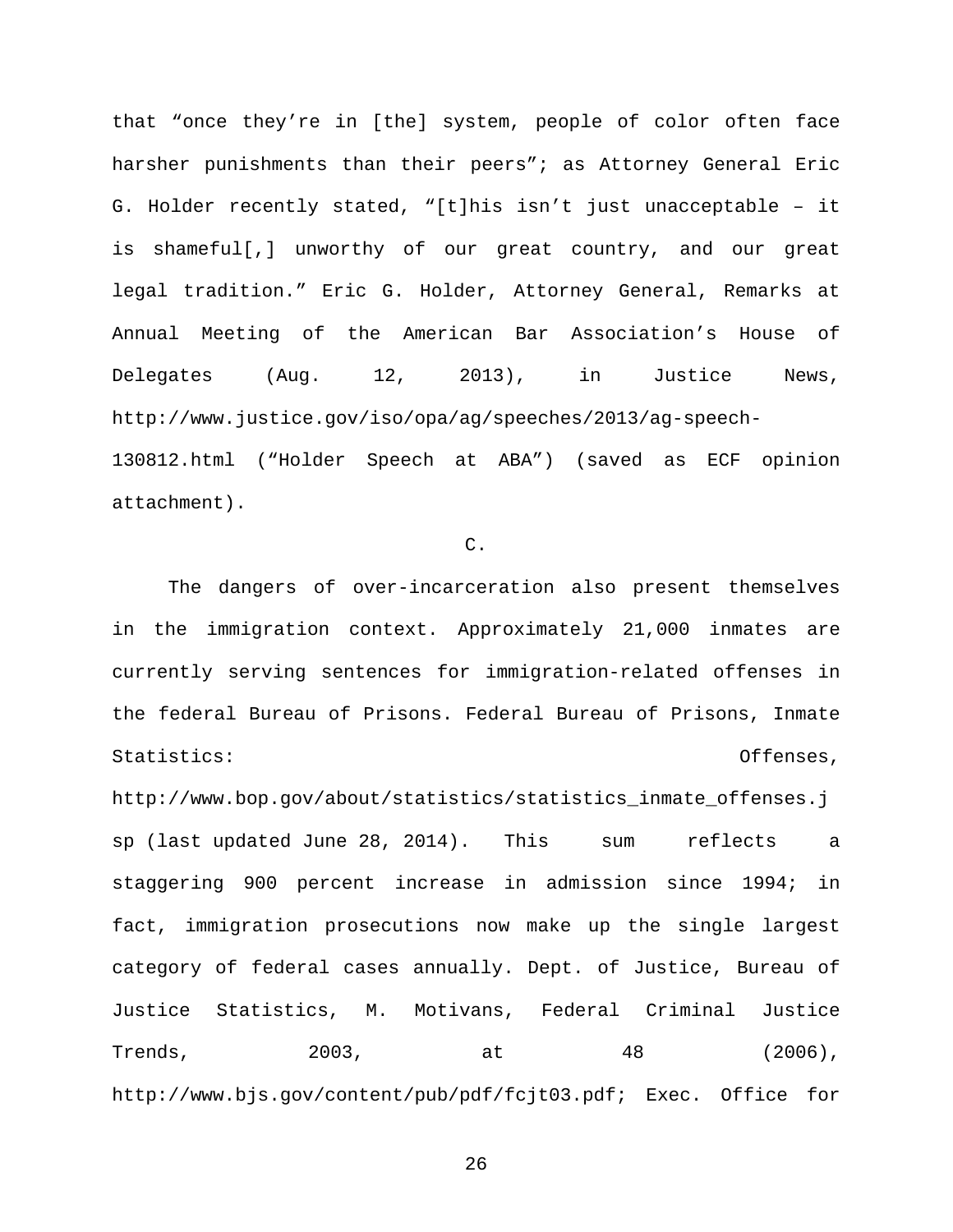U.S. Attorneys, Dep't of Justice, United States Attorneys' Annual Statistical Report: Fiscal Year 2012, at 10 (2012).

Immigration cases are processed in a manner bordering on mechanical. Prosecutorial discretion is almost unheard of: less than 1 percent of immigration matters referred to U.S. Attorneys were declined for further prosecution. Dept. of Justice, Bureau of Justice Statistics, M. Motivans, Immigration Offenders in the Federal Justice System, 2010, at 18 (2013), http://www.bjs.gov/content/pub/pdf/iofjs10.pdf. Over 95 percent of immigration defendants plead guilty; in the Fourth Circuit, this figure is 98.6 percent. Id. at 8; USSC, Statistical Information Packet, Fourth Circuit, Fiscal Year 2013, at 8 (2013. The median case processing time for such cases, from inception until termination in district court, is approximately 120 days. Motivans, Immigration Offenders, at 25.

For those lacking documentation, disproportionate sentencing is still another cause for concern. Recent literature has indicated that one's immigration status – in addition to one's race – becomes fodder for disparate treatment at the sentencing stage. See Michael T. Light, The New Face of Legal Inequality: Noncitizens and the Long-Term Trends in Sentencing Disparities Across U.S. District Courts, 1992-2009, 48 L. & Soc. Rev. 447 (2014); see also Jeff Yates, et al., A War on Drugs or a War on Immigrants? Expanding the Definition of "Drug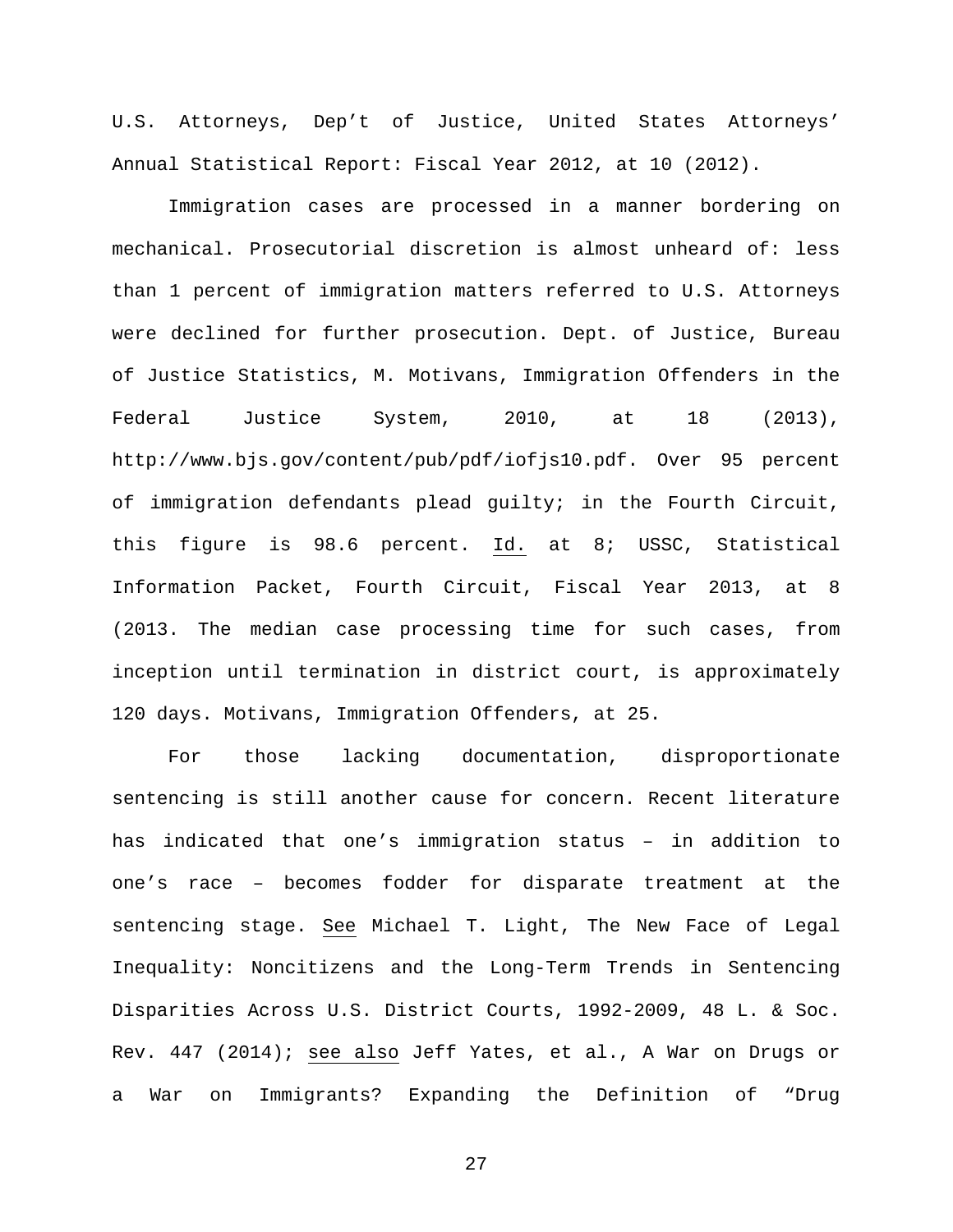Trafficking" in Determining Aggravated Felon Status for Noncitizens, 64 Md. L. Rev. 875, 880-81 (2005). According to one study, non-citizens are over three times more likely to be incarcerated compared to similarly situated citizens. Light, at 465. And the length of non-citizens' prison terms were adversely affected, too: they were 8.5 percent longer than their counterparts, suggesting "a broader pattern of punitiveness against non-U.S. citizens, culminating in more incarceration and longer prison terms." Id. at 466; 470.

All told, almost one-quarter of the Bureau of Prisons population is composed of non-citizens – over 50,000 people and that has been the case since at least 2011. The overwhelming majority serves time for drug convictions (44%), illegal reentry (33%), illegal entry (6%), or some combination thereof, and the average sentence for this population is approximately 85 months. Bureau of Prisons Office of Public Affairs, Information on Sentenced Inmates by U.S. Citizen and non-U.S. Citizen as of Sept. 2013 (July 2014) (saved as ECF opinion attachment).[\\*](#page-27-0) Of course, common practice for most of these non-citizen criminals is that they are passed along to be civilly deported once their federal sentences come to an end.

<span id="page-27-0"></span> $\overline{\phantom{a}}$  These data were provided directly to me, upon request, by the Bureau of Prisons.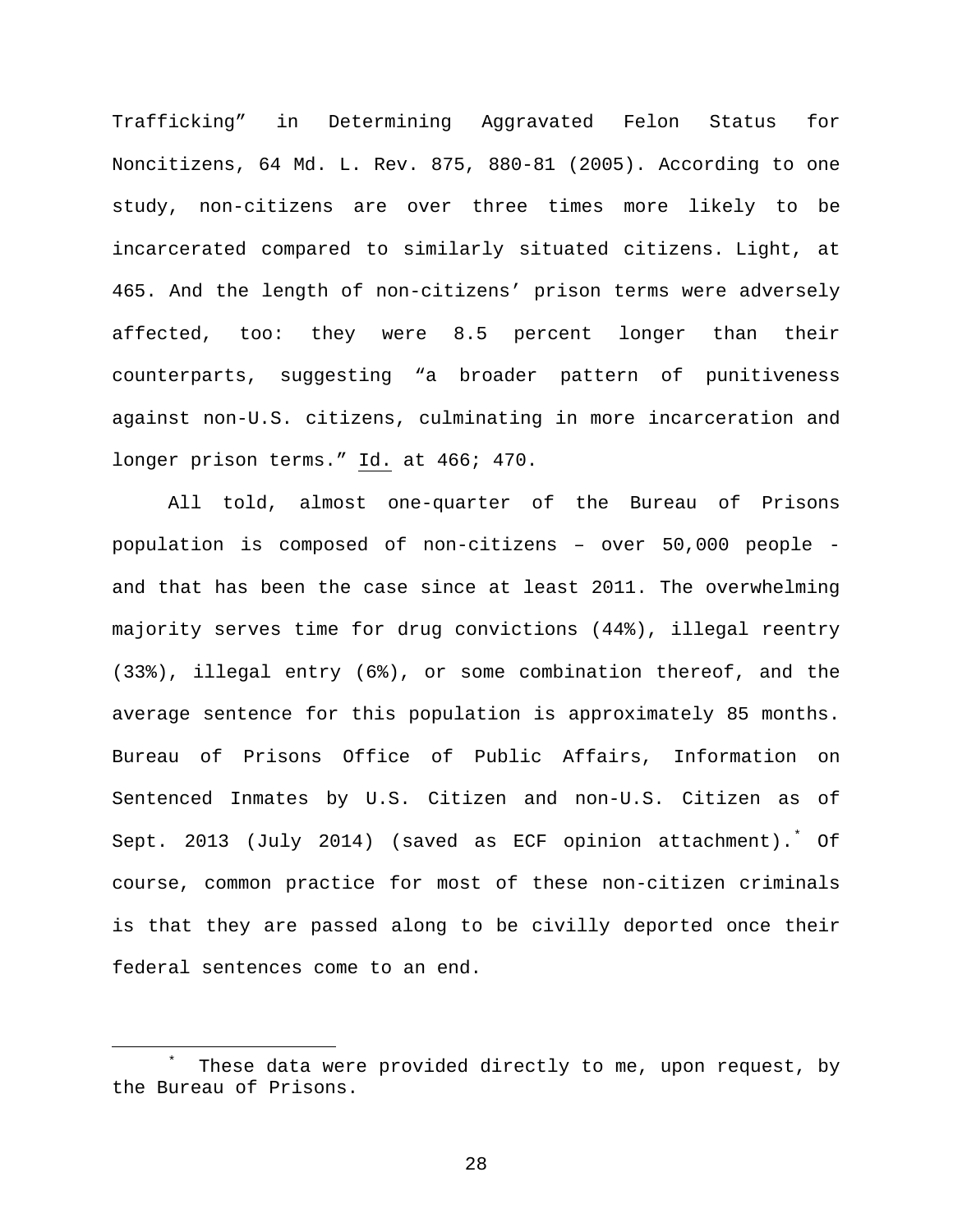Any reader who has come this far has my deep appreciation. Let's examine legal doctrine.

It is against the above backdrop that we are called upon to decide the appeal of Mr. Jose Ramon Solis Valdovinos.

The facts governing Mr. Valdovinos's appeal are not complicated: we know that in July 2009, he pled guilty in state court to four counts of selling heroin over a four-week period during the fall of 2008. Had he chosen to proceed to trial and, upon conviction, to sentencing without a binding plea agreement, Mr. Valdovinos would have faced a maximum sentence of sixteen months. N.C. Gen. Stat. § 15A-1340.17(c) & (d) (2008). But we also know that, upon his actual conviction, the state sentencing court ceased to have the option of sentencing him in that range. Because the state prosecutor had offered a plea agreement, and because the state judge unconditionally approved its terms, including the binding provision to impose a sentence of no more than twelve months, the court could only sentence Mr. Valdovinos to a determinate range of ten to twelve months' imprisonment. J.A. 80. And so it did. Id.

The underlying legal issue is also straightforward. Though we are guided by Supreme Court holdings in Carachuri-Rosendo v. Holder, 560 U.S. 563 (2010), and United States v. Rodriquez, 553 U.S. 377 (2008), as well as our own precedent in Simmons and its

II.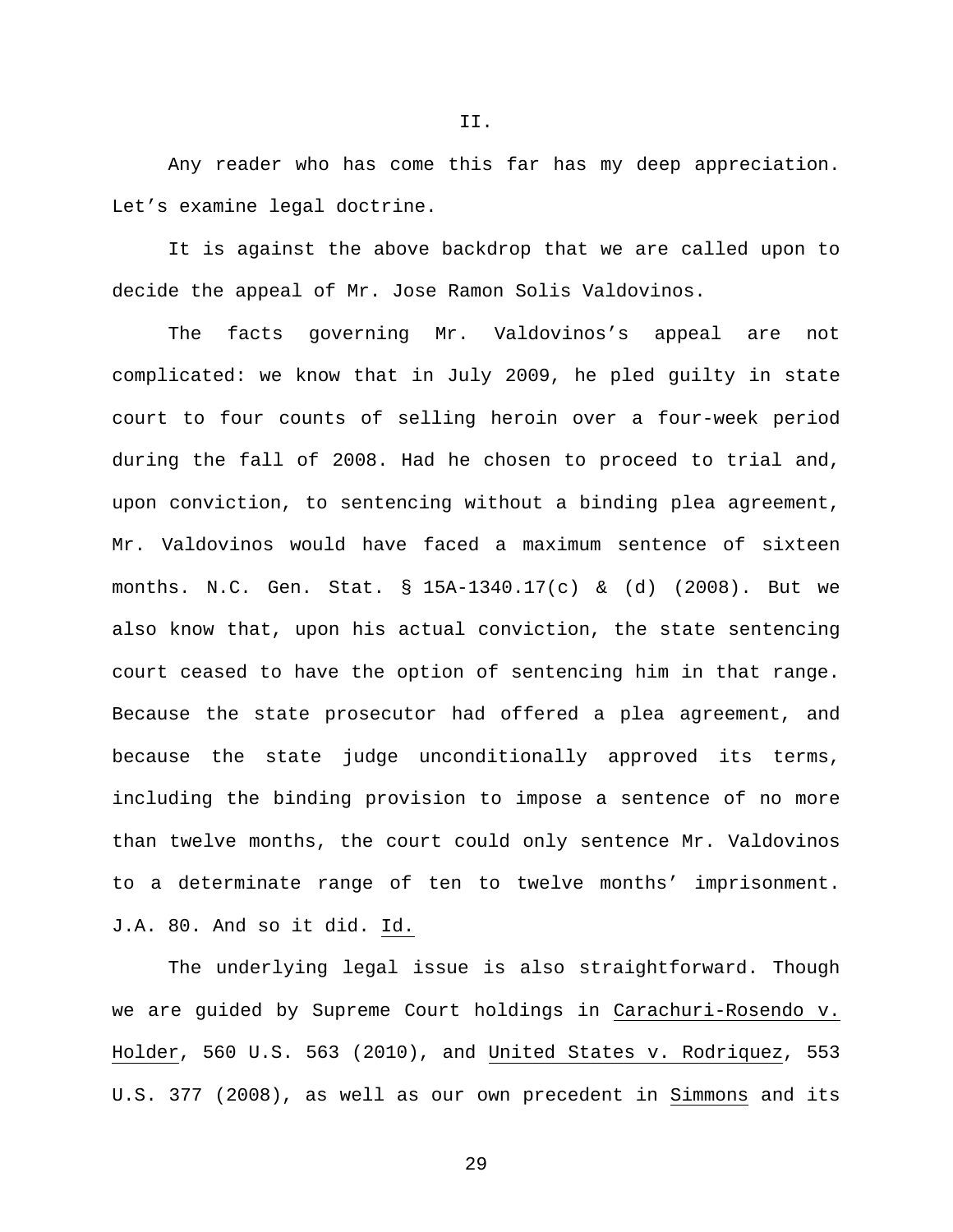progeny, see infra, my colleagues and I are in agreement that this case presents a novel issue of federal sentencing law, one that is posed only by virtue of the special circumstances presented by prior convictions under North Carolina's Structured Sentencing Act and obtained pursuant to a related state statute authorizing a certain kind of plea agreement. The particular question is: which characteristic of Mr. Valdovinos's 2009 North Carolina conviction, (1) the terms of his judicially-accepted, and therefore statutorily-binding, non-felony (for federal law purposes) sentence, imposed by virtue of a duly-negotiated binding plea agreement, or (2) the sentence that could have been imposed on a defendant with his offense class and criminal history category who goes to trial or pleads guilty without the benefit of a binding plea agreement, should govern the analysis of whether he has committed a prior "felony . . . offense" for purposes of  $\S$  2L1.2(b)(1)(B), the federal sentencing enhancement applicable to those convicted of illegal reentry after deportation.

The majority chooses the latter option, largely on the ground that the "principles animating [the] decision in Simmons," ante, at 12, support such a conclusion. Perhaps so. I choose the former, and my reasoning is as follows: (1) it is wholly consistent with the lessons of Carachuri-Rosendo, Rodriquez, and Simmons, and their "animating principles," not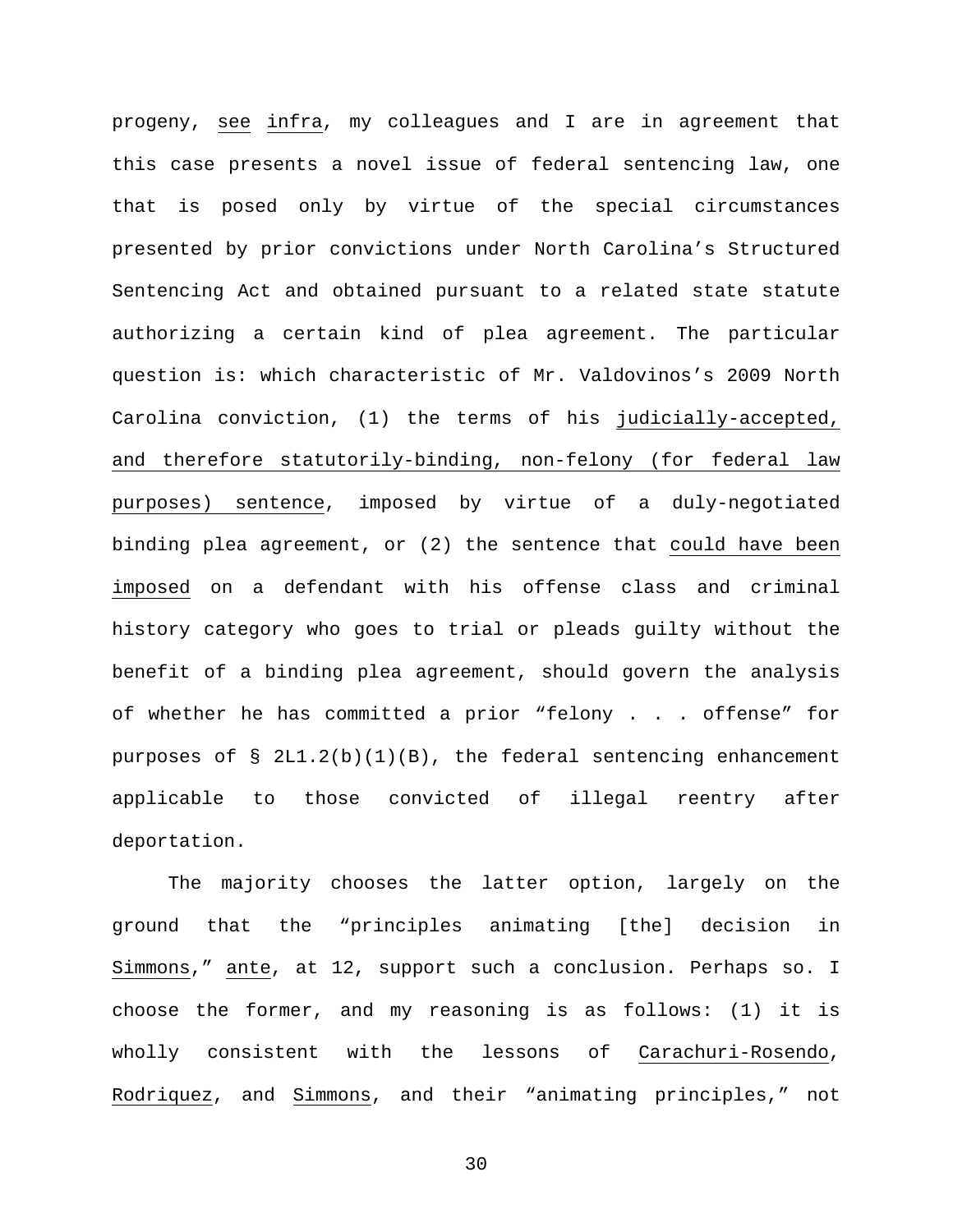least among them a due regard for federalism interests, and (2) in the absence of precedent mandating a result, our decision ought to be grounded in an informed understanding of the realities of the existing state and federal sentencing regimes and the consequences that our rulings may bring to bear.

# A.

Let us begin with the Supreme Court's instructions in Carachuri-Rosendo and Rodriquez. Both cases involved the use of a defendant's prior state conviction to justify the later imposition of enhanced penalties under federal law, and both teach a single lesson: "[W]e are to look to the conviction itself as our starting place, not to what might have or could have been charged." Carachuri-Rosendo, 560 U.S. at 576 (emphasis added). In Carachuri-Rosendo, the Court eschewed the so-called "hypothetical" approach, which would have permitted federal law to treat the defendant as having committed an aggravated felony if, hypothetically, his previous state court proceedings could have treated him as such. This method, according to the Court, inappropriately ignored both "the conviction (the relevant statutory hook), and the conduct actually punished by the state offense." Id. at 580.

We later observed, in United States v. Simmons, that a state court finding could "set the maximum term of imprisonment, but only when the finding [of recidivism] is a part of the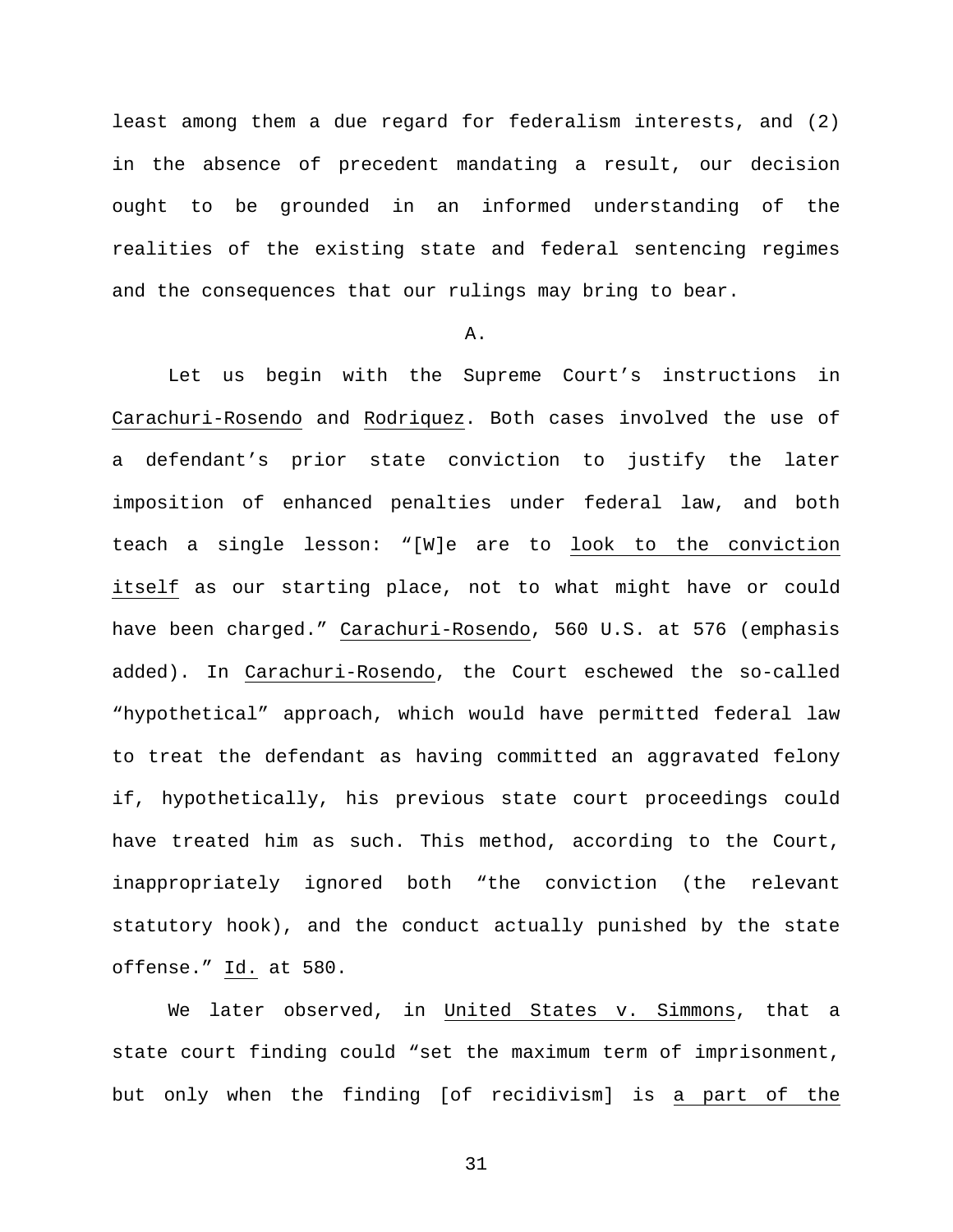record of conviction." 649 F.3d 237, 243 (4th Cir. 2011) (en banc) (quoting Carachuri-Rosendo, 560 U.S. at 577, n.12) (emphasis added). And "in those cases in which the records that may properly be consulted do not show that the defendant faced the possibility of a recidivist enhancement, it may well be that the Government will be precluded from establishing that a conviction was for a qualifying offense." Rodriquez, 553 U.S. at 389. Use of "facts outside the record of conviction . . . cannot and does not" substantiate a conclusion to the contrary. Simmons, 649 F.3d at 244 (internal citations omitted).

No one doubts that a sentence of twelve months does not qualify as a felony sentence under federal law. (The majority opinion elides Mr. Valdovinos's careful differentiation between the definitions of "felony" for state and federal purposes, as it elides, as well, his differentiation between "felons" and "aggravated offenders." Ante, at 15-16.) If we look, as Simmons instructs, to Mr. Valdovinos's record of conviction, it is clear that his conviction was not "punishable by imprisonment for a term exceeding one year" as is required by the Sentencing Guidelines. U.S.S.G. § 2L1.2 cmt. n.2. According to the state court judgment, the court "impose[d] the prison term pursuant to a plea arrangement as to sentence under Article 58 of G.S. Chapter 15A." J.A. 80. The court had accepted Mr. Valdovinos's guilty plea, and, under North Carolina law, it was obligated to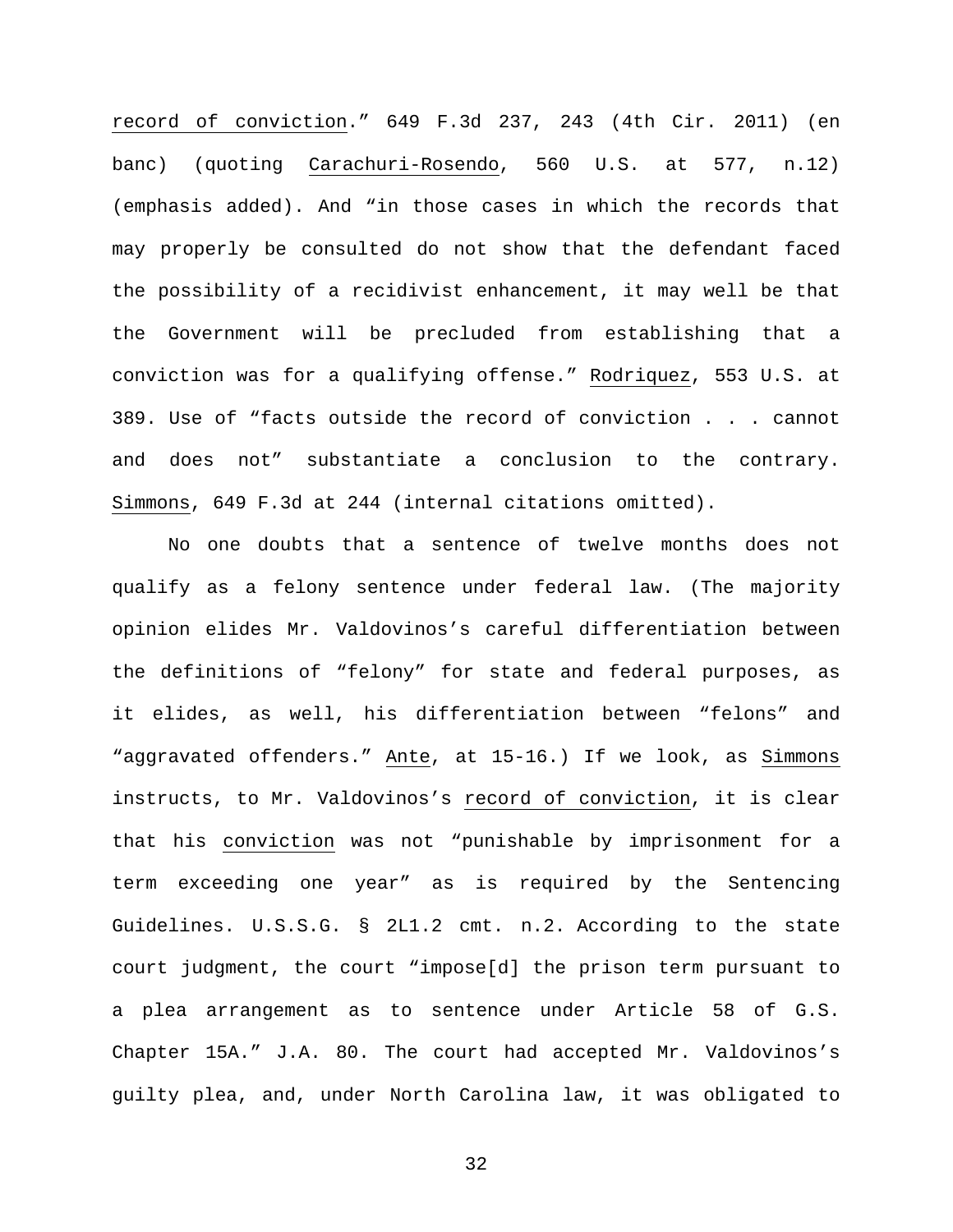impose the sentence agreed to by the prosecutor and defendant, which, in this case, was ten to twelve months.

Mr. Valdovinos's appeal underscores a crucial characteristic of the plea negotiation system as enacted by the North Carolina legislature: once the plea agreement is "approved," Article 58 of G.S. Chapter 15A "establish[es the] maximum term of imprisonment" that can legally be imposed on a particular defendant. Simmons, 649 F.3d at 244. Specifically, under North Carolina law,

Before accepting a plea pursuant to a plea arrangement in which the prosecutor has agreed to recommend a particular sentence, the judge must advise the parties whether he approves the arrangement and will dispose of the case accordingly. If the judge rejects the arrangement, he must so inform the parties, refuse to accept the defendant's plea of guilty or no contest, and advise the defendant personally that neither the State nor the defendant is bound by the rejected arrangement.

N.C. Gen. Stat. § 15A-1023(b) (emphasis added). Indeed, that is the entire point of the system: once a judge accepts a 1023(b) guilty plea, she is bound by the terms of the corresponding plea agreement, and she may not go on to rewrite its terms in a manner she sees fit. Cf. Freeman v. United States, 131 S. Ct. 2685, 2696 (2011) (Sotomayor, J., concurring) (observing that the "very purpose" of Fed. R. Crim. P.  $11(c)(1)(C)$ , the federal analogue of a North Carolina 1023(b) plea agreement, is "to bind the district court and allow the Government and the defendant to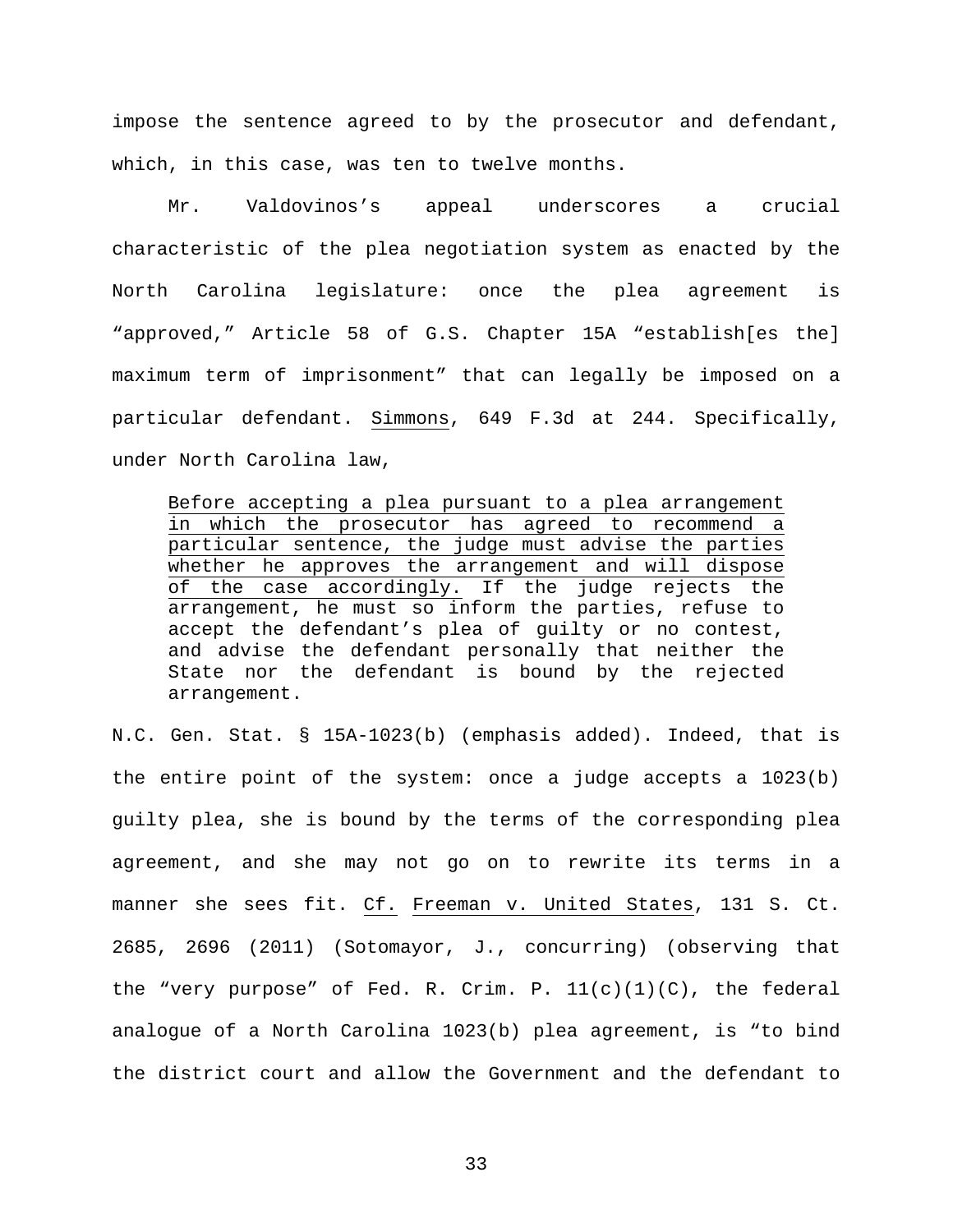determine what sentence he will receive."). In other words, the North Carolina judge was not "guide[d]" by the terms of the plea agreement; rather, the specific sentence is "mandate[d]" by North Carolina statutory law. Cf. Simmons, 649 F.3d at 244.

If the above language sounds familiar, this is because we pointed to this precise characteristic to support our conclusion in Simmons that the North Carolina Structured Sentencing Act should inform our federal predicate felony analysis. There, we observed that the North Carolina legislature had set forth a rigid procedure that made sentencing ranges "strictly contingent" on a defendant's offense class and prior record level, and expressly limited sentences above that range "unless the judge makes written findings" on the record. Id. at 240. Unlike the federal Guidelines system, under which the sentencing judge could impose a sentence outside of the suggested range, a North Carolina judge lacked such discretion. To read into a state conviction a finding of aggravation that no judge ever made, and that (as in the instant case) is beyond the legal authority of the sentencing judge to make at all, is to use "facts outside the record of conviction" in a manner barred by Carachuri-Rosendo. Id. at 244-45.

Though the government boldly takes the position that some enactments of the North Carolina legislature are more important than others, this argument is unavailing. Through Article 58 of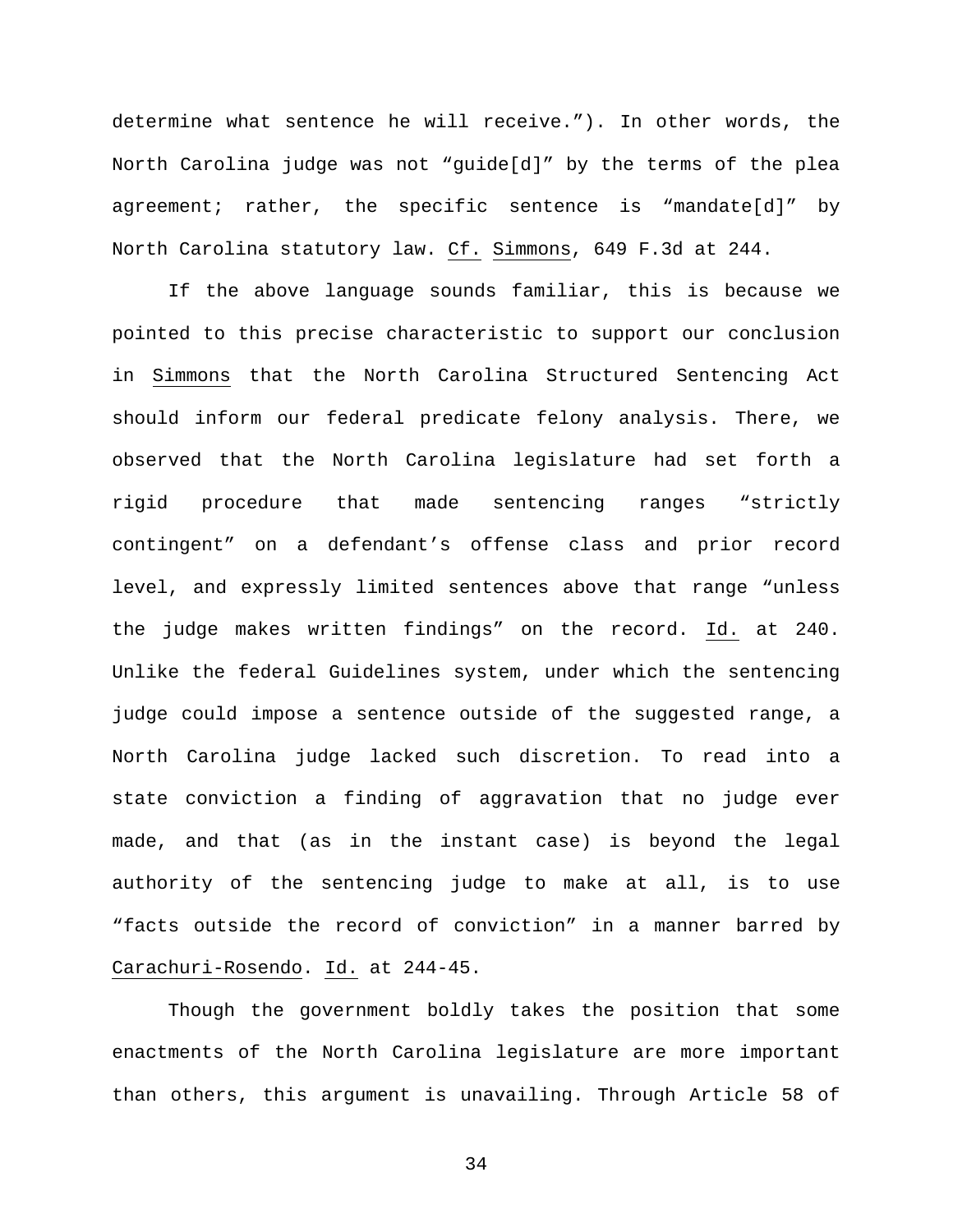G.S. Chapter 15A, the North Carolina legislature has implemented a rigid procedure that makes sentencing ranges "strictly contingent" on the agreed-upon plea agreement - and in fact allows for no option for the judge to sentence a defendant outside that range. Mr. Valdovinos's "record of conviction" makes clear that the maximum possible term of imprisonment was the range set forth in the plea agreement, and, as to this "conviction itself," the state court was compelled to impose a sentence no greater than one year. We should take Carachuri-Rosendo and Simmons at their word and decline the government's invitation to pick and choose among subsisting enactments of the North Carolina legislature, assigning to such enactments tiers of importance or creating statutory hierarchies that have no basis whatsoever in federal sentencing law.

The majority disagrees. By the "conviction itself," it hastens to explain, Simmons actually meant the "offense of conviction" itself, and by the "offense of conviction" itself, it really meant an offender's maximum punishment given his offense class and criminal history point. My friends contend that Mr. Valdovinos's argument does not make sense because it imparts undue importance to the "moment of conviction," which is not, after all, some sort of "magical" moment. Ante, at 11.

The "moment of conviction" may not be magical (little if anything in our broken criminal justice system is,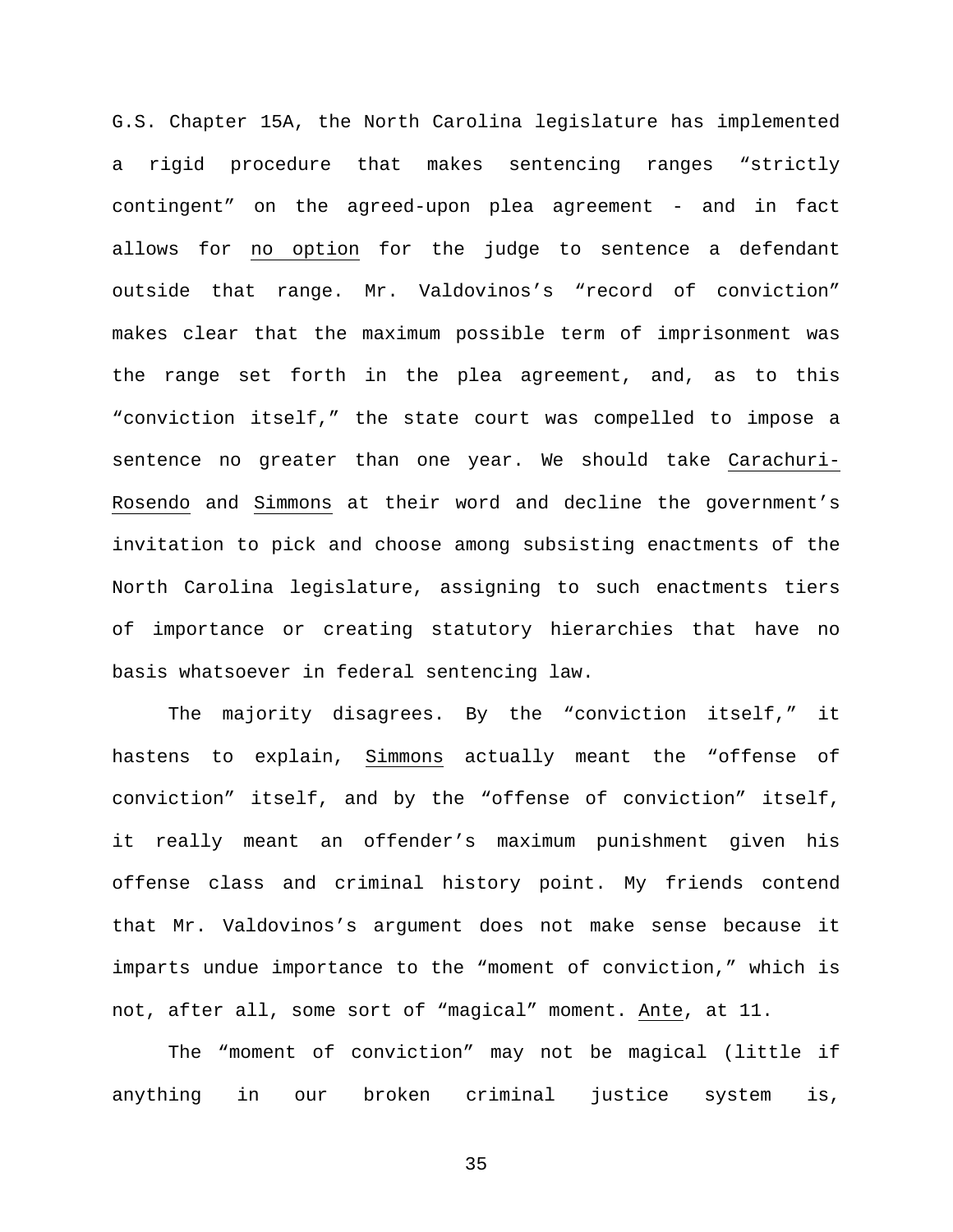notwithstanding its "considerable virtues" extolled by some, see Hon. J. Harvie Wilkinson III, In Defense of American Criminal Justice, 67 Vand. L. Rev. 1099, 1172 (2014)), but it certainly is a logical one, an apt benchmark to apply in the course of exercising our discretion to make choices about mass and prolonged incarceration. And though it is painfully obvious to say so, there simply is no "conviction itself," see Carachuri-Rosendo, 560 U.S. at 576, until the "moment" of conviction, and there can be no "record of conviction," see Simmons, 649 F.3d at 243, until the judge "approves" the plea agreement and accepts the guilty plea. "Any bargain between the parties is contingent until the court accepts the agreement." Freeman, 131 S. Ct. at 2692 (plurality op.); see also id., 131 S. Ct. at 2696 (Sotomayor, J., concurring) (treating as important, if not "magical," "the moment of sentencing"). Unless and until the guilty plea is accepted, the state of affairs surrounding a North Carolina defendant with the benefit of a 1023(b) plea agreement is speculative at best – and certainly just as "hypothetical" as the circumstances, addressed in Simmons and Rodriquez, of a person who stands charged with offense conduct that could have exposed him to an aggravated sentencing range but the prosecutor and/or judge declined to pursue that course. If hypotheticals are inoperative in the latter circumstances, then they should be inoperative in the former.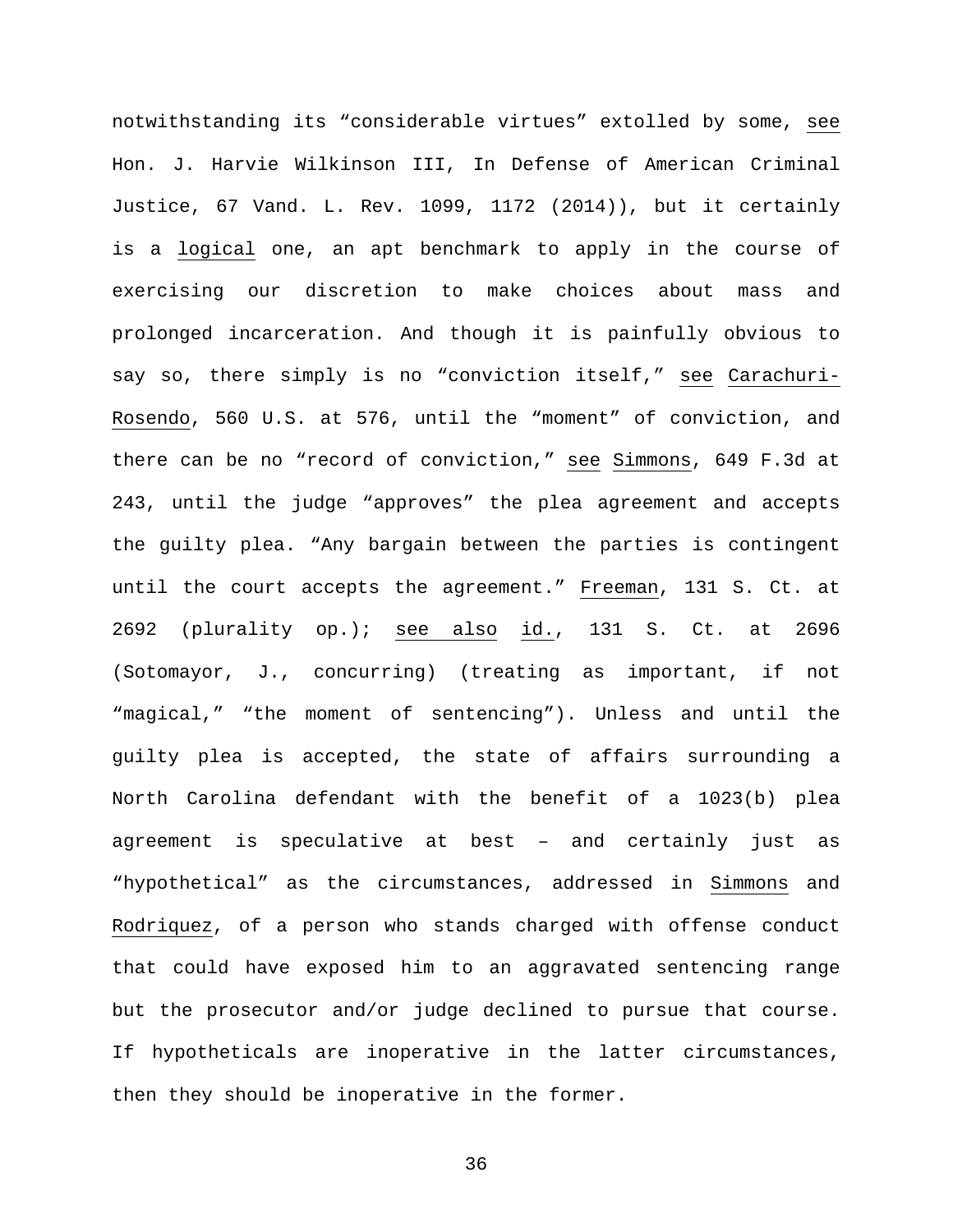\* \* \* \* \*

The critical point here is that neither the holding nor the reasoning of Simmons mandates the proper resolution of this case. Despite the protestation from the majority to the contrary, ante, at 18, Carachuri-Rosendo and Simmons are not "controlling" here, in that their "animating principles" do not compel the result reached by the majority. (Of course, on the other hand, there is a reason why our opinions are labeled "majority" and "dissent:" they have the votes, but not the better approach or the better arguments.)

Whether or not the majority will acknowledge it, we have a choice in fashioning our rule of decision here, as appellate judges sometimes do. What might inform our choice in this instance?

B.

How about the important federalism interests at stake in this case?

That is, in the course of offering the plea agreement at issue, the state of North Carolina evaluated Mr. Valdovinos's background and the circumstances of the case and determined that he deserved a sentence of ten to twelve months - or, more aptly put, that he did not deserve a sentence of any greater duration than twelve months. This decision was made by the state's local prosecutors, whom we presume to have their fingers on the pulse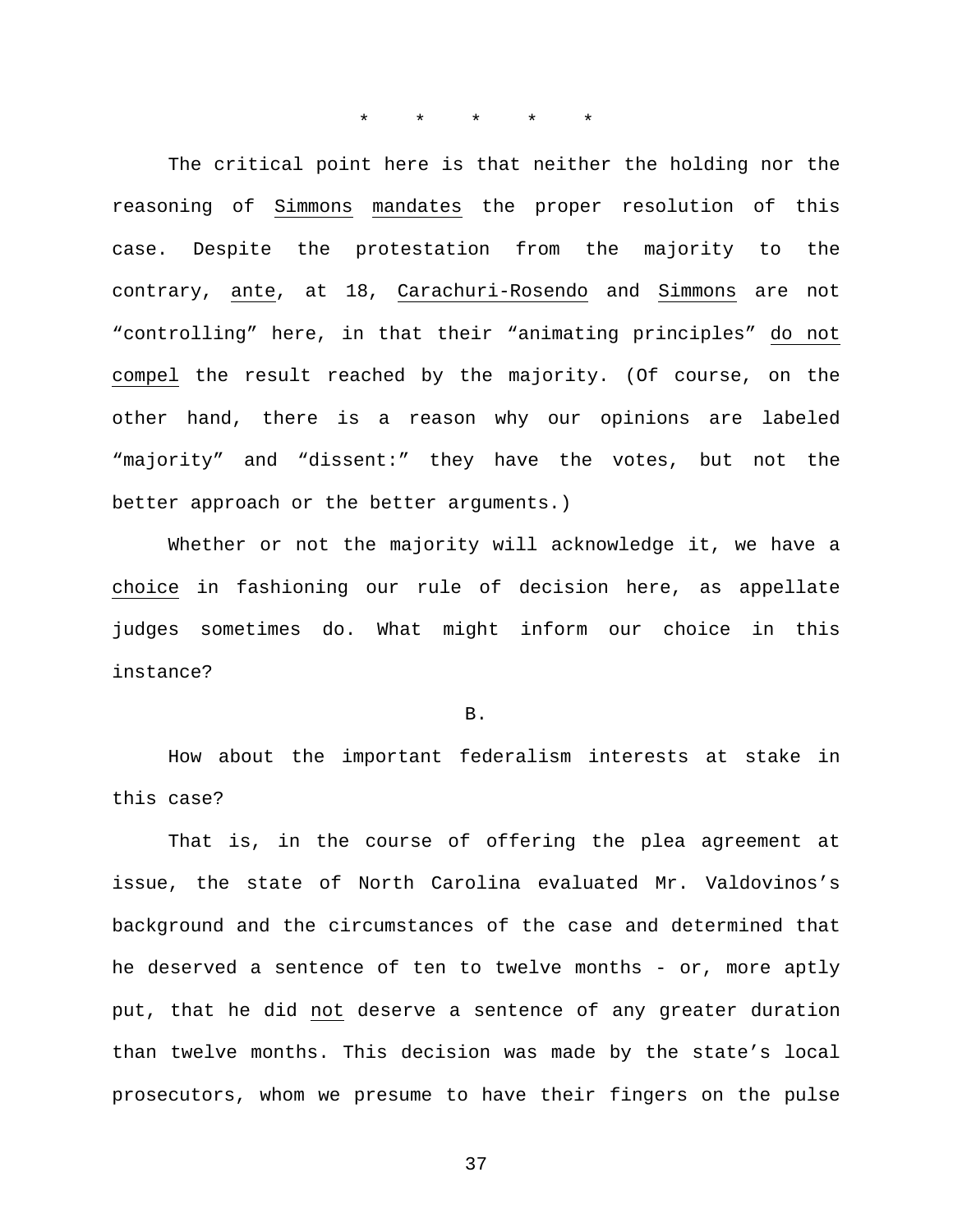of community concerns and to act with genuine regard for community mores. Their decision-making authority is of course validated by the state Constitution and statutes, as well as its corresponding rules of procedure. Today's holding goes far to derogate the discretion and independence exercised by state officials to enforce their own laws.

Both Carachuri-Rosendo and Simmons expressed concern that applying hypothetical sentencing enhancements to prior state convictions triggers significant federalism concerns. Carachuri-Rosendo emphasized that the federal sentencing regime should not "denigrate the independent judgment of state prosecutors to execute the laws" of their states. 560 U.S. at 580. And we have reiterated that when a state prosecutor has "declined to pursue" a defendant as an aggravated offender, we ought not to "secondguess" her judgment. Simmons, 649 at 249-50.

The same logic applies here – in fact, even more so, insofar as it involves the independent but collective exercise of the combined constitutional authority of both the state prosecutor and the state judge, each expressing the community's judgment that Mr. Valdovinos is not among the most dangerous and incorrigible offenders deserving of the full retributive weight allowed under state law.

For any number of reasons, be it pragmatism, compassion, or otherwise, the state prosecutor (and state judge) weighed the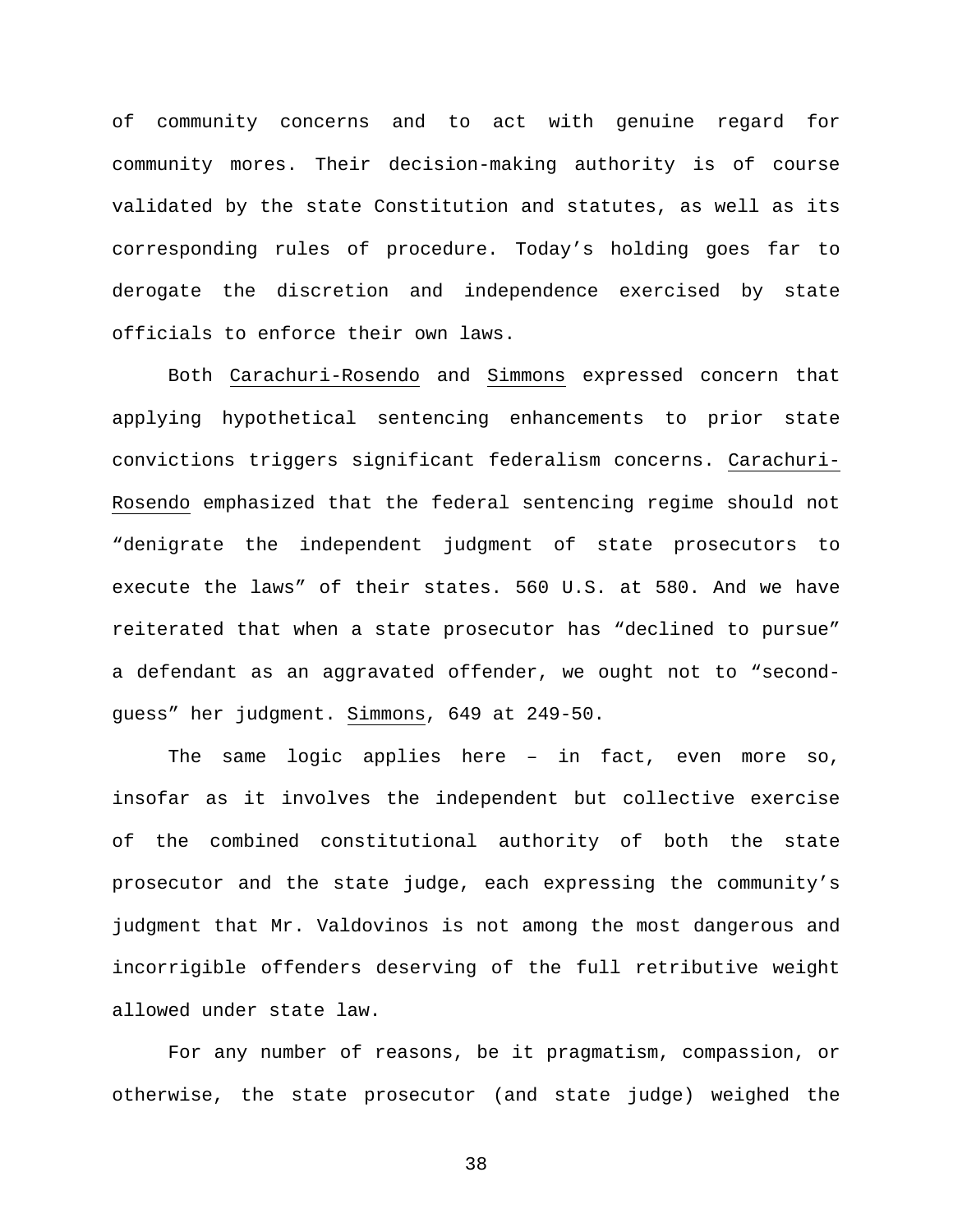recourses available to her and opted to agree to an incarceration term of no more than one year. What today's holding says is that that doesn't matter: federal courts can and will "second-guess" this judgment. Even though a state prosecutor (and state judge) chose a shorter, more humane term of imprisonment, we are urged to disregard her decision because it does not comport with the policy choice of one United States Attorney's Office as to its view of state sentencing values.

The government concedes, as it must, that "a guilty plea entered into [sic] under § 15A-1023(b) restricts a sentencing judge's discretion," Gov. Br. 19, but the majority concludes that this does not matter. It points to the fact that each plea agreement is individualized, hinging on "the ability of the parties to reach a deal," ante, at 12-13. And it emphasizes the fact that Mr. Valdovinos "chose to plead guilty under a plea agreement that allowed him to avoid trial," ante, at 15. Manifestly, this describes every plea agreement, all of which also "allow" the prosecutor to "avoid trial." The majority's reasoning is aimed at identifying a seeming contrast, I suppose, to the Structured Sentencing Act's more wide-lensed "reflect[ion of] North Carolina's judgment as to the seriousness of a North Carolina crime." Ante, at 12. But its reasoning proves too much.

First, the majority's assertion that "a plea agreement reflects only the interests of the prosecutor and individual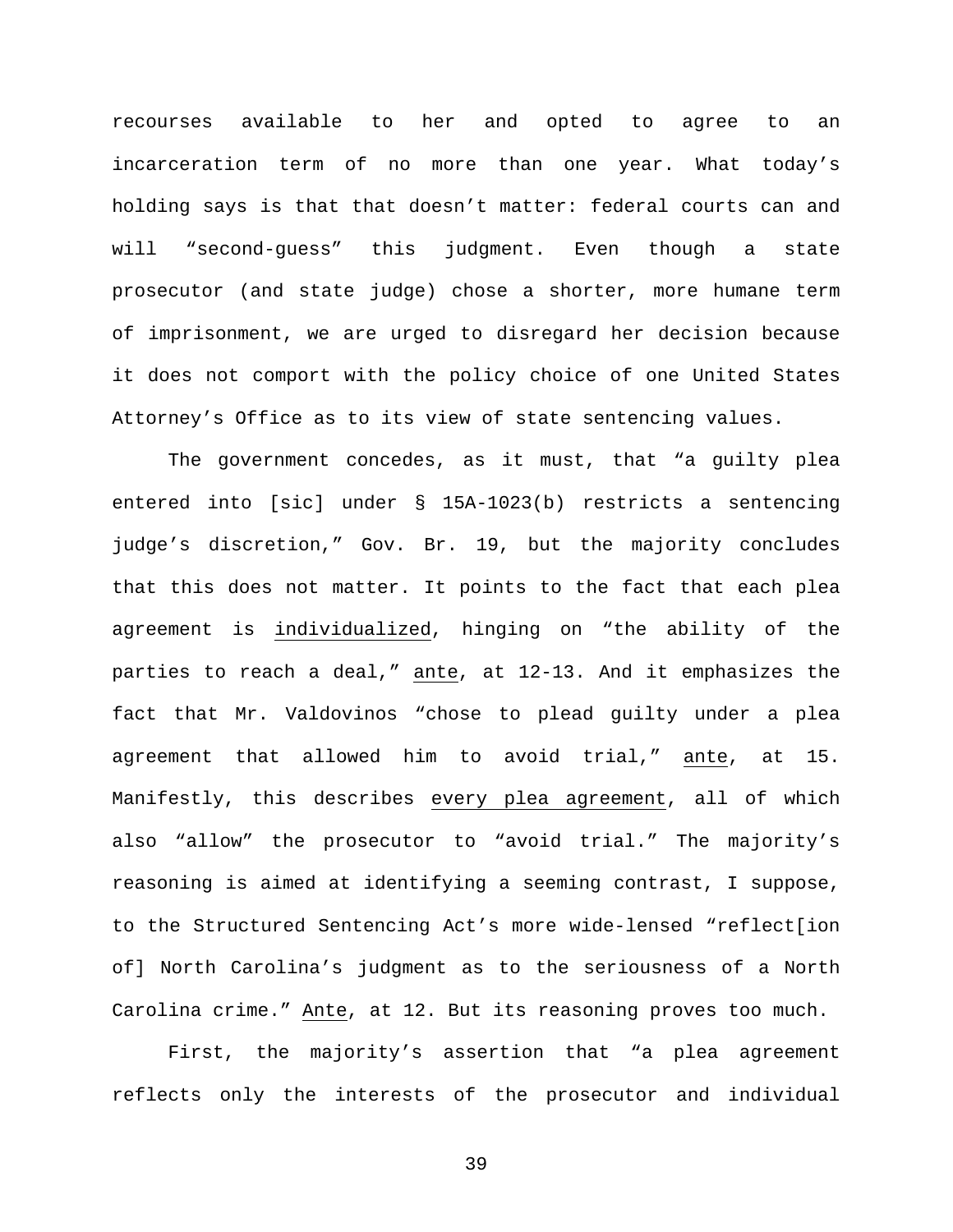defendant," id., would surely strike many as shockingly illinformed. Every federal district judge in this circuit knows that plea agreements in the federal system are subjected to rigorous review for conformity to broad policies by multiple levels of supervisory prosecutors, whose initials customarily appear in the margins of the written agreements. Cf. Vera Institute Study, at 115-16 (describing Manhattan District Attorney's guidelines for plea agreement offers). There is no reason to suppose, as the majority opinion seems to suggest, that conscientious prosecutors in a jurisdiction as large as Mecklenburg County, North Carolina are any less rigorous in fulfilling their responsibilities to the public. In my view, such discretionary exercises of state authority are equally instructive – if not more so – of "North Carolina's judgment as to the seriousness" of a criminal offense committed within its jurisdiction and in violation of its own law.

Indeed, the fact that the North Carolina legislature has instituted such a plea agreement system in the first instance belies the majority's dismissive approach. As every prosecutor and criminal practitioner well knows, a plea agreement that binds a judge to a particular sentence is a horse of a different color, for most judges will not routinely bind themselves. That the special procedure is embodied in a duly-enacted state statute undoubtedly heightens the respect we owe it. I simply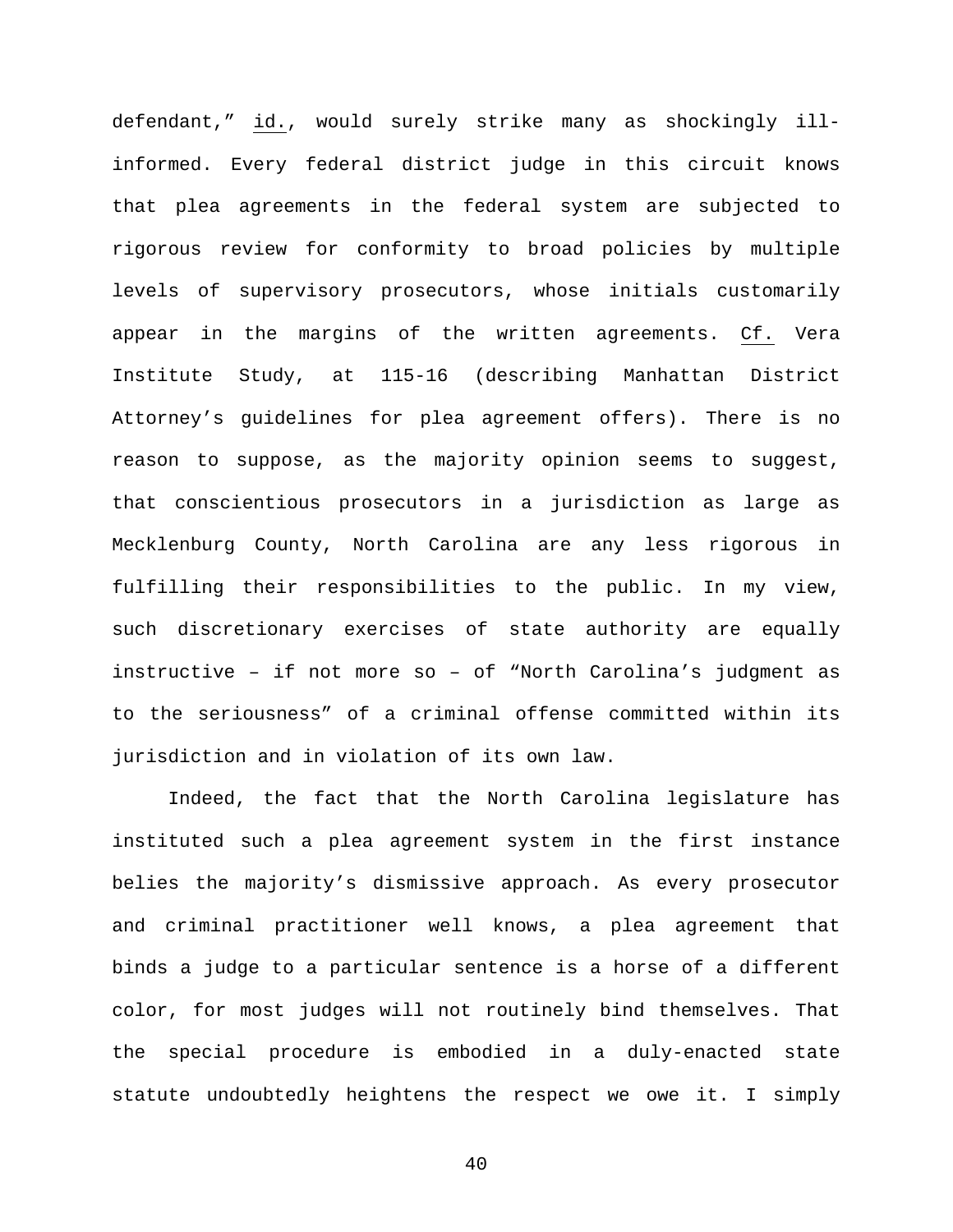fail to see how the particularized evaluation of the need for just punishment by a local prosecutor (an agent of a dulyelected, Constitutional officer of the sovereign State of North Carolina), under the authority of state statutory law, of the actual facts at issue, and agreed to by a state judge (likewise, a duly-elected, Constitutional officer of the sovereign State of North Carolina), can be dismissed so blithely.

And while it is certainly true that Mr. Valdovinos "chose to plead guilty under a plea agreement that allowed him to avoid trial[,]" ante, at 15, the benefits afforded to the prosecutor when a plea agreement is accepted are equally individualized and equally critical to the administration of her office's duties. "[T]he reality [is] that criminal justice today is for the most part a system of pleas, not a system of trials". Lafler v. Cooper, 132 S. Ct. 1376, 1388 (2012); see also id. (over 97% of federal convictions and 94% of state convictions are a result of guilty pleas); USSC, Statistical Information Packet, Fourth Circuit, Fiscal Year 2013, at 8 (2013) (guilty pleas resolve 98.6% of immigration cases in the Fourth Circuit). It is true that the presiding prosecutor offers plea agreements for any number of reasons: a weak case, a sympathetic defendant, the expense of trial, and on and on. As a matter of course, however, she will only reach a plea agreement if it is in the state's interest (i.e., the community's interest) to do so.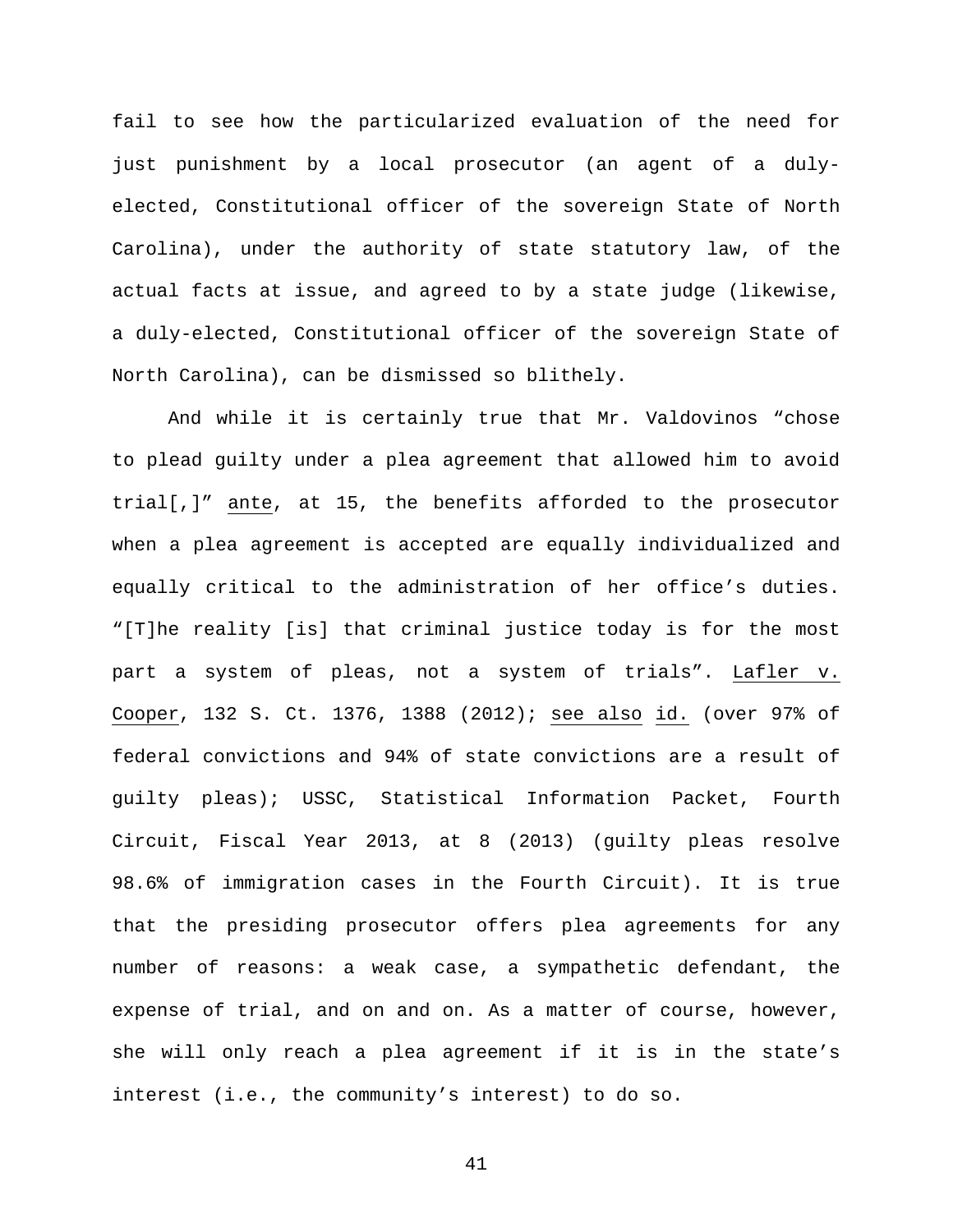Actually, the majority's ostensible distinction between the sentencing act and the plea agreement statute seems to distract more than it informs. There is no doubt that any plea negotiation system is, by its very nature, flexible and individualized, grounded in real world intentions and consequences. But there is also no doubt that it plays a crucial role in North Carolina's sentencing scheme. Though its instructions cannot be fashioned into a neat table or grid, it strictly and steadfastly "mandates [the] specific sentences" available to the state court when the court accepts a prosecutor's recommended sentence for any given conviction. Cf. Simmons, 649 F.3d at 244. At least according to Simmons, that is what should carry the day.

# III.

My point thus far has been that the lessons of Carachuri-Rosendo and Rodriquez are consistent with acceptance of Mr. Valdovinos's argument, and that the principles animating Simmons remain equally at play in this case, as well. In other words, as is common in cases involving the intricacies of federal sentencing law, our traditional tools do not provide us with a clearly mandated holding. I do not believe that my good colleagues in the majority dispute this; rather, where we differ is what we choose to do with this jurisprudential license.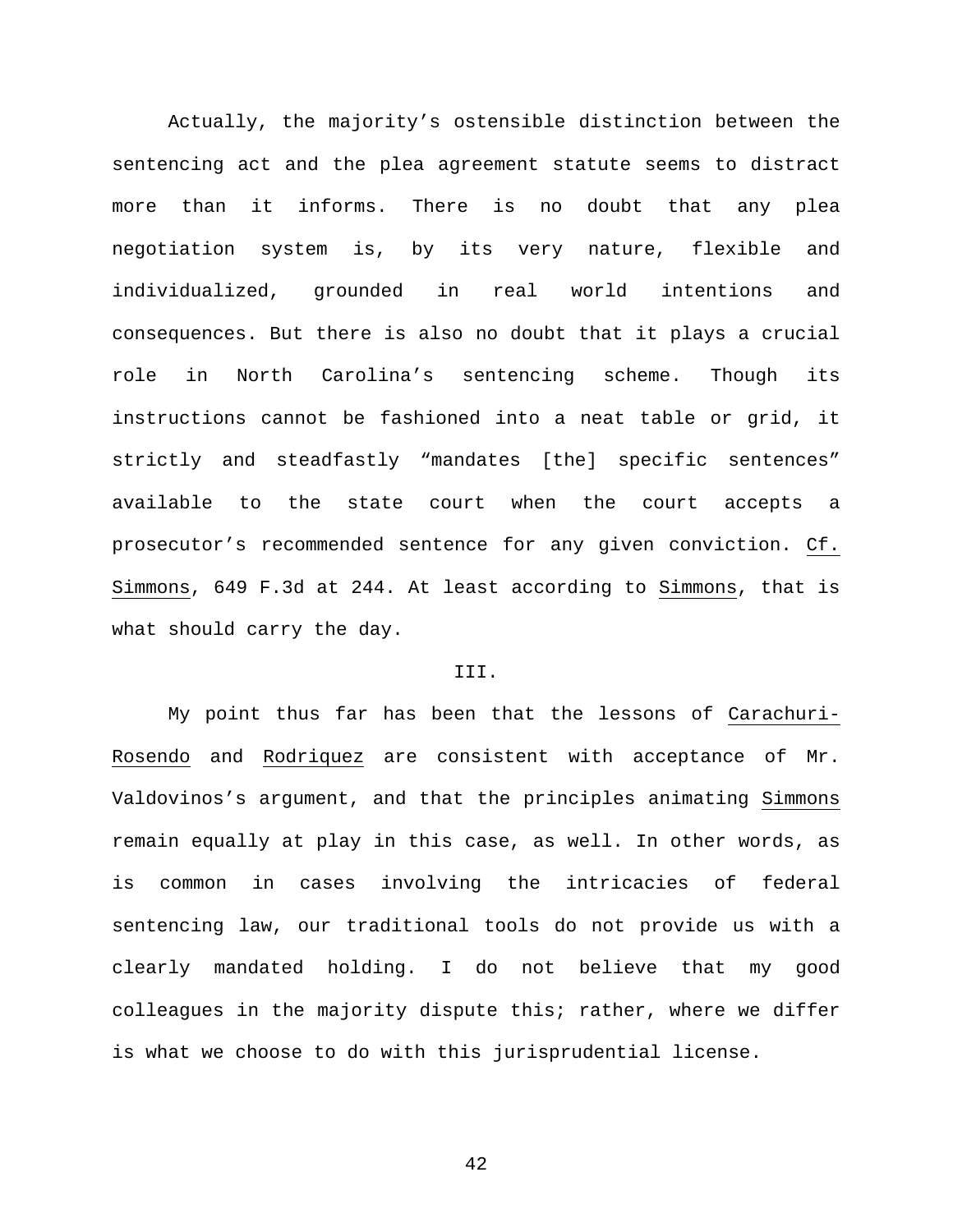The truly baffling question is why, when presented with a choice in the interpretation of federal sentencing law, any federal appellate judge acting in good faith (as my friends in the majority indisputably are) would choose to exacerbate, rather than mitigate, the harmful effects of our nation's "throw-away-the-key" approach to incarceration?

Now, more than ever, every measure of political and social scientists has recognized that our nation's mass incarceration strategies have been a "moral, legal, social, and economic disaster" that "cannot end soon enough." Editorial, End Mass Incarceration Now, N.Y. Times, May 24, 2014, p. SR10. In February of this year, the U.S. House of Representatives renewed the bipartisan task force it created to review the federal criminal code and the trend toward "over-criminalization;" groups who have testified in support of reform include the American Bar Association, the Heritage Foundation, and, just this past month, the Judicial Conference of the United States and the Sentencing Commission. See Hearings Before the Over-Criminalization Task Force of 2013 of the Committee on the Judiciary, House of Representatives (June 14, 2013) (Testimony of William N. Shepherd, American Bar Association; John G. Malcolm, The Heritage Foundation); id. (Jul. 11, 2014) (Testimony of Hon. Irene M. Keeley, Judicial Conference of the United States; Hon. Patti B. Saris, USSC).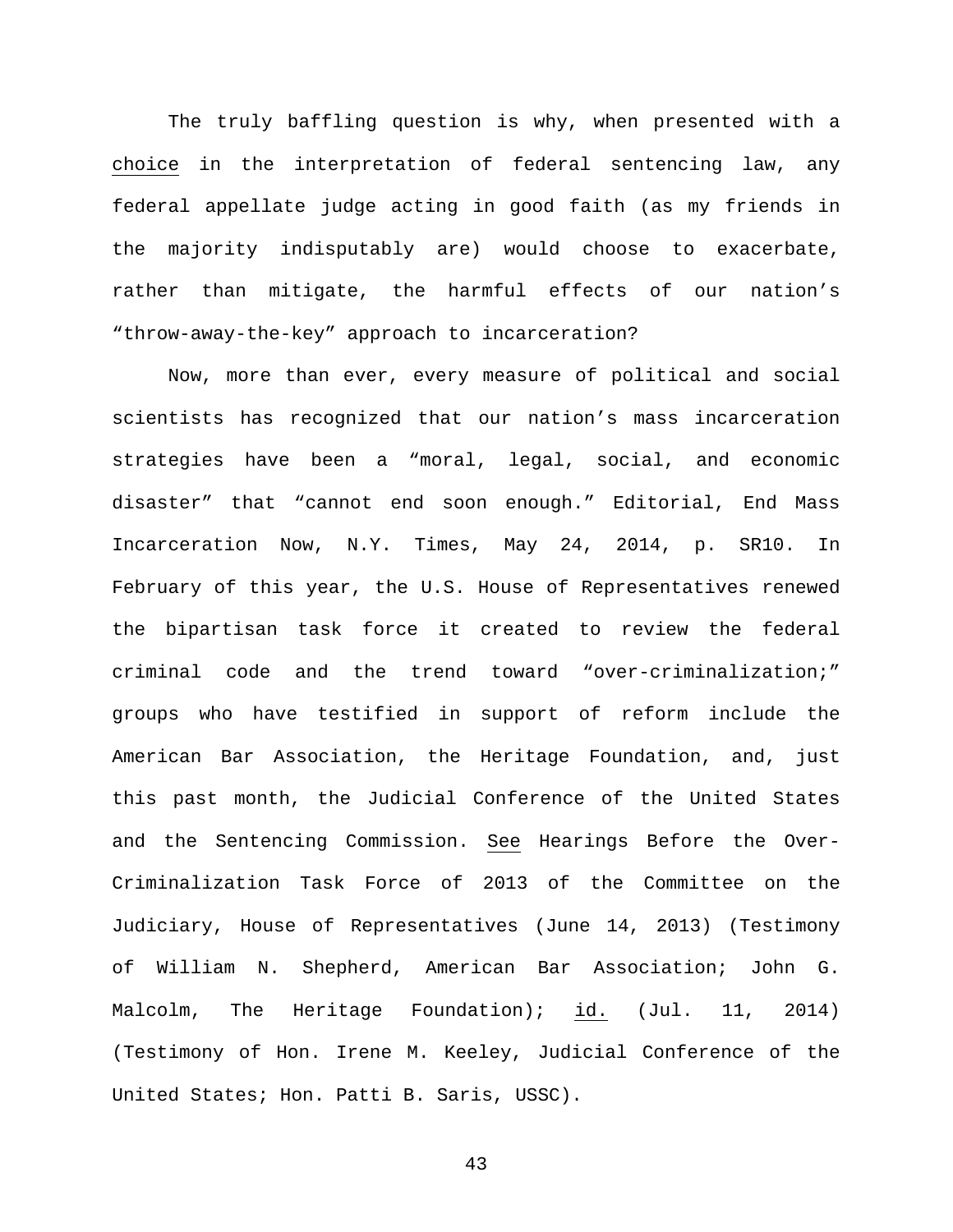The consensus for reform includes, not least of all, the Attorney General himself, who has concluded that "far too many Americans [are] serving too much time in too many prisons – and beyond the point of serving any good law enforcement reason." Eric G. Holder, Attorney General, Remarks at Fourth Meeting of Ministers Responsible for Public Security in the Americas (Nov. 21, 2013), in Justice News, http://www.justice.gov/iso/opa/ag/speeches/2013/ag-speech-131121.html (saved as ECF opinion attachment). The Department of Justice has directed federal prosecutors to exercise their discretion toward minimizing the number of inmates in federal prisons for low-level drug crimes and has urged Congress to

enact changes in the federal sentencing guidelines to that effect. See U.S. Department of Justice, Smart on Crime: Reforming the Criminal Justice System for the 21st Century (2013).

In fact, even as I write this, the United States Sentencing Commission has issued a momentous, unanimous decision providing that its previously-approved Guidelines amendment reducing federal drug base offense levels by two would be retroactively applied. While Congress retains the authority to reject this twenty-first century innovation before the end of this year, it seems highly unlikely that it will do so, for all the reasons discussed herein. It is, indeed, nearly impossible to keep up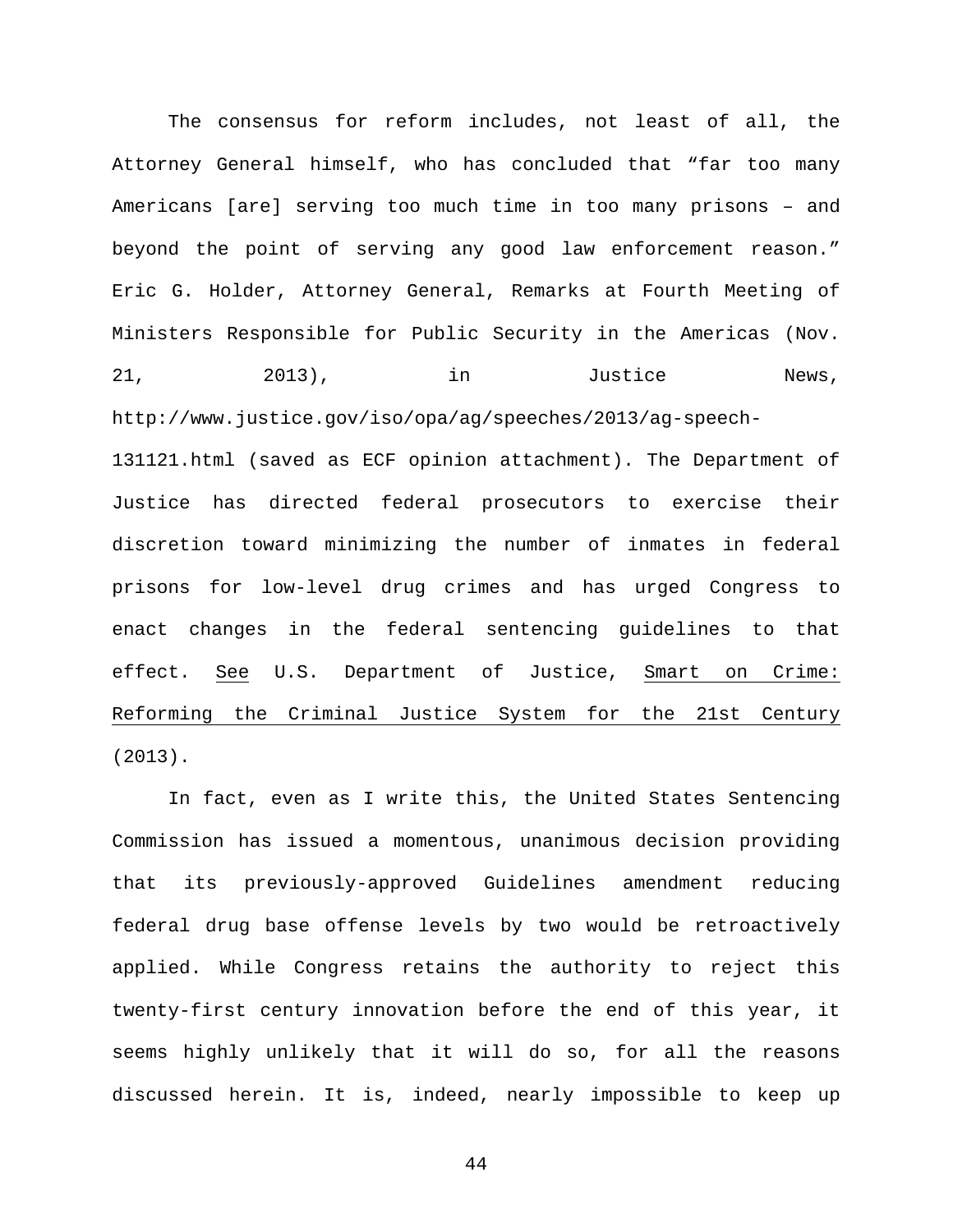with the groundswell of support evidencing our long-overdue recognition that federal sentencing law and policy are in desperate need of repair.

All of this gives me pause. We federal judges have invested no uncertain effort into crafting our tools of legal analysis, and on many occasions those traditional tools reveal a true and worthy answer. But at a point where actors from all sides of the political spectrum have concluded that federal sentencing law and policies have gone off the rails, at a point where even the Executive Branch has recognized that "widespread incarceration at the federal, state, and local levels is both ineffective and unsustainable," see Holder Speech at ABA, I would think that our analytical process ought not to blink at these very real concerns.

The majority opinion declines to examine Mr. Valdovinos's case through this lens, clinging instead to the myopic notion that only our ostensibly "legal" analytical tools dictate the holding in his case. I understand, in some instances, the need for formalist thought and decision-making. But in the context of federal sentencing, and in the face of mounting evidence of the societal costs of this sort of legal reasoning, I cannot condone or join in it.

I suppose, in truth, this case is really United States v. Kerr, 737 F.3d 33 (4th Cir. 2013), redux. (Kerr earns a single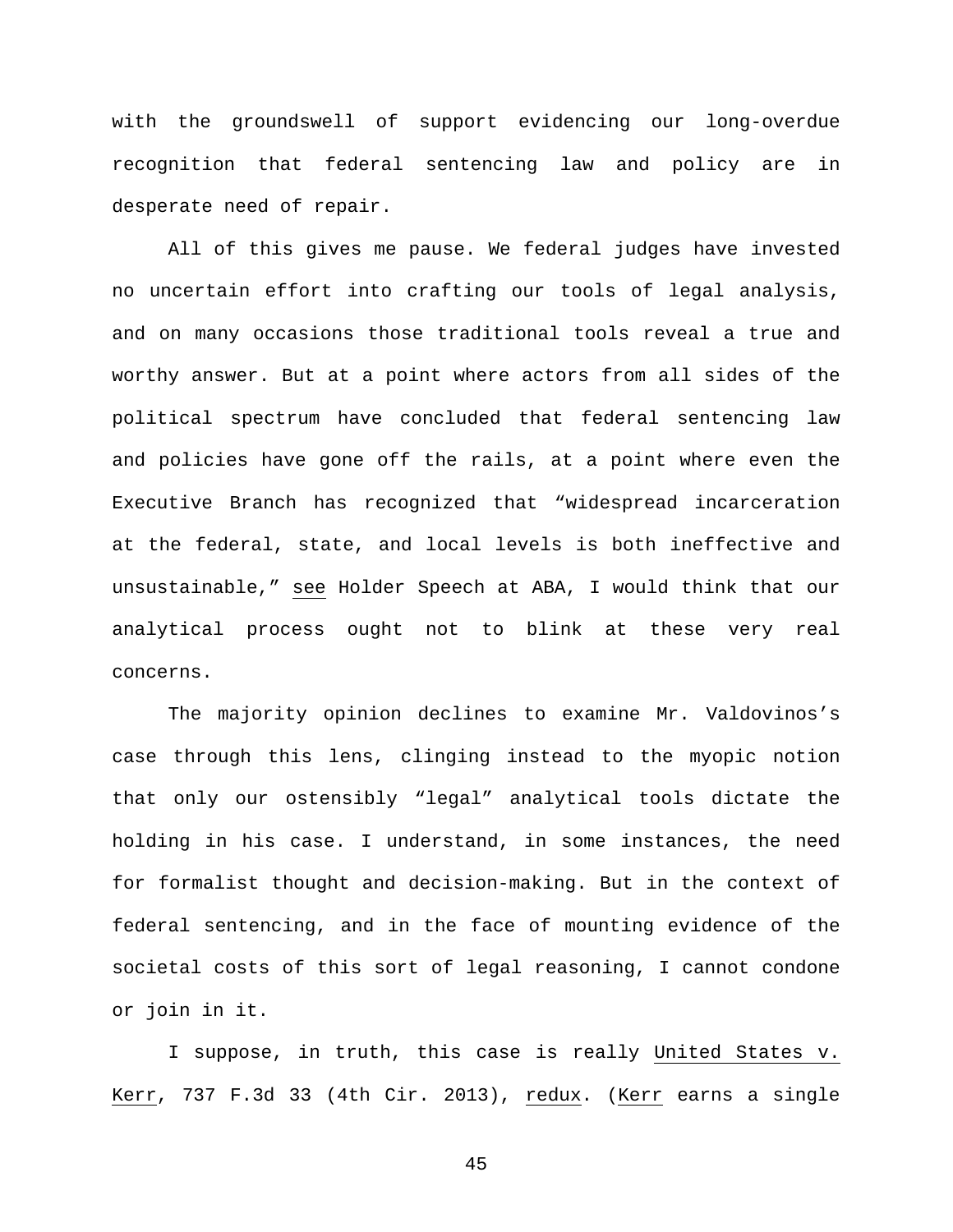citation in the majority opinion, see ante, at 16, but it looms, ominously, over this appeal.) Just as the North Carolina state judge there had discretion to sentence in the presumptive range (but did not), so too, here, the North Carolina state judge had discretion to reject the binding plea agreement (but did not). In each instance, reliance on an inchoate, hypothetical state of affairs to lengthen a federal sentence runs into the teeth of the relevant circuit precedents. I dissented in Kerr and I do so here. Formalist, counter-factual responses to real world events hold no comfort for me when the subject is federal sentencing.

#### IV.

I am reminded of the following prudent instruction from the National Academy of Sciences:

The decision to deprive another human being of his or her liberty is, at root, anchored in beliefs about the just relationship between the individual and society and the role of criminal sanctions in preserving the social compact. Thus, good justice policy is necessarily based on a combination of empirical research and explicit normative commitments.

National Research Council Report, at 341. Where there are choices that can be made that would permit progress in the individual case without doing harm to the transcendent legal infrastructure rooted in deductive reasoning, we can and should choose that path.

Here, in a tiny corner of the chaotic morass that is federal sentencing law, Mr. Valdovinos has offered us a measured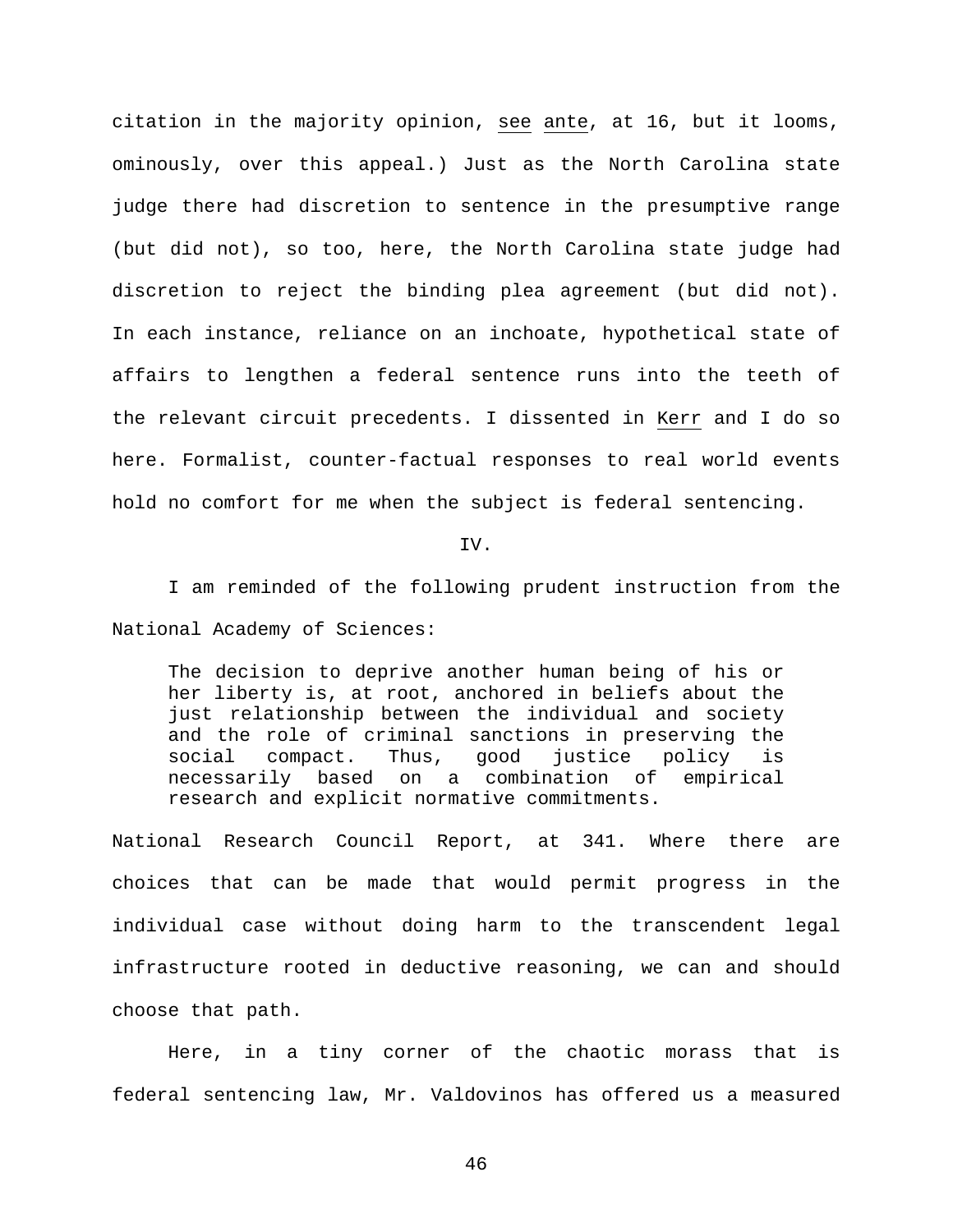approach, to a novel issue of federal sentencing law, that adheres to Supreme Court and our relevant circuit precedents and is consistent with our values. If accepted by this panel, his argument, which is surely more than merely "clever", see ante, at 8, would affect a tiny number of federal cases drawing legal relevance from North Carolina's historical (and now superseded) sentencing regime. And Mr. Valdovinos's sentence in this case likely would be reduced to a bottom guideline of 15 months, instead of the bottom guideline sentence he received, 27 months. He'd soon be on his way home to Mexico, if not already arrived.

That the majority declines the opportunity to decide this case on the foundations discussed herein is regrettable, a choice that not only ignores the growing wisdom informed by widespread acknowledgement of our unjust federal sentencing jurisprudence, but actually hinders its progress. Would that my friends could see that it's a new century, complete with a host of profound and valuable insights at our avail. I discern no compelling reason why, in the performance of our adjudicative responsibilities, which every member of the panel has unfailingly carried out to the best of our ability in this case and in full accordance with our solemn oath to "administer justice," 28 U.S.C. § 453, we ought not to draw on these insights.